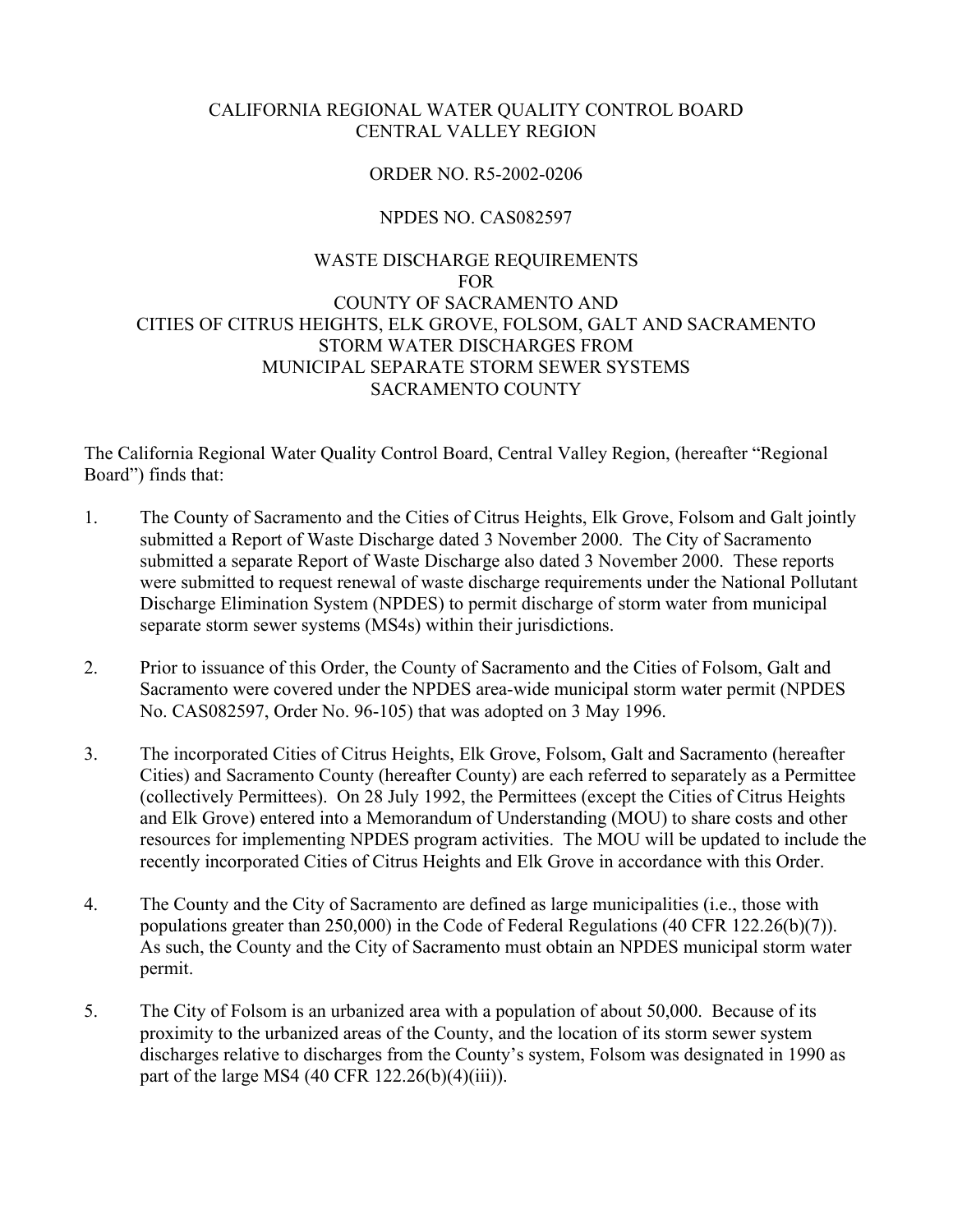- 6. The City of Galt is an urbanized area with a population of about 20,000. Galt is unlike the other Permittees in that its MS4 is non-contiguous with the other MS4s; it is also surrounded by rural and agricultural areas that are not subject to the NPDES regulations. Galt became part of the Phase I Sacramento Storm Water Management Program voluntarily in 1990.
- 7. The Cities of Citrus Heights and Elk Grove are recently incorporated Cities, each with a population of less than 100,000 and with contiguous urbanized areas within the County. Therefore, the Cities of Citrus Heights and Elk Grove are designated as part of the large MS4.
- 8. The incorporation of Rancho Cordova was approved by the voters in the 5 November 2002 election. The incorporation is scheduled to take effect 1 July 2003. The newly incorporated City of Rancho Cordova will have a population of approximately 52,000 and will be contiguous with the main urbanized area of Sacramento County. The area to be incorporated as the City of Rancho Cordova was covered under the County of Sacramento's Report of Waste Discharge dated 3 November 2000. Effective 1 July 2003, or as soon thereafter as Rancho Cordova is incorporated, the City of Rancho Cordova is designated as part of the large MS4 and covered under this Order.
- 9. Additional cities located in Sacramento County may be incorporated during the life of this Order. If that occurs, the Order may be reopened to consider designating those cities as part of the large MS4, and subject to the requirements of the Order.
- 10. The Permittees have jurisdiction over and/or maintenance responsibility for their respective MS4s that they own and operate in Sacramento County. The storm water discharge consists of urban runoff generated from various land uses discharging from MS4s into smaller tributary watercourses and the primary rivers flowing through Sacramento County. The quality and quantity of these discharges varies considerably due to the effects of land use, season, geology, and the sequence and duration of hydrologic events.
- 11. This Order is not intended to restrict or control local land use decision-making authority. The Permittees retain authority to make the final land-use decisions and retain full statutory authority for deciding what land uses are appropriate at specific locations within each Permittee's jurisdiction. The Regional Board recognizes that the Permittees' land use authority allows urban developments that may generate pollutants and runoff that could impair receiving water quality and adversely impact beneficial uses. The Permittees are therefore responsible for considering potential storm water impacts when making planning decisions in order to fulfill the Federal Clean Water Act (CWA) requirement to reduce the discharge of pollutants in municipal storm water to the maximum extent practicable (MEP).
- 12. This Order is not intended to prohibit the inspection for or abatement of vectors by the State Department of Health Services or local vector agencies in accordance with California Health and Safety Code § 2270 *et seq*. and §116110 *et seq*. Certain treatment control best management practices (BMPs) if not properly designed, operated or maintained may create habitats for vectors (e.g., mosquitoes and rodents). This Order expects the Permittees to closely cooperate and collaborate with local vector control agencies and the State Department of Health Services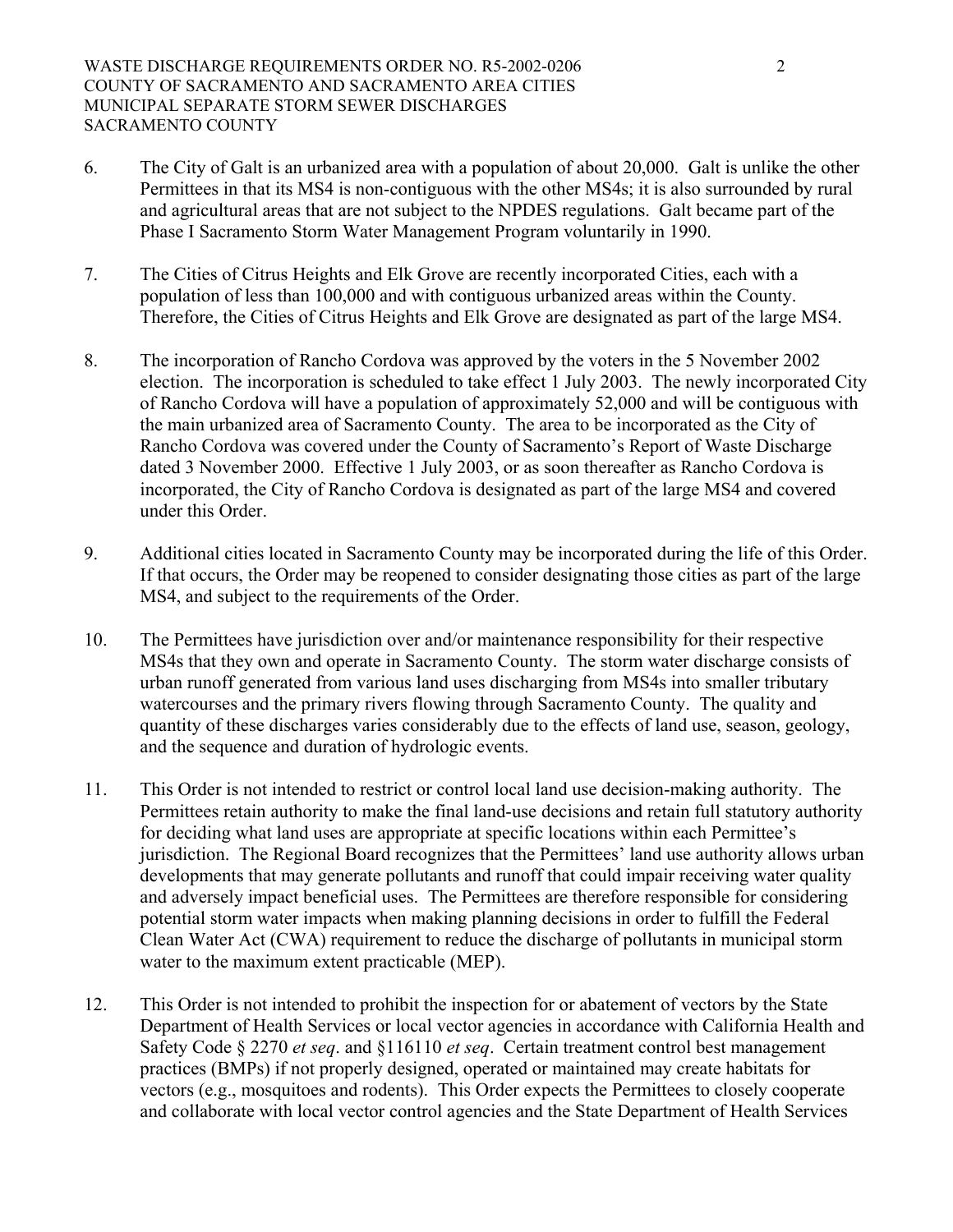for the implementation, operation, and maintenance of treatment control BMPs in order to minimize the risk to public health from vector borne diseases.

- 13. There are portions of the County and Cities that are mainly agricultural, rural and open space land. It is not the intent of the federal storm water regulations to regulate storm water discharges from land uses of these types. Therefore, these areas of the County and Cities are exempt from the requirements of this Order.
- 14. Development and urbanization increase pollutant load, volume, and discharge velocity. First, natural vegetated pervious ground cover is converted to impervious surfaces such as paved highways, streets, rooftops and parking lots. Natural vegetated soil can both absorb rainwater and remove pollutants, thereby providing an effective natural purification process. In contrast, pavement and concrete can neither absorb water nor remove pollutants, and thus the natural purification characteristics are lost. Second, urban development creates new pollution sources as the increased density of human population brings proportionately higher levels of vehicle emissions, vehicle maintenance wastes, municipal sewage waste, pesticides, household hazardous wastes, pet wastes, trash, and other anthropogenic pollutants.
- 15. The increased volume, increased velocity, and discharge duration of storm water runoff from developed areas has the potential to greatly accelerate downstream erosion and impair stream habitat in natural drainages. Studies have demonstrated a direct correlation between the degree of imperviousness of an area and the degradation of its receiving waters. Significant declines in the biological integrity and physical habitat of streams and other receiving waters have been found to occur with as little as 10 percent conversion from natural to impervious surfaces. Percentage of impervious cover is a reliable indicator and predictor of potential water quality degradation expected from new development (*Impervious Cover as An Urban Stream Indicator and a Watershed Management Tool*, Schueler, T. and R. Claytor, In, Effects of Water Development and Management on Aquatic Ecosystems (1995), ASCE, New York; Leopold, L. B., (1973), *River Channel Change with Time: An Example*, Geological Society of America Bulletin, v. 84, p. 1845-1860; Hammer, T. R., (1972), *Stream Channel Enlargement Due to Urbanization: Water Resources Research*, v. 8, p. 1530-1540; Booth, D. B., (1991), *Urbanization and the Natural Drainage System--Impacts, Solutions and Prognoses*: The Northwest Environmental Journal, v. 7, p. 93-118; Klein, R. D., (1979), *Urbanization and Stream Quality Impairment*: Water Resources Bulletin, v. 15, p. 948-963; May, C. W., Horner, R. R., Karr, J. R., Mar, B. W., and Welch, E. B., (1997), *Effects of Urbanization on Small Streams in the Puget Sound Lowland Ecoregion*: Watershed Protection Techniques, v. 2, p. 483- 494; Morisawa, M. and LaFlure, E. *Hydraulic Geometry, Stream Equilibrium and Urbanization* In Rhodes, D. P. and Williams, G. P. *Adjustments to the Fluvial System* p.333-350. (1979); Dubuque, Iowa, Kendall/Hunt. Tenth Annual Geomorphology Symposia Series; and *The Importance of Imperviousness*: Watershed Protection Techniques, 1(3), Schueler, T. (1994).

### **Discharge Characteristics**

16. The quality and quantity of MS4 discharges vary considerably because of the effects of hydrology, geology, land use, season, and sequence and duration of precipitation events. Urban storm water runoff discharges may contain pollutants that may lower the quality of receiving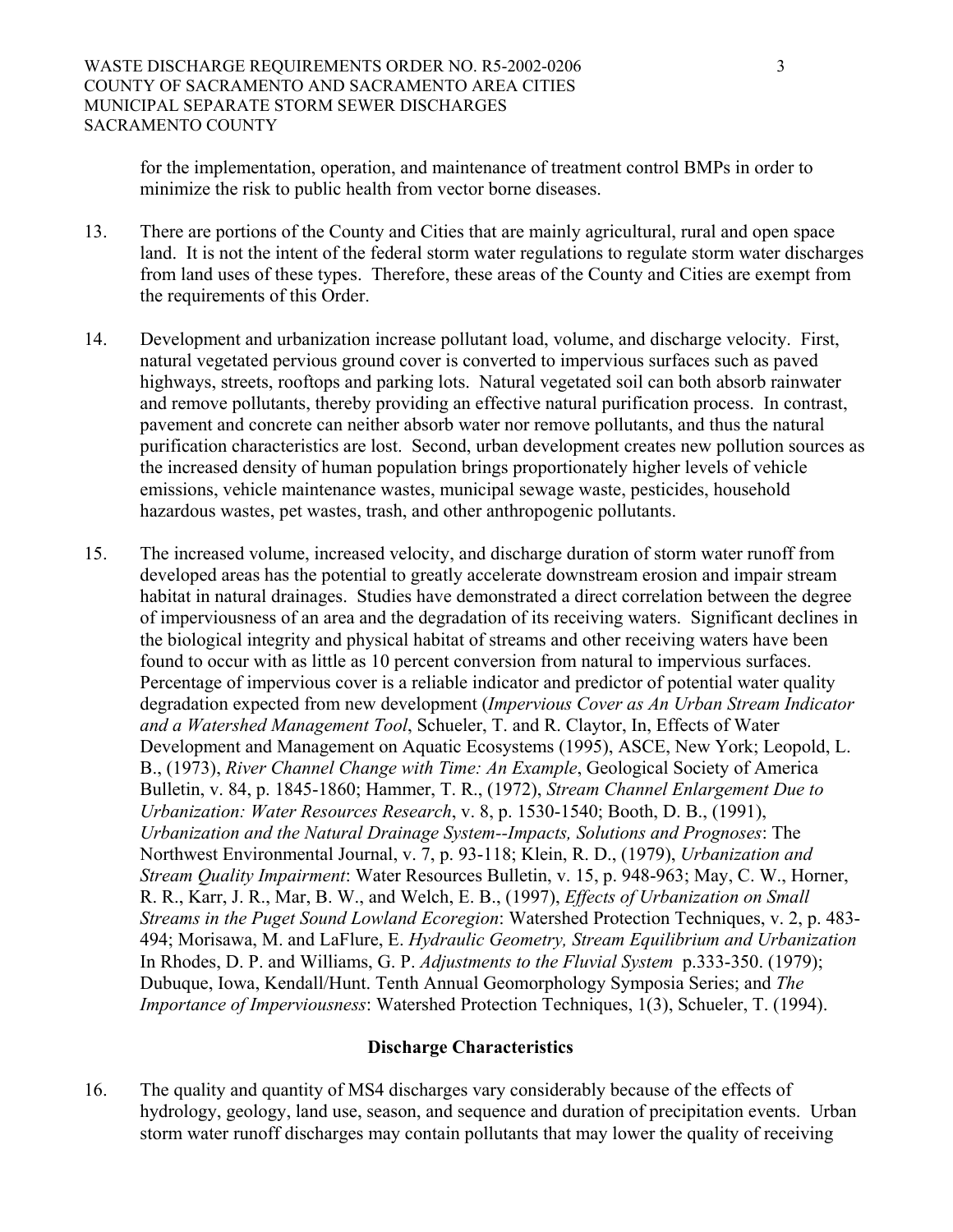waters and adversely impact beneficial uses of the Sacramento River and Delta. Studies indicate that there may be increases in pollutant levels and aquatic toxicity in receiving waters as a result of urban storm water discharges.

- 17. Pollutants that may be contained in storm water include, but are not limited to: certain heavy metals; sediments; petroleum hydrocarbons from sources such as used motor oil; microbial pathogens; pesticides; sources of acute and chronic aquatic toxicity; and nutrients that cause or contribute to the depletion of dissolved oxygen and/or toxic conditions in the receiving water. Excessive flow rates of storm water may cause or contribute to downstream erosion and/or excessive sediment discharge and deposition in stream channels.
- 18. Water quality assessments conducted by the Regional Board identified impairment, or threatened impairment, of beneficial uses of water bodies in the Sacramento Region. The causes of impairments include pollutants of concern identified by the Permittees in local municipal storm water discharges. Pollutants in storm water can have damaging effects on both human health and aquatic ecosystems.
- 19. The discharge of wash waters and contaminated storm water from industries and businesses specified in this Order for inspection by Permittees is considered by the Regional Board to be an environmental threat that can adversely impact public health and safety. The pollutants of concern in such wash waters include food waste, suspended solids, and toxic chemicals. Other storm water/industrial waste programs in California have reported similar observations. Illicit discharges from automotive service facilities and food service facilities have been identified elsewhere as a major cause of widespread contamination and water quality problems (Washtenaw County Statutory Drainage Board - 1987 Huron River Pollution Abatement Program).
- 20. Certain pollutants present in storm water and/or urban runoff may be derived from extraneous sources that the Permittees have no or limited jurisdiction over. Examples of such pollutants and their respective sources are: polycyclic aromatic hydrocarbons (PAHs) which are products of internal combustion engine operation, nitrates, bis (2-ethylhexyl) phthalate and mercury from atmospheric deposition, lead from fuels, copper from brake pad wear, zinc from tire wear, dioxins as products of combustion, pesticides from urban applications, and naturally occurring minerals from local geology. However, implementation of the measures set forth in this Order is intended to reduce the entry of these pollutants into storm water and their discharge to receiving waters to the MEP.
- 21. The Permittees have been monitoring receiving water and urban runoff discharges in Sacramento County since 1991. The Permittees have also developed a target pollutant reduction strategy that compiles available data from this and other programs, identifies and prioritizes target pollutants, identifies the most probable sources of those pollutants, and systematically implements control measures to control those sources. This process has indicated that the following, among others, are not currently pollutants of concern for Sacramento County waterways: cyanide, total phenols, dissolved phosphorus, fluoride, methyl tertiary butyl ether (MTBE), aluminum, antimony, beryllium, hexavalent chromium, selenium, silver and thallium. Because they are not constituents of concern, these constituents have a reduced monitoring frequency under the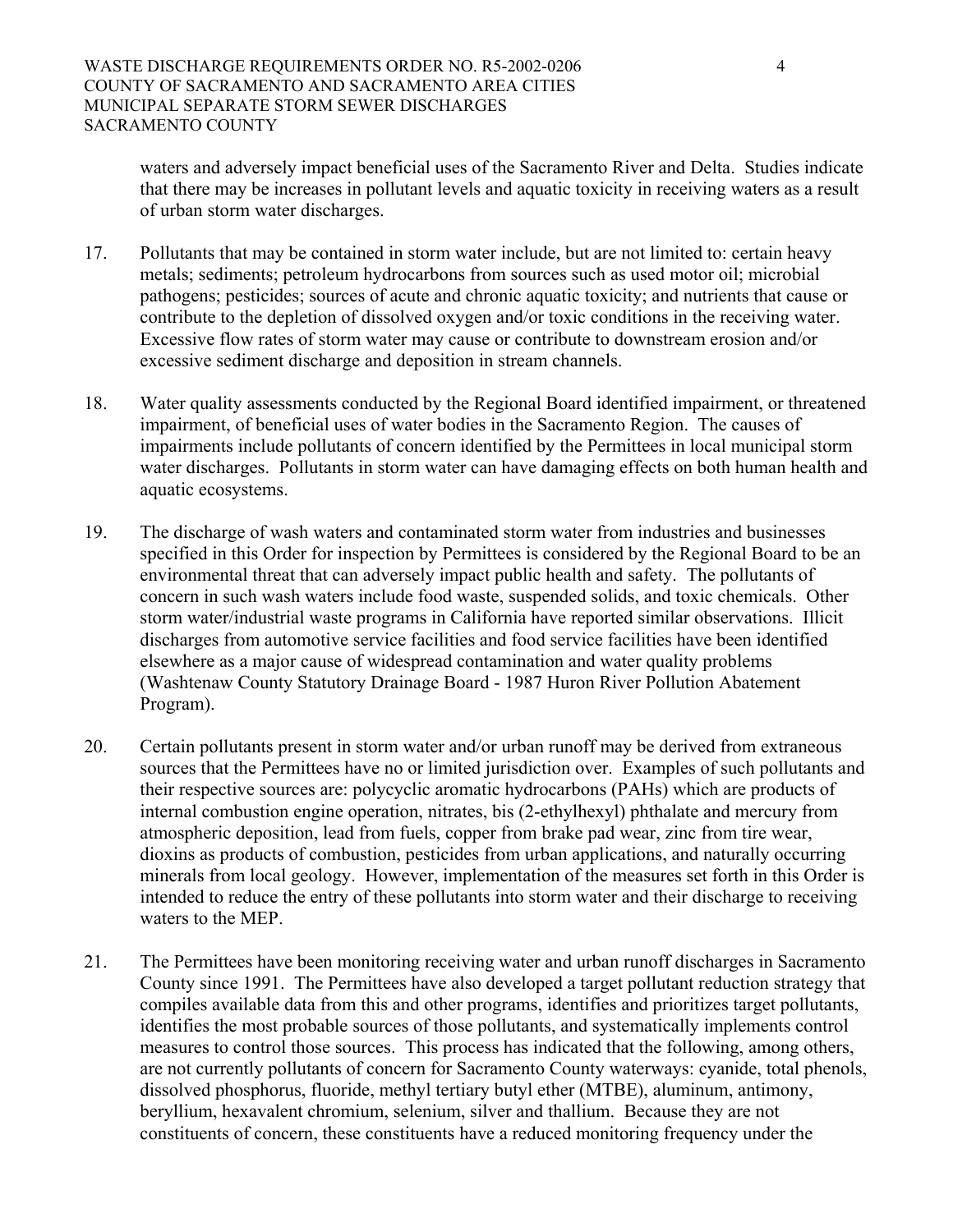Monitoring and Reporting Program component of this Order. The target pollutant reduction strategy has indicated that the following, among others, are target pollutants for this area: diazinon, chlorpyrifos, copper, lead, mercury and coliform/pathogens.

#### **Statutory and Regulatory Considerations**

- 22. This Order does not authorize any take of endangered species. To ensure that endangered species issues have been raised to the responsible agencies, the Regional Board notified the U.S. Fish and Wildlife Service, National Marine Fisheries Service, and the California Department of Fish and Game of Regional Board consideration of this Order.
- 23. The CWA authorizes the U.S. Environmental Protection Agency (USEPA) to permit a state to serve as the NPDES permitting authority in lieu of the USEPA. The State of California has inlieu authority for the NPDES program. The Porter-Cologne Water Quality Control Act authorizes the State Water Resources Control Board (State Board), through the Regional Boards, to regulate and control the discharge of pollutants into waters of the State. The State Board entered into a Memorandum of Agreement with the USEPA, on 22 September 1989, to administer the NPDES Program governing discharges to waters of the United States.
- 24. The Water Quality Act of 1987 added Section 402(p) to the federal CWA (33 U.S.C. § 1251- 1387). Section 402(p)(3)(B) of this act requires that NPDES permits for discharges from MS4s shall require controls to reduce the discharge of pollutants to the MEP. Section 402(p) also requires the USEPA to establish regulations setting forth NPDES requirements for storm water discharges in two phases:
	- The USEPA Phase I storm water regulations were directed at MS4s serving a population of 100,000 or more, including interconnected systems and storm water discharges associated with industrial activities, including construction activities. The Phase I Final Rule was published on 16 November 1990 (55 *Fed. Reg*. 47990).
	- The USEPA Phase II storm water regulations are directed at storm water discharges not covered in Phase I, including small MS4s (serving a population of less than 100,000), small construction projects (one to five acres), municipal facilities with delayed coverage under the Intermodal Surface Transportation Efficiency Act of 1991, and other discharges for which the USEPA Administrator or the State determines that the storm water discharge contributes to a violation of a water quality standard, or is a significant contributor of pollutants to waters of the United States. The Phase II Final Rule was published on 8 December 1999 (64 *Fed. Reg*. 68722).
- 25. Section 402 (p) of the CWA (33 U.S.C. § 1342(p)) provides that MS4 permits must "require controls to reduce the discharge of pollutants to the maximum extent practicable, including management practices, control techniques and system, design engineering method and such other provisions as the [USEPA] Administrator or the State determines appropriate for the control of such pollutants." The State Board's Office of Chief Counsel (OCC) has issued a memorandum interpreting the meaning of MEP to include technical feasibility, cost, and benefit derived with the burden being on the municipality to demonstrate compliance with MEP by showing that a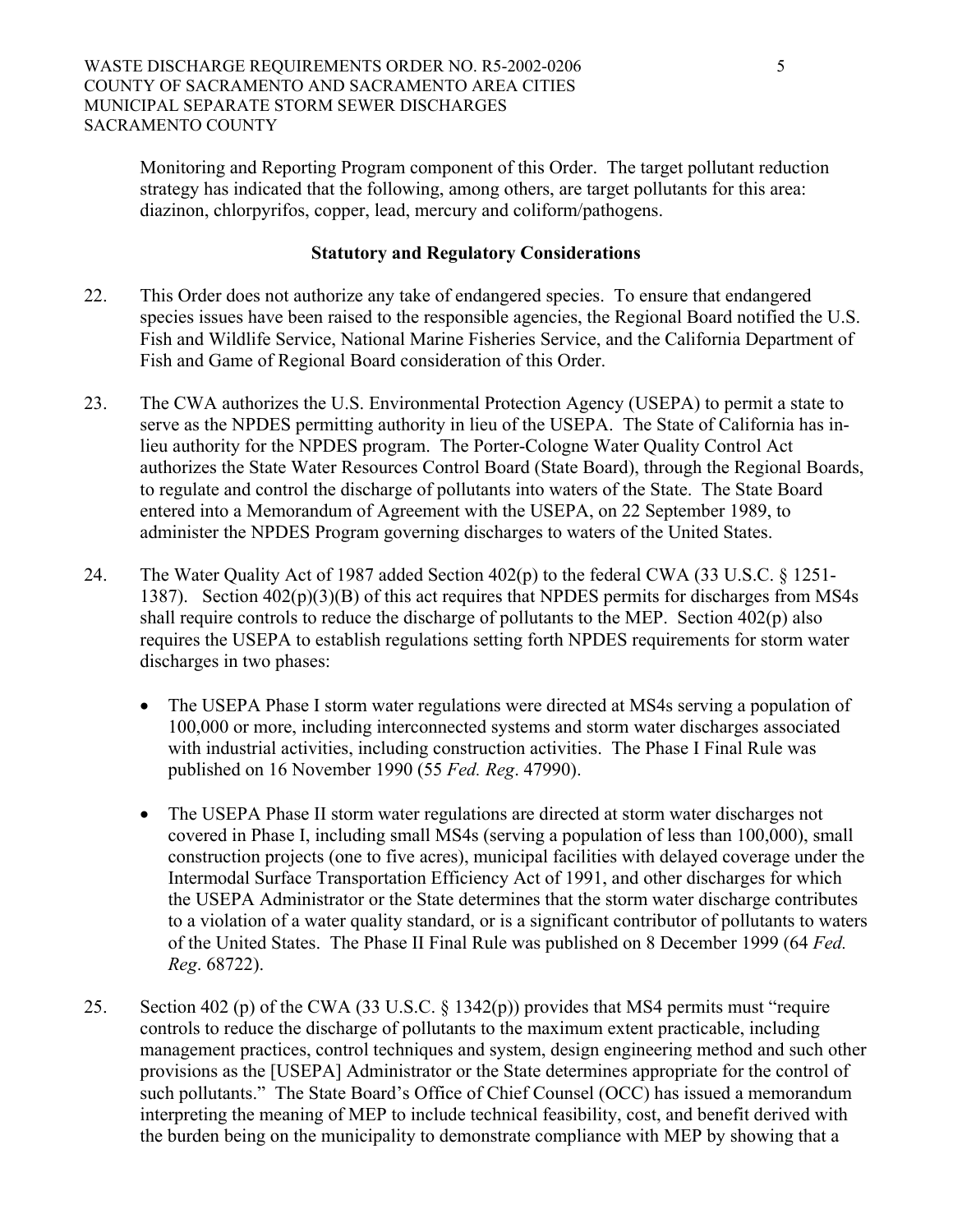BMP is not technically feasible in the locality or that BMP costs would exceed any benefit to be derived (dated 11 February 1993).

- 26. The State Board, on 17 June 1999, adopted Order No. WQ 99-05, which, in a precedent-setting decision, identified acceptable receiving water limitations language to be included in municipal storm water permits issued by the State and Regional Boards. The receiving water limitations included herein are consistent with the State Board Order, USEPA policy, and the U.S. Appellate court decision in, *Defenders of Wildlife v. Browner* (9<sup>th</sup> Cir, 1999). In a memorandum dated 14 October 1999, the State Board OCC determined that the federal court decision did not conflict with State Board Order No. WQ 99-05.
- 27. This permit is intended to develop, achieve, and implement a timely, comprehensive, costeffective storm water pollution control program to protect beneficial uses and to reduce the discharge of pollutants in storm water to the MEP to the waters of the United States from the permitted areas in the County of Sacramento subject to the Permittees' jurisdiction.
- 28. Section 402(p)(3)(B)(ii) of the CWA requires NPDES permits to effectively prohibit non-storm water discharges into MS4s. The CWA's corresponding regulations  $(40 \text{ CFR } 122.26(d)(2)(iv)(B)(1))$  require control programs to prevent illicit discharges to the MS4s. Certain categories of non-storm water discharges or flows are allowed to enter the MS4s provided that the Permittees have not identified such categories as sources of pollutants to waters of the United States.
- 29. The State Board has issued NPDES General Permits for the regulation of storm water discharges associated with industrial activities (including construction activities). In addition, the Regional Board has issued General Permit Order No. 5-00-175 for dewatering and other low threat discharges, which authorizes such discharges to the MS4s owned and operated by the Permittees. This Order requires the Permittees to conduct local compliance inspections at industries or construction sites covered under State NPDES General Permits that discharge to their MS4s. The Permittees are not authorized to enforce these NPDES permits. However, the Permittees, through inspection of these facilities for compliance with their local regulations, can bring apparent General Permit compliance problems to the attention of Regional Board staff as a means of attaining more widespread compliance.
- 30. Federal regulations (40 CFR 122.26(d)(2)(iv)(B)(1) and 40 CFR 122.26(d)(2)(iv)(C)) require that MS4 Permittees implement a program to monitor and control pollutants in discharges to the municipal system from industrial and commercial facilities that contribute a substantial pollutant loading to the MS4. This permit, consistent with the USEPA policy, incorporates a cooperative partnership, including the specifications of minimum expectations, between the Regional Board and the Permittees for the inspection of priority industrial facilities and commercial facilities to control pollutants in storm water discharges (58 *Fed. Reg.*61157).
- 31. When industrial or construction site discharges occur in violation of local permits and ordinances, the Regional Board will first rely on the municipality where the discharge occurred to take appropriate actions. If the municipality has demonstrated a good faith effort to educate and enforce but remains unsuccessful, the Regional Board may then step in to enforce the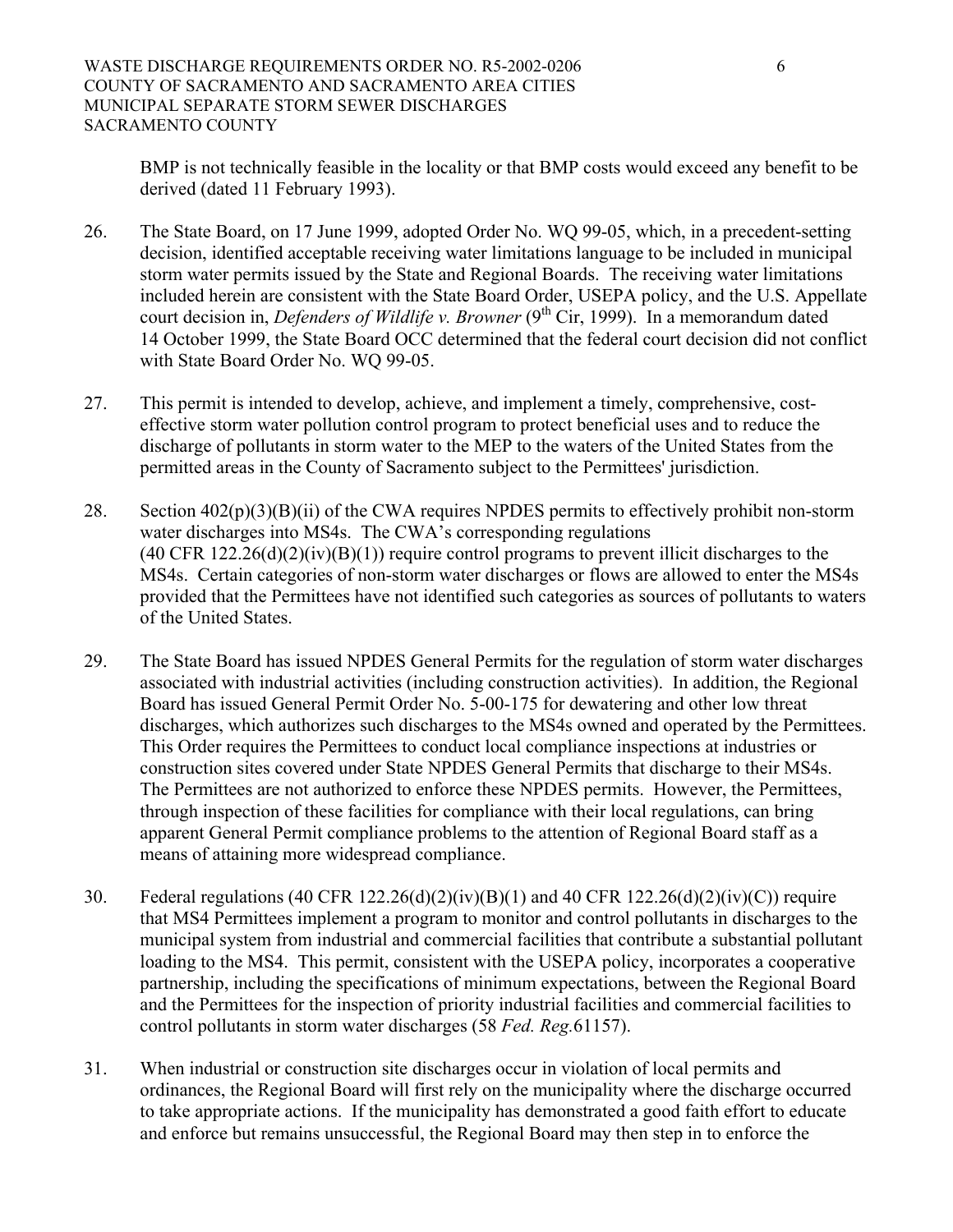applicable General Permits. If the municipality has been negligent in its enforcement efforts in compliance with this Order, the Regional Board may initiate enforcement action against both the industrial or construction discharger (under the statewide General Permits), as well as against the authorizing municipal Permittee for violations of this Order. Each Permittee must also provide an adequate level of enforcement action against illegal discharges from other land uses (e.g., commercial and residential development) covered by this Order and authorized by the Permittee.

- 32. It is the Regional Board's intent that this Order shall ensure reasonable further progress toward the attainment of applicable water quality standards and protection of beneficial uses of receiving waters. In order to accomplish this, this Order therefore prohibits discharges from causing violations of applicable water quality standards or causing conditions to occur that create a condition of nuisance or water quality impairment in receiving waters as a result of MS4 discharge. Accordingly, this Order requires the effective implementation of BMPs to reduce pollutants in storm water discharges to the MEP.
- 33. Federal, state, regional or local entities within the Permittee's boundaries not currently named in this Order operate storm drain facilities and/or discharge storm water to the storm drains and watercourses covered by this Order. The Permittees may lack legal jurisdiction over these entities under the state and federal regulations. Consequently, the Regional Board recognizes that the Permittees should not be held responsible for such facilities and/or discharges. Caltrans is a state agency that is currently designated as one of the entities. On 15 July 1999, the State Regional Board issued a separate NPDES storm water permit to Caltrans, NPDES No. CAS000003 (Order No. 99-06-DWQ). The Regional Board may consider issuing separate NPDES storm water permits to other federal, state or regional entities operating and discharging within the Permittees' boundaries that may not be subject to direct regulation by the Permittee.
- 34. The Regional Board adopted a *Water Quality Control Plan, Fourth Edition, for the Sacramento and San Joaquin River Basins* (hereafter Basin Plan). The Basin Plan designates beneficial uses, establishes water quality standards, and contains implementation programs and policies to achieve water quality standards for all waters of the Basin. This Order implements the Basin Plan through the effective implementation of BMPs to reduce pollutants in storm water discharges to the MEP.
- 35. The beneficial uses of the American River, Cosumnes River, Mokelumne River, Sacramento River, and the Delta downstream of the discharge as identified in Table II-1 of the Basin Plan are municipal, domestic, industrial and agricultural supply; water contact and non-contact recreation; aesthetic enjoyment; navigation; groundwater recharge; fresh water replenishment; and preservation and enhancement of fish, wildlife and other aquatic resources. Tributaries of the waters may have similar beneficial uses.
- 36. The beneficial uses of the underlying groundwater beneath the Sacramento County urbanized areas, as specified in the Basin Plan, are municipal and domestic water supply, industrial service, industrial process and agricultural supply.
- 37. The USEPA published an 'Interim Permitting Approach for Water Quality-Based Effluent Limitations in Storm Water Permits' on 26 August 1996 (61 *Fed. Reg.* 43761). This policy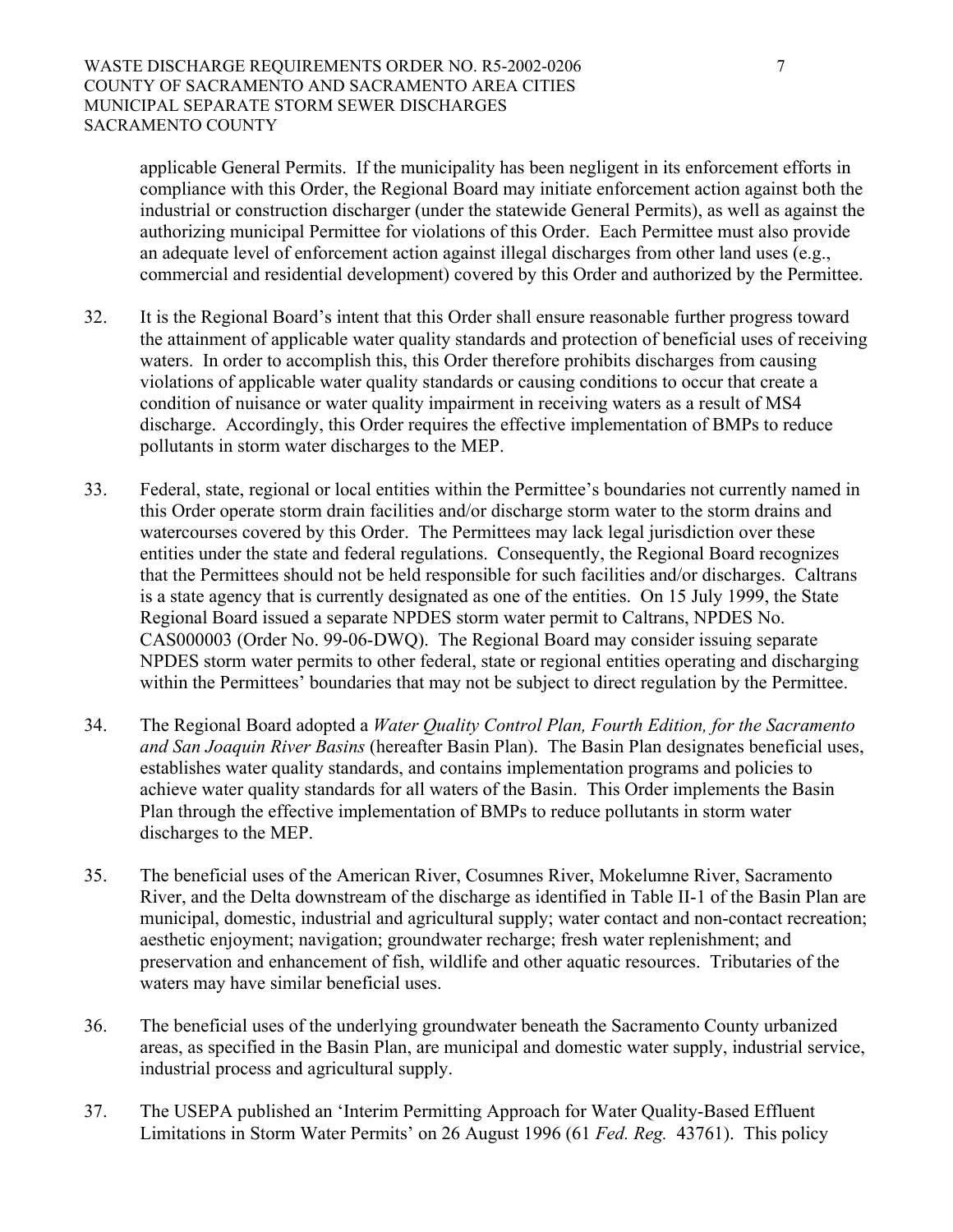discusses the appropriate kinds of water quality-based effluent limitations to be included in NPDES storm water permits to provide for the attainment of water quality standards. The policy states that, "the CWA does not say that effluent limitations need be numeric." As a result, the policy concludes that USEPA and the States have flexibility in terms of how to express effluent limitations. This position was subsequently upheld in court when the Ninth Circuit's decision in Defenders of Wildlife vs. Browner found that the establishment of numeric effluent limits is not required.

- 38. It is not feasible at this time to establish numeric effluent limits for pollutants in storm water discharges from MS4s. Therefore, the effluent limitations in this Order are narrative, and include the requirement to reduce pollutants in storm water discharges to the MEP. This Order requires the implementation of BMPs and performance standards identified in the Permittees' Storm Water Quality Improvement Plans (SQIP) to control and abate the discharge of pollutants in storm water discharges. Implementation of BMPs and compliance with performance standards in accordance with the Permittees' SQIPs and their schedules constitutes compliance with the MEP standard.
- 39. It is not feasible at this time to establish numeric effluent limits for pollutants in non-storm water discharges from facilities owned or operated by the Permittees. The effluent limitations in this Order are therefore narrative, and include the requirement to effectively prohibit non-storm water discharges into the storm sewers. Until such time that effluent limits are developed, implementation of the iterative BMP approach constitutes compliance with CWA Section 402 for effluent limitation standards.
- 40. Federal regulations (40 CFR 122.42(c)(7)) require the Permittees to submit an annual report that identifies water quality improvements or degradation.
- 41. The action to adopt an NPDES permit is exempt from the provisions of Chapter 3 of the California Environmental Quality Act (Public Resources Code, § 21100, et. seq.) in accordance with Section 13389 of the California Water Code.
- 42. This Order serves as an NPDES permit, pursuant to Section 402 of the CWA, and amendments thereto, and shall take effect 50 days from the date of the hearing, provided that USEPA has no objections.

### **Storm Water Quality Improvement Plan**

- 43. Federal regulations (40 CFR 122.26(d)(2)(iv)) require that a storm water management program (a.k.a., Storm Water Quality Improvement Plan or SQIP) be implemented during the term of this Order. During this period, the Permittees shall demonstrate implementation of the SQIP and compliance with this Order through the information and data supplied in the Annual Reports.
- 44. This Order requires evaluation of existing water quality impacts from storm water discharges, and the implementation and evaluation of the Permittees' SQIPs to reduce the discharge of pollutants from MS4s to the MEP and to improve water quality and protect beneficial uses. Implementation of the Permittees' SQIPs and programs to reduce pollutant loads from industrial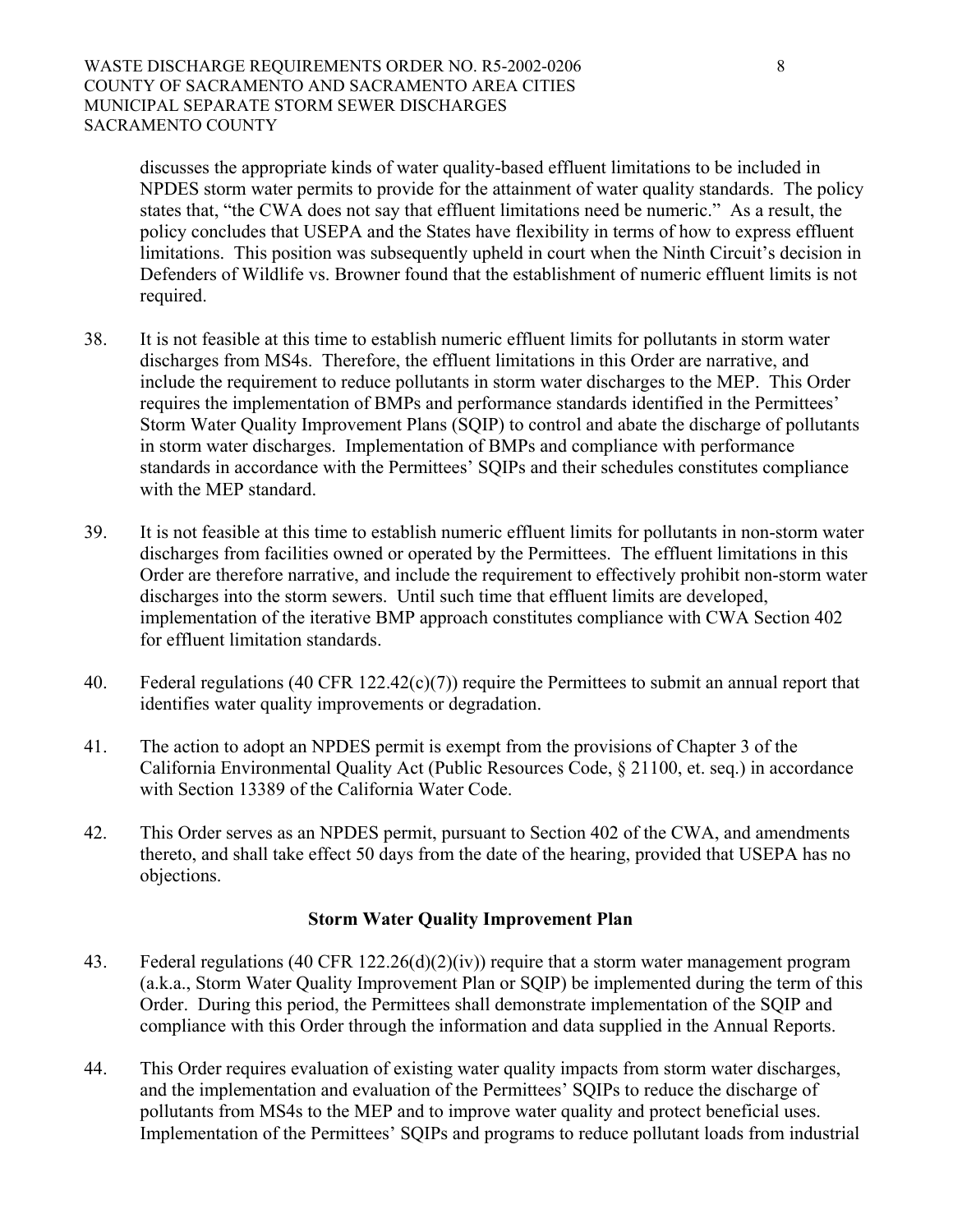and construction sites, new development, and existing urbanized areas is required as part of this Order. Additionally, this Order requires evaluation of the effectiveness of the Permittees' SQIPs and programs in reducing the discharge of pollutants, attaining water quality standards and protecting beneficial uses.

- 45. The Permittees submitted their SQIPs in November 2000. The SQIPs include program elements that each Permittee will implement to reduce the discharge of pollutants in storm water to the MEP, and to effectively prohibit non-storm water discharges into MS4s within each Permittee's jurisdiction. Each SQIP is a site-specific modification of the existing Comprehensive Storm Water Management Program required under the previous MS4 permit, Order No. 96-105. The County and the Cities of Citrus Heights, Elk Grove, Folsom, and Galt jointly submitted a SQIP (County SQIP). The City of Sacramento submitted a separate SQIP (City SQIP). On 10 April 2001, Regional Board staff sent a letter to all Permittees to express agreement with the SQIPs subject to the condition that the SQIPs be revised in accordance with this Order.
- 46. The SQIPs describe the framework for management of storm water discharges during the fiveyear term of this Order. The SQIPs describe the goals and objectives, legal authority, source identification process, funding sources, fiscal analysis, performance standards, Best Management Practice evaluation and improvement process, and monitoring plan of the Permittees' storm water management program.
- 47. The Permittees' SQIPs contain comprehensive activities that provide the framework and direction for each Permittee to implement BMPs. The Permittees' SQIPs include joint program and individual Permittee activities as described below.
	- a. Joint Program Activities:
		- i. Target Pollutant Reduction Strategy Based on the Permittees methodologies, Target Pollutants have been identified and prioritized that have the potential to cause exceedances of water quality standards and impairment of beneficial uses. Many of these Target Pollutants are also 303(d) listed constituents. Pollutant sources and control measures are identified and strategies developed to focus joint program resources and activities.
		- ii. Monitoring Program This program provides information to characterize storm water discharge and receiving water quality, evaluate BMP performance, and assess SQIP effectiveness.
		- iii. Program Evaluation Activities Evaluation activities are a required and important aspect of the Program. Conducting assessments and evaluating performance standards and BMP studies allow for modification and continued improvement of program activities.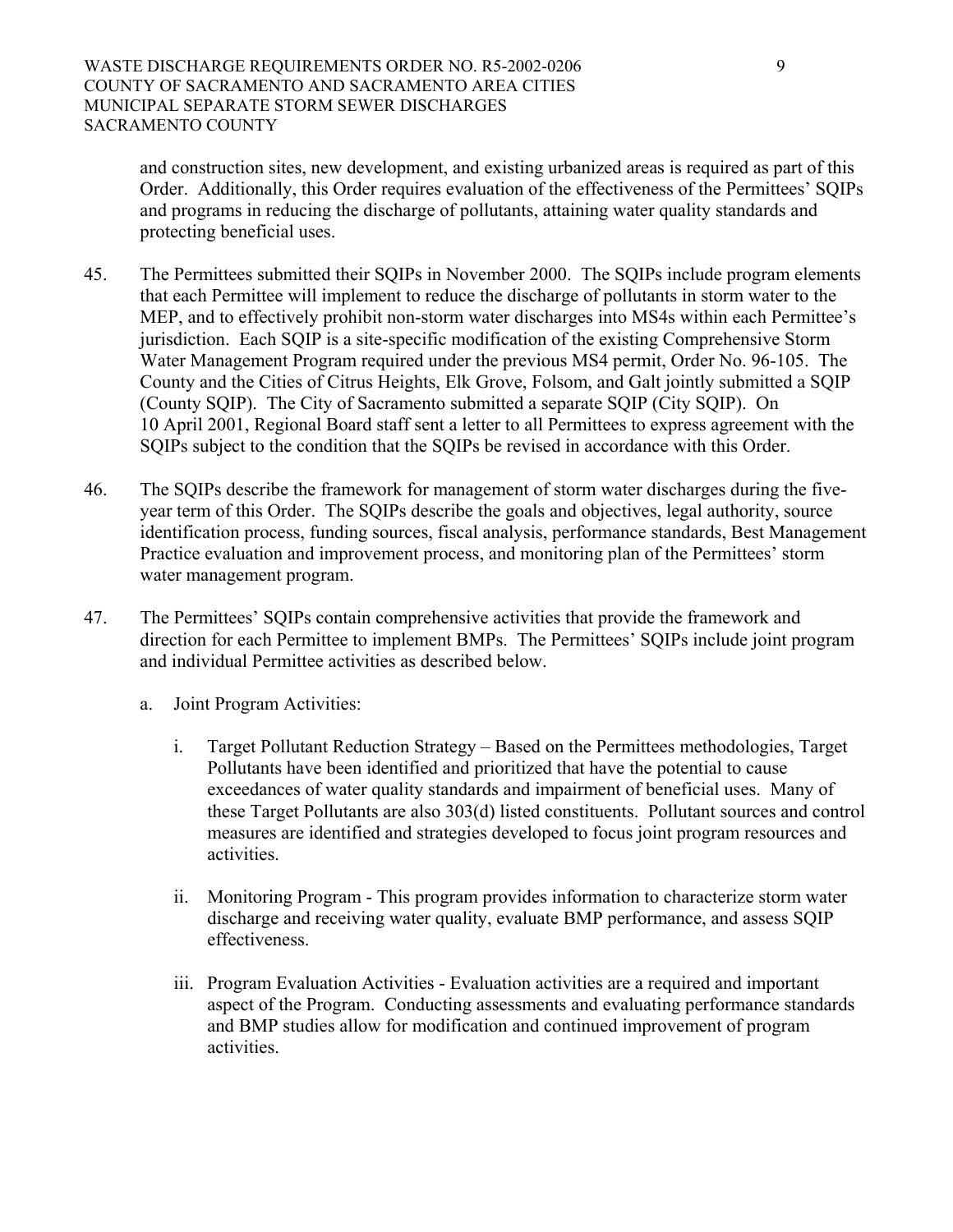b. Individual Permittee-Specific Activities

The Permittees' SQIPs each include a description of each Permittee's program organization, legal authority and funding. Implementation activities for the following program elements are also described:

- i. Program Management (includes planning, staffing and fiscal analysis)
- ii. Construction Element
- iii. Illegal Discharge Element
- iv. Industrial Element
- v. Municipal Operations and Facilities Element
- vi. New Development Element
- vii. Public Outreach Element
- viii. Watershed Stewardship Element
- ix. Target Pollutant Reduction Strategy
- x. Monitoring Program
- xi. Performance and Effectiveness Evaluations
- 48. The goal of the Permittees' SQIPs is to reduce the degradation, by urban runoff, of the beneficial uses of natural resources of the metropolitan areas of Sacramento County. These natural resources include major waterways and tributary streams, and regional groundwater aquifers. The objectives of the SQIPs are:
	- a. To identify and control those pollutants in urban runoff that pose a potential threat to waters of the state and their beneficial uses;
	- b. To comply with the federal NPDES mandate to eliminate or control, to the MEP, the discharge of pollutants in storm water runoff from the MS4s, and to effectively eliminate unauthorized non-storm water discharges;
	- c. To achieve compliance with water quality standards;
	- d. To develop a cost-effective program that focuses on pollution prevention of urban storm water runoff;
	- e. To seek cost-effective alternatives where prevention is not a practical solution for a significant problem; and
	- f. To coordinate implementation of control measures with other agencies.
- 49. The Permittees' SQIPs contain BMPs that will be implemented to reduce the discharge of pollutants from their respective MS4s to the MEP. The Permittees are required to establish performance standards for each proposed BMP. For structural and source control BMPs, the Permittees will provide estimates of the expected reduction of pollutant loads. These estimates will be used as performance standards where appropriate. If these estimates do not provide appropriate performance standards, the Permittees will propose alternative performance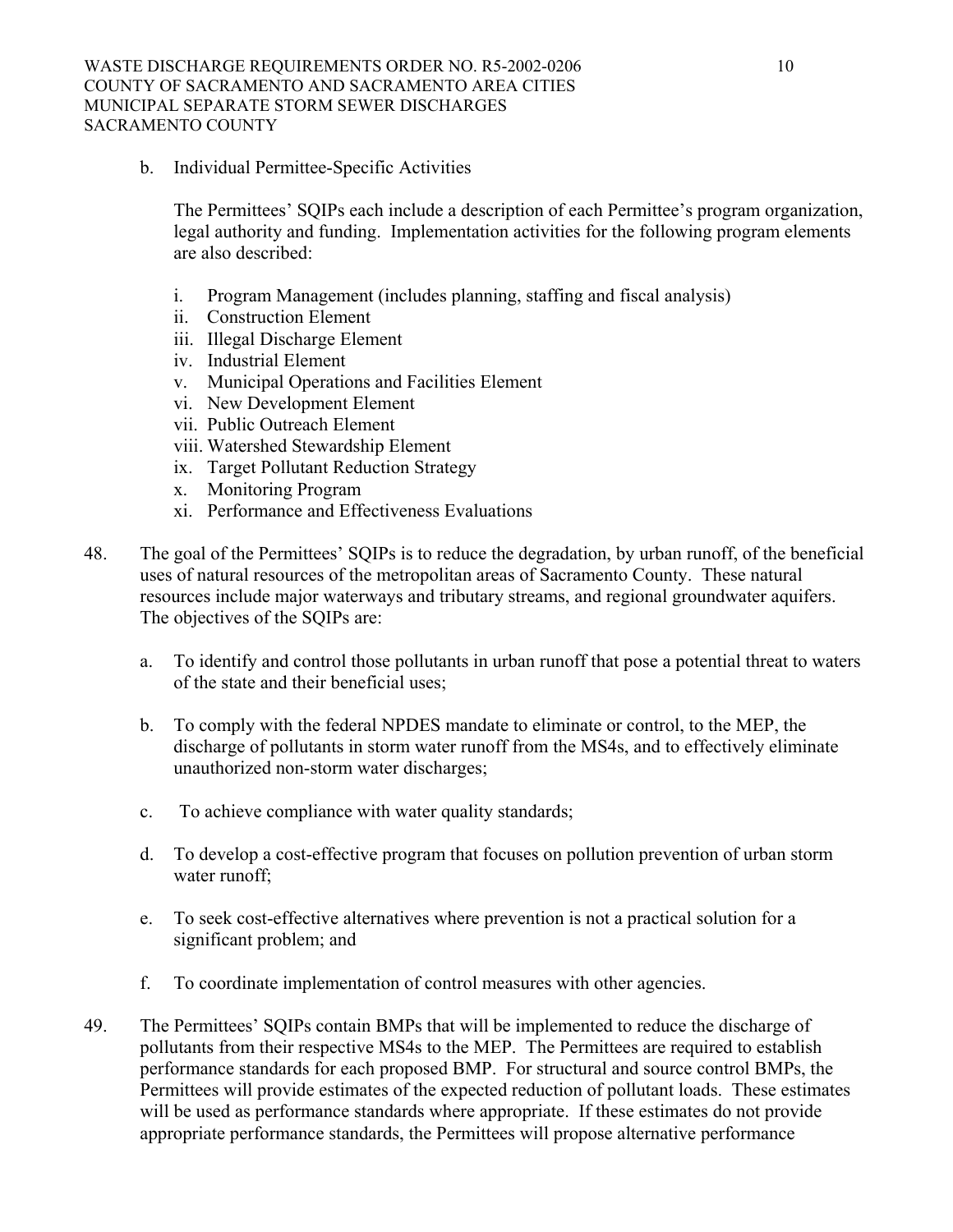standards in their SQIPs. For non-structural BMPs (e.g., business outreach and construction site inspection), the Permittees will propose performance standards that represent the designated level of effort required to comply with this Order and the federal MEP standard.

- 50. Performance standards include implementation of recommended BMPs (source and treatment controls) for new development and redevelopment projects as required by local Development Standards (see below) and included in applicable standard specifications, design and procedures, and guidance documents. Each Permittee's Development Standards will be revised in accordance with the requirements of this Order.
- 51. This Order includes a Monitoring Program that incorporates analytical Minimum Levels (MLs) established under the State Board's *Policy for Implementation of Toxics Standards for Inland Surface Waters, Enclosed Bays, and Estuaries of California* (SIP). The SIP's MLs represent the lowest quantifiable concentration for priority toxic pollutants that is measurable with the use of proper method-based analytical procedures and factoring out matrix interference. The SIP's MLs therefore represent the best available science for determining MLs and are appropriate for a storm water monitoring program. The use of MLs allows the detection of toxic priority pollutants at concentrations of concern using recent advances in chemical analytical methods.
- 52. Each Permittee's SQIP and modifications or revisions to it that are approved pursuant to this Order are integral and enforceable components of this Order.
- 53. This Order provides for an increase in urban storm water discharge because of continuing development within each Permittee's jurisdiction. The continued revisions and implementation of each Permittees' SQIP in compliance with this Order will reduce the potential for discharges from MS4s to cause or contribute to the degradation of receiving water quality. This Order is therefore consistent with any applicable anti-degradation provisions of 40 CFR 131.12 and the State Board Resolution 68-16.
- 54. Each Permittee is individually responsible for adopting and enforcing local ordinances necessary to implement effective BMPs to prevent or reduce pollutants in storm water, and for providing funds for capital, operation, and maintenance expenditures necessary to implement such BMPs for the storm drain system that it owns and/or operates. Enforcement actions concerning this Order will, whenever necessary and appropriate, be pursued only against the individual Permittee responsible for specific violations of this Order.

### **Development Standards**

55. On 5 October 2000, the State Board adopted Order WQ 2000-11, a precedential decision concerning the use of Standard Urban Storm Water Mitigation Plans (hereafter Development Standards) in MS4 permits for new development and significant redevelopment projects. The Development Standards were initially adopted by the Los Angeles Regional Water Quality Control Board to require treatment controls for new and significant redevelopment projects. The State Board recognized that the decision includes significant legal or policy determinations that are likely to recur (Gov. Code §11425.60). Because of the precedent set by Order WQ 2000-11,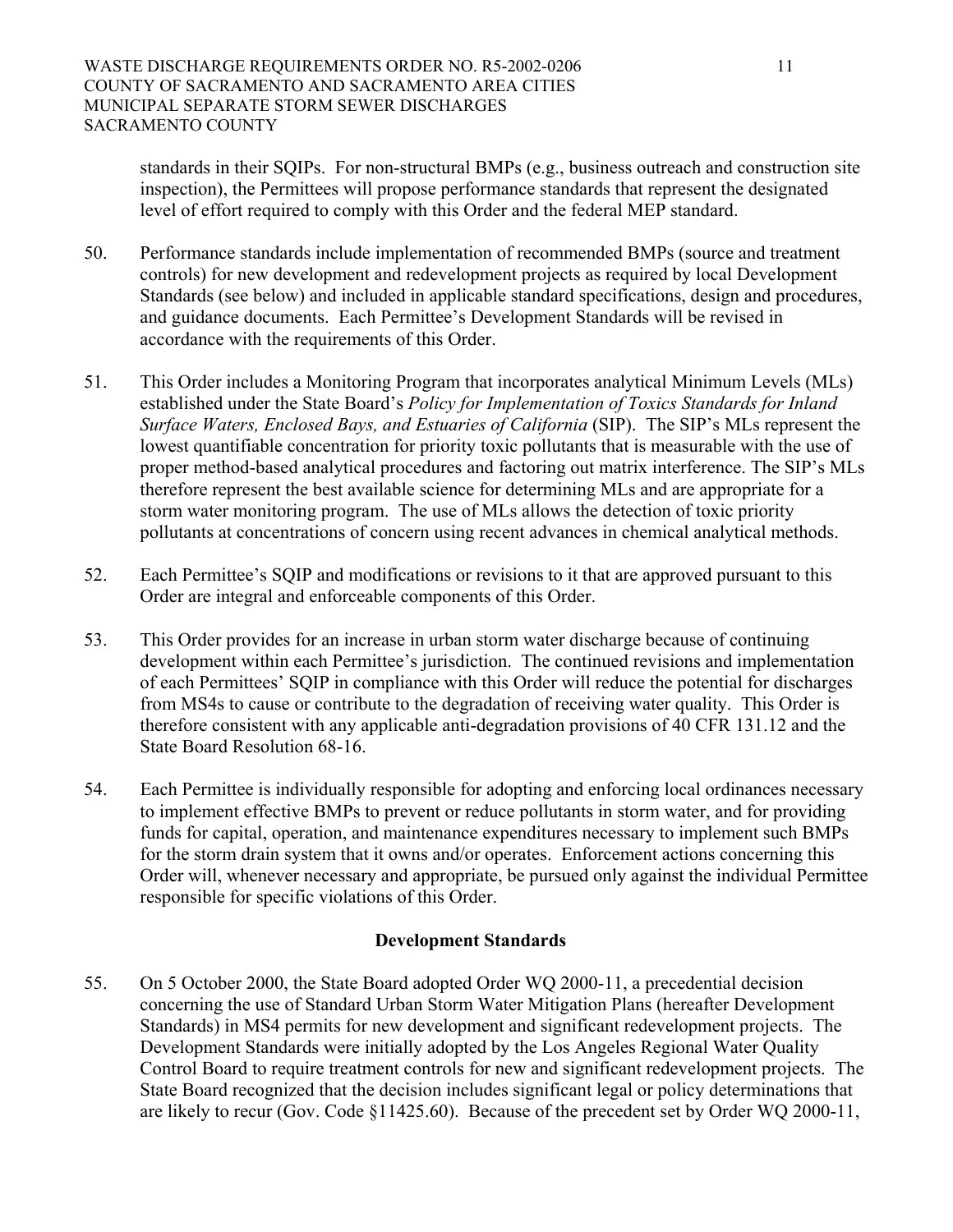the Regional Board's MS4 permits must be consistent with applicable portions of the State Board's decision and include Development Standards.

- 56. The State Board's Chief Counsel interprets WQ 2000-11 to encourage regional solutions and endorses a mitigation fund or "bank" that may be funded by developers who obtain waivers from the numerical design standards for new development and significant redevelopment.
- 57. Federal regulations (40 CFR 131.10(a)) prohibit states from designating waste transport or waste assimilation as a use for any water of the United States. Authorizing the construction of a storm water/urban runoff treatment facility in a jurisdictional water body would be tantamount to accepting waste assimilation as an appropriate use for that water body. Furthermore, the construction and operation of a pollution control facility in a water body can impact the physical, chemical, and biological integrity as well as the beneficial uses of the water body. Therefore, storm water treatment and/or mitigation in accordance with Development Standards and any other requirements of this Order must occur prior to the discharge of storm water into a water of the United States.
- 58. Studies indicate that facilities with paved surfaces subject to frequent motor vehicle traffic (such as parking lots and fast food restaurants), or facilities that perform vehicle repair, maintenance, or fueling (automotive service facilities) are potential sources of pollutants in storm water [References: Pitt *et* al., *Urban Storm Water Toxic Pollutants: Assessment, Sources, and Treatabilit*y, Water Environment Res., 67, 260 (1995*); Results of Retail Gas Outlet and Commercial Parking Lot Storm Water Runoff Stud*y, Western States Petroleum Association and American Petroleum Institute, (1994); *Action Plan Demonstration Project, Demonstration of Gasoline Fueling Station Best Management Practice*s, Final Report, County of Sacramento (1993); *Source Characterizatio*n, R. Pitt, In Innovative Urban Wet-Weather Flow Management Systems (2000) Technomic Press, Field, R *et a*l. editors; *Characteristics of Parking Lot Runoff Produced by Simulated Rainfall*, L.L. Tiefenthaler *et a*l. Technical Report 343, Southern California Coastal Water Research Project (2001)].
- 59. Retail gasoline outlets (RGOs) are points of convergence for vehicular traffic and are similar to parking lots and urban roads. Studies in other areas indicate that storm water discharges from RGOs have high concentrations of hydrocarbons and heavy metals (*Schueler and Shepp [1992])*.
- 60. The Los Angeles and San Diego Regional Water Quality Control Boards have jointly prepared a Technical Report on the applicability of new development BMP design criteria for RGOs, [*Retail Gasoline Outlets: New Development Design Standards for Mitigation of Storm Water Impact*s, (June 2001)]. RGOs in Washington, Oregon, and other parts of the United States are already subject to numerical BMP design criteria under the MS4 program.
- 61. In March 1997, the California Storm Water Quality Task Force (SWQTF) published *Best Management Practice Guide – Retail Gasoline Outlets.* WQ 2000-11 directed the Los Angeles Regional Water Quality Control Board to mandate that RGOs employ the BMPs listed in SWQTF's March 1997 RGO BMP publication. Because of the potential threat to storm water quality from RGOs, Development Standards for RGOs are included in this Order.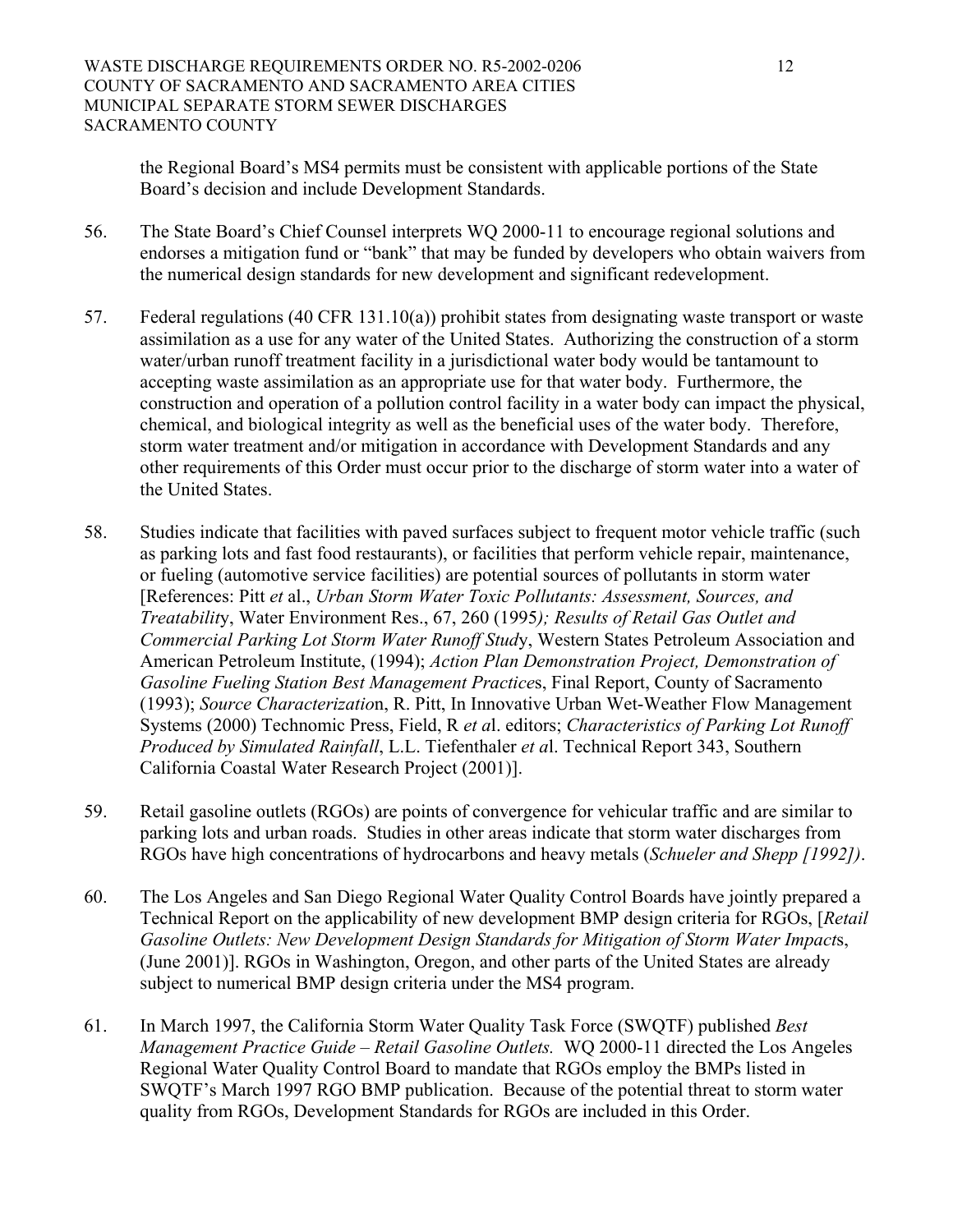#### **Impaired Water Bodies**

- 62. CWA Section 303(d) and 40 CFR 130.7 require States to identify water quality-impaired water bodies and pollutants of concern and develop Total Maximum Daily Loads (TMDLs). A TMDL is a quantitative assessment of the total pollutant load that can be discharged from all sources and assimilated by a water body while still meeting water quality standards. The Regional Board is currently in the process of developing TMDLs for listed water bodies within the Region. Once the Regional Board and USEPA approve TMDLs, the Permittees' discharge of storm water into an impaired water body will be subject to waste load allocations. The Regional Board will take a separate action, outside of the approval of this Order, to establish the TMDLs and waste load allocations.
- 63. The American, Mokelumne, and Sacramento Rivers are listed as impaired water bodies pursuant to Section 303(d) of the CWA. The Delta waterways, which are the downstream receiving waters for these rivers, are listed. Further, several tributaries of the American, Mokelumne, and Sacramento Rivers are also listed. The State's 1998 CWA Section 303(d) list identifies Arcade Creek, Chicken Ranch Slough, Elder Creek, Elk Grove Creek, Morrison Creek, Natomas East Main Drain, and Strong Ranch Slough as not attaining water quality standards due to elevated levels of diazinon and/or chlorpyrifos (303(d) listed urban waters). The 303(d) listed "urban" waters not in attainment of standards are all within Sacramento County. Certain actions and/or assessments by the Permittees are needed to begin addressing the identified impairments. Additional actions and/or assessments may be required of the Permittees to comply with waste load allocations, once established by the Regional Board.
	- a. The data is not available at this time to quantify the relative contribution of the urban discharge (compared to upstream and atmospheric contributions from non-urban sources) to the diazinon and chlorpyrifos levels in the 303(d) listed urban waters.
	- b. The phase-out of the sale of diazinon and chlorpyrifos for most residential/commercial uses should significantly reduce or eliminate, over time, the contribution of the urban discharge to the non-attainment of water quality objectives in the 303(d) listed urban waters.
	- c. Monitoring of diazinon and chlorpyrifos is needed to determine the significance of the urban runoff contribution to diazinon and chlorpyrifos levels in 303(d) listed urban waters. Monitoring is also needed to determine the effectiveness of the phase-out of urban uses of diazinon and chlorpyrifos and to assess whether water quality objectives are met.
- 64. Morrison Creek has been identified as a toxic hot spot due to the presence of diazinon and chlorpyrifos (Regional Board Resolution No. 99-001 and State Water Resources Control Board Resolution No. 99-065). An urban storm water pesticide cleanup plan is required for diazinon and chlorpyrifos as a result of the hot spot designation.
	- a. Section 13395 of the California Water Code requires the reevaluation of waste discharge requirements for dischargers who have discharged pollutants causing all or part of a toxic hot spot. The waste discharge requirements must be revised to include requirements that "prevent the maintenance or further pollution of existing toxic hot spots." Further, "the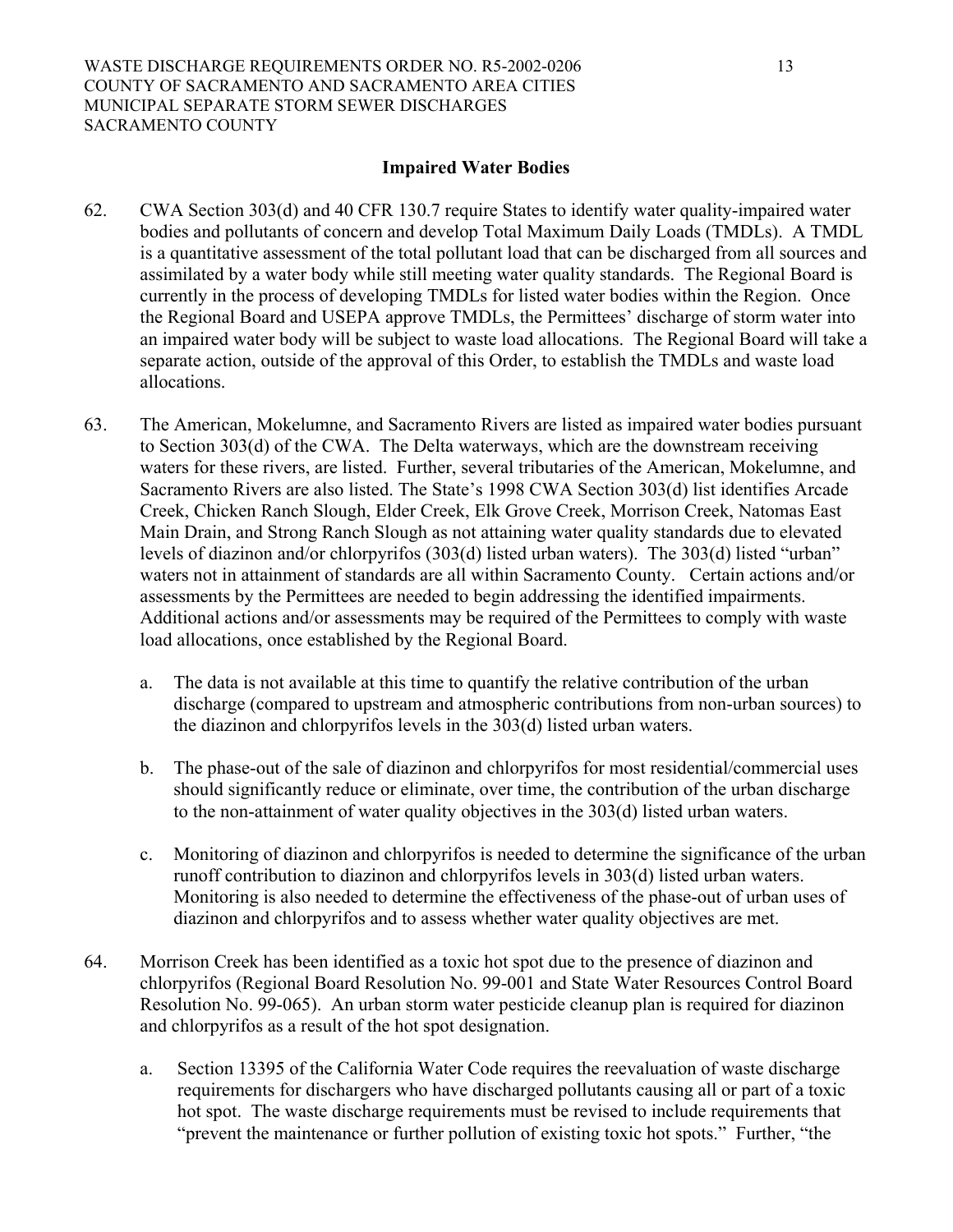Regional Board may determine it is not necessary to revise a waste discharge requirement only if it finds that the toxic hot spot resulted from practices no longer being conducted by the discharger... or that the discharger's contribution to the creation or maintenance of the toxic hot spot is not significant."

- b. The data is not available at this time to quantify the relative contribution of the urban discharge (compared to upstream and atmospheric contributions from non-urban sources) to the diazinon and chlorpyrifos levels in the toxic hot spot areas.
- c. The phase-out of the sale of diazinon and chlorpyrifos for most residential/commercial uses should significantly reduce or eliminate, over time, the contribution of the urban discharge to the maintenance of the diazinon and chlorpyrifos hot spots.
- d. Monitoring of diazinon and chlorpyrifos is needed to determine the significance of the urban runoff contribution to diazinon and chlorpyrifos levels in the toxic hot spot areas. Monitoring is also needed to determine the effectiveness of the phase-out of urban uses of diazinon and chlorpyrifos; to assess whether the hot spot is maintained; and to assess whether water quality objectives are met.
- 65. California Water Code Section 13263(a) requires waste discharge requirements to implement the Basin Plan. The Basin Plan contains numeric and narrative water quality objectives to protect the beneficial uses of surface water and groundwater. The Basin Plan contains the "Policy for Application of Water Quality Objectives" that specifies how the Regional Board will ensure compliance with narrative water quality objectives. That Policy states that the Regional Board will consider:

"relevant numerical criteria and guidelines developed and/or published by other agencies and organizations (e.g., . . . . California Department of Fish and Game, . . . ). In considering such criteria, the Board evaluates whether the specific numerical criteria, which are available through these sources and through other information supplied to the Board, are relevant and appropriate to the situation at hand and, therefore, should be used in determining compliance with the narrative objective." (Basin Plan at IV-18.00.)

The Basin Plan contains a narrative toxicity objective that states: "All waters shall be maintained free of toxic substances in concentrations that produce detrimental physiological responses in human, plant, animal, or aquatic life." (Basin Plan at III-8.00.)

Discharges regulated by this permit contain organo-phosphorus pesticides including chlorpyrifos and diazinon. These pesticides cause toxicity in aquatic life. There are no California Toxics Rule or National Toxics Rule criteria for either of these pollutants. In March 2000, the California Department of Fish and Game (DFG) published acute and chronic criteria for these compounds applicable to fresh water aquatic life protection. DFG followed the approved US EPA Clean Water Act Section 304(a) guidance for deriving water quality criteria for the protection of aquatic organisms and their uses. Based on the Policy for Application of Water Quality Objectives, the Regional Board determines that it is relevant and appropriate to use the chlorpyrifos and diazinon criteria developed by the DFG to interpret attainment of the applicable narrative water quality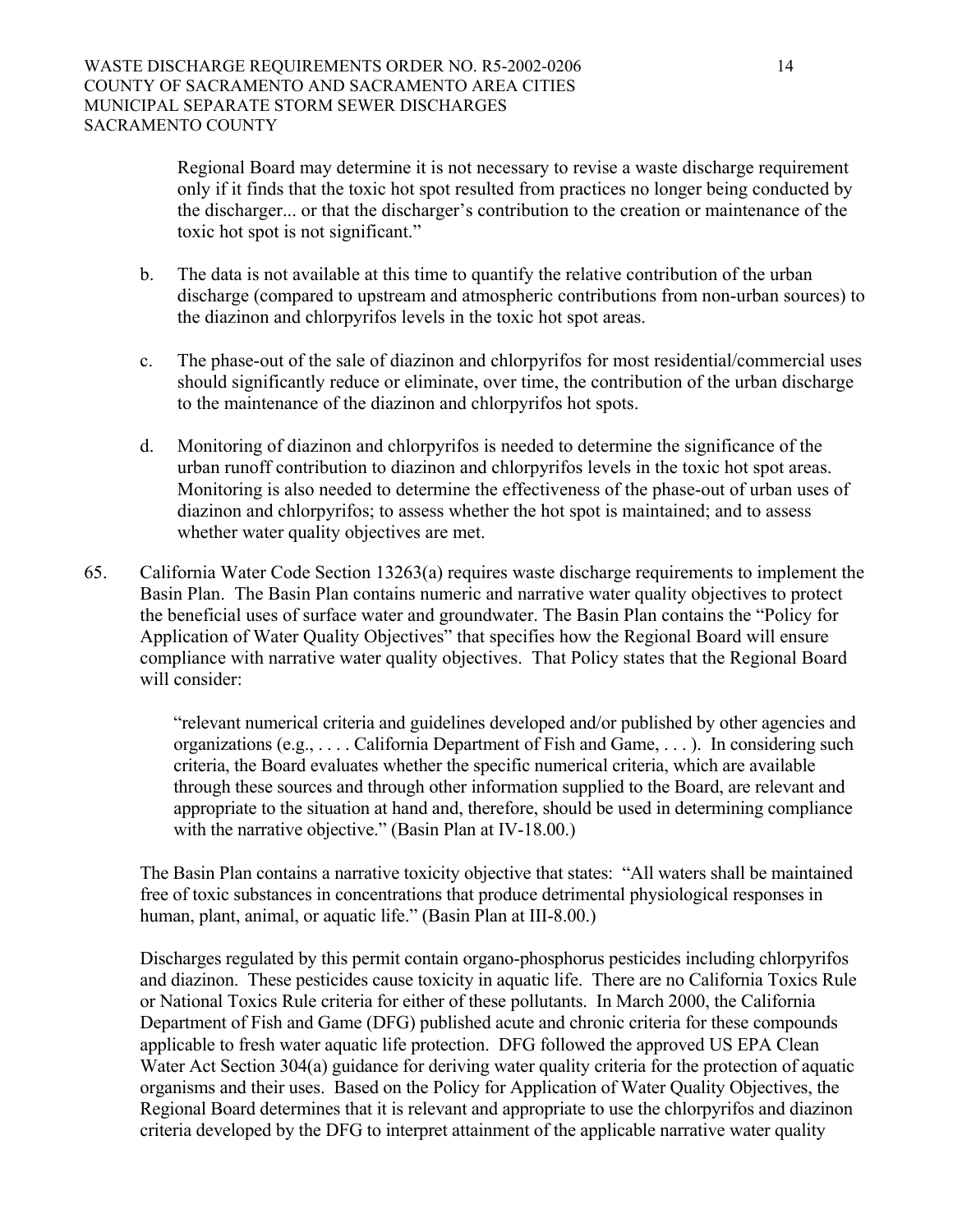objectives. The DFG criteria can be used to assess the effectiveness of the Permittees' pesticide reduction efforts and the phase out of residential uses of diazinon and chlorpyrifos. The California Department of Fish and Game criteria are: 80 nanograms per liter (ng/L or parts per trillion), onehour average and 50 ng/L, four-day average for diazinon; 20 ng/L, one-hour average and 14 ng/L, four-day average for chlorpyrifos.

66. On 12 March 2001, the U.S. Court of Appeals ruled that it is necessary to obtain a NPDES permit for application of aquatic pesticides to waterways (*Headwaters, Inc. vs. Talent Irrigation District*, 243 F.3d. 526 (9<sup>th</sup> Cir. 2001). This decision is controlling in California for nonagricultural applications of pesticides to waterways. The State Board adopted a general NPDES permit (Order No. 2001-12-DWQ) on 19 July 2001, for public entities that discharge pollutants to waters of the United States associated with the application of aquatic pesticides for resource or pest management. Public entities that conduct such activities must seek coverage under this general permit.

## **Public Process**

- 67. The Regional Board has notified the Permittees and interested parties of its intent to prescribe waste discharge requirements for this discharge. These parties have been given an opportunity to address the Regional Board at a public hearing and an opportunity to submit their written views and recommendations to the Regional Board.
- 68. The Regional Board has considered the information in the attached Fact Sheet, which is an informational part of this Order, in developing the Findings of this Order.
- 69. The Regional Board, in a public meeting, heard and considered all comments pertaining to the discharge.

**IT IS HEREBY ORDERED** that Order No. 96-105 is rescinded, and that each Permittee, their agents, successors and assigns, in order to meet the provisions contained in Division 7 of the California Water Code and regulations adopted thereunder, and the provisions of the CWA and regulations and guidelines adopted thereunder, shall comply with the following:

### **A. Discharge Prohibitions**

- 1. Discharges from MS4s in a manner causing, or threatening to cause, a condition of pollution, contamination, or nuisance (as defined in § 13050 of the California Water Code) in waters of the state are prohibited.
- 2. Discharges from MS4s that cause or contribute to the violation of water quality objectives or water quality standards are prohibited.
- 3. Discharges from MS4s containing pollutants that have not been reduced to the MEP are prohibited.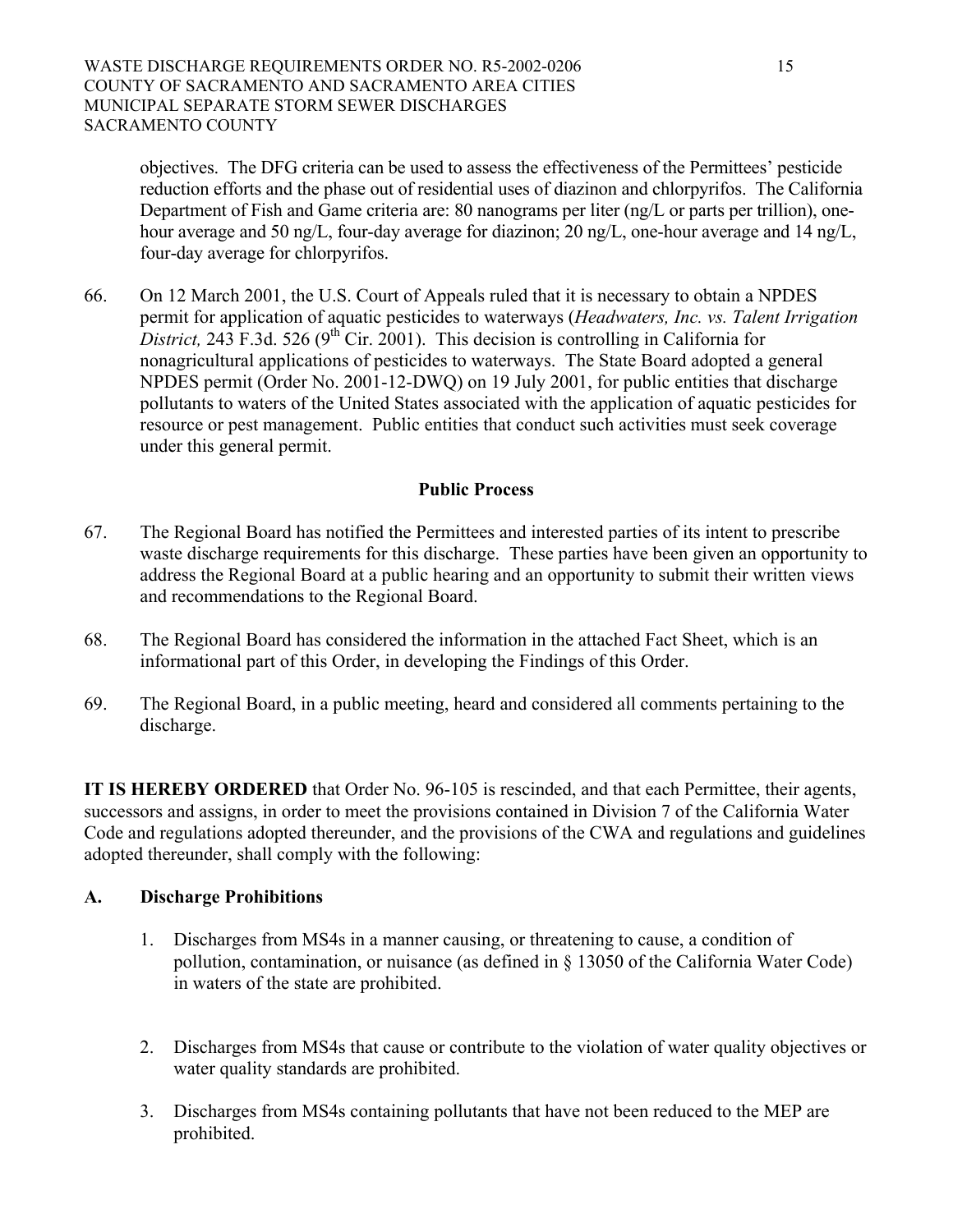- 4. Each Permittee, within its jurisdiction, shall effectively prohibit all types of non-storm water discharges into its MS4 unless such discharges are either authorized by a separate NPDES permit or not prohibited in accordance with this Order.
- 5. Pursuant to 40 CFR 122.26(d)(2)(iv)(B)(1), the following categories of non-storm water discharges need only be prohibited from entering an MS4 if such categories of discharges are identified by the Permittee as a source of pollutants to waters of the United States:
	- a. Diverted stream flows
	- b. Rising ground waters
	- c. Uncontaminated ground water infiltration [as defined by 40 CFR 35.2005(20)]
	- d. Uncontaminated pumped ground water
	- e. Foundation drains
	- f. Springs
	- g. Water from crawl space pumps
	- h. Footing drains
	- i. Air conditioning condensation
	- j. Flows from riparian habitats and wetlands
	- k. Water line flushing
	- l. Lawn and landscape irrigation
	- m. Planned and unplanned discharges from potable water sources
	- n. Irrigation water
	- o. Individual residential car washing
	- p. De-chlorinated swimming pool water
	- q. Street wash water
- 6. When a non-storm water discharge category listed above is identified as a source of pollutants to waters of the State, the Permittee shall either:
	- a. Prohibit the discharge category from entering its MS4; or
	- b. Not prohibit the discharge category and implement, or require the responsible party(ies) to implement, BMPs that will reduce pollutants to the MEP; and
	- c. Submit the following information to the Regional Board for approval of the Executive Officer within 90 days upon identification of such discharge category:
		- i. The non-storm water discharge category listed above that the Permittee elects not to prohibit; and
		- ii. The BMPs for each discharge category listed above that the Permittee will implement, or require the responsible party(ies) to implement, to prevent or reduce pollutants to the MEP.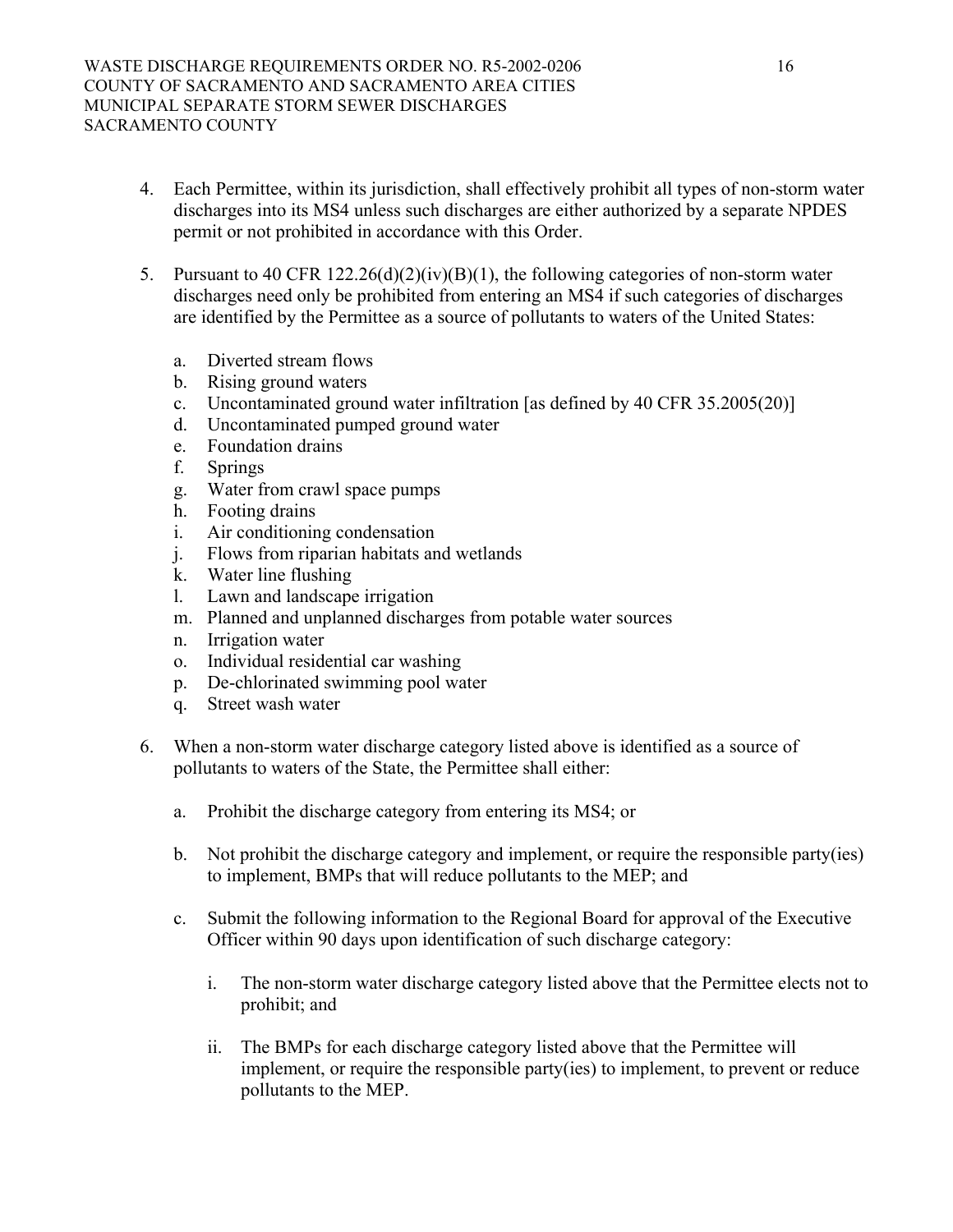#### WASTE DISCHARGE REQUIREMENTS ORDER NO. R5-2002-0206 17 COUNTY OF SACRAMENTO AND SACRAMENTO AREA CITIES MUNICIPAL SEPARATE STORM SEWER DISCHARGES SACRAMENTO COUNTY

7. Each Permittee shall examine all dry weather analytical monitoring results collected in accordance with the Monitoring Program of this Order to identify water quality problems that may be the result of any non-storm water discharge, including any non-prohibited discharge category(ies). Follow-up investigations shall be conducted as necessary to identify and prohibit or control, as described above, any non-storm water discharges that are sources of pollutants. Non-prohibited discharges listed above containing pollutants that cannot be reduced to the MEP by the implementation of BMPs shall be prohibited on a categorical or case-by-case basis.

### **B. Receiving Water Limitations**

1. Receiving water limitations are site-specific interpretations of water quality standards from applicable water quality control plans (i.e., the Sacramento River and San Joaquin River Basin Plan). As such they are required as part of this Order. However, a receiving water condition not in conformance with the limitation is not necessarily a violation of this Order. The Regional Board may require an investigation to determine cause and culpability prior to asserting that a violation has occurred.

The discharge from MS4s shall not cause or contribute to the following in the receiving water:

- a. Concentrations of dissolved oxygen to fall below 7.0 mg/l.
- b. Oils, greases, waxes, or other materials to form a visible film or coating on the water surface or on the stream bottom.
- c. Oils, greases, waxes, floating material (liquids, solids, foams, and scums) or suspended material to create a nuisance or adversely affect beneficial uses.
- d. Chlorine to be detected in the receiving water in concentrations equal or greater than 0.01 mg/l.
- e. Aesthetically undesirable discoloration.
- f. Fungi, slimes, or other objectionable growths.
- g. The 30-day average for turbidity to increase as follows:
	- i. More than 1 Nephelometric Turbidity Units (NTUs) where natural turbidity is between 0 and 5 NTUs.
	- ii. More than 20 percent where natural turbidity is between 5 and 50 NTUs.
	- iii. More than 10 NTUs where natural turbidity is between 50 and 100 NTUs.
	- iv. More than 10 percent where natural turbidity is greater than 100 NTUs.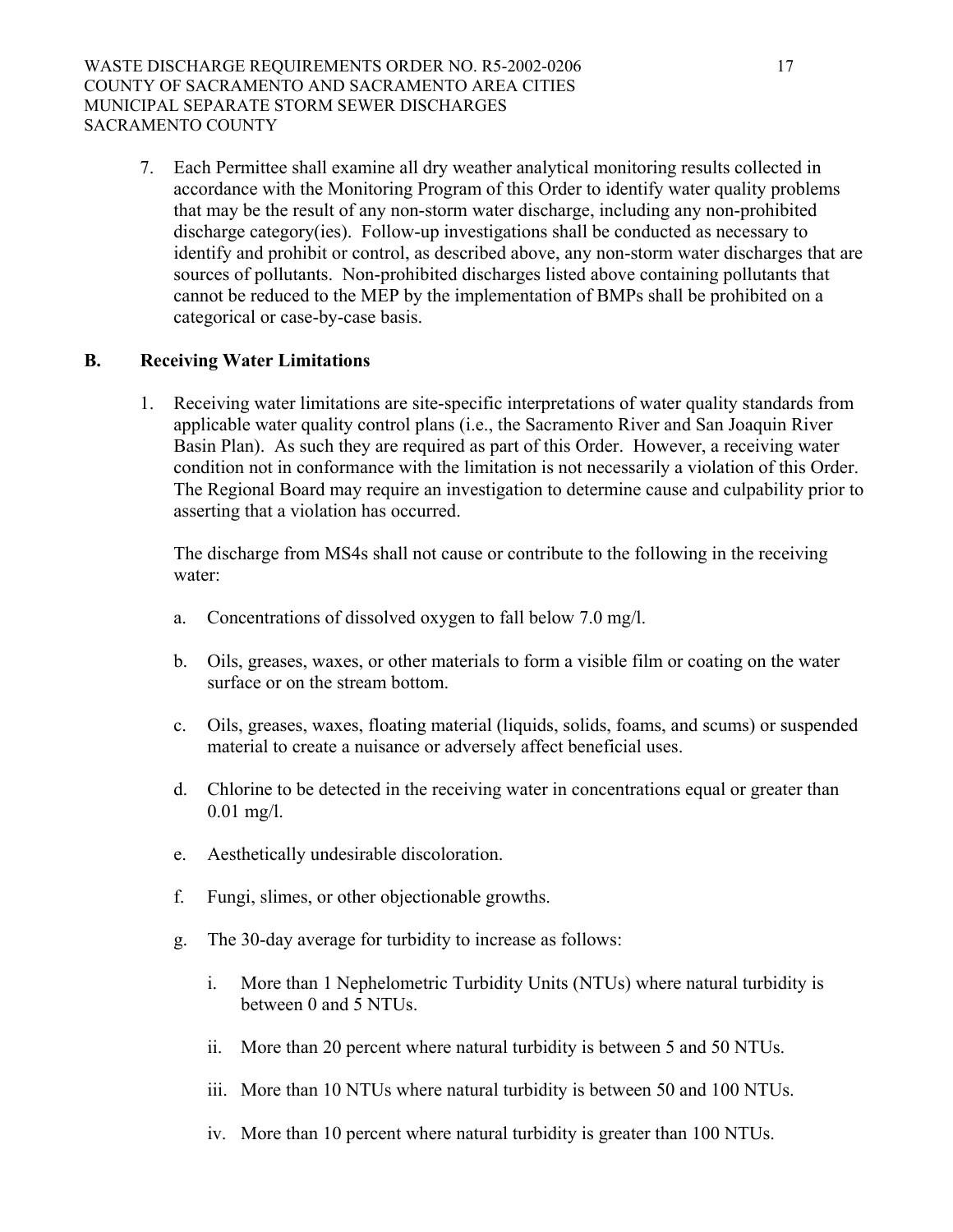- h. The normal ambient pH to fall below 6.5, exceed 8.5, or change by more than 0.5 units.
- i. Deposition of material that causes nuisance or adversely affects beneficial uses.
- j. Taste or odor-producing substances to impart undesirable tastes or odors to fish flesh or other edible products of aquatic origin or to cause nuisance or adversely affect beneficial uses.
- k. Radionuclides to be present in concentrations that exceed maximum contaminant levels specified in the California Code of Regulations, Title 22; harm human, plant, animal or aquatic life; or result in the accumulation of radionuclides in the food web to an extent that presents a hazard to human, plant, animal, or aquatic life.
- l. Aquatic communities and populations, including vertebrate, invertebrate, and plant species, to be degraded.
- m. Toxic pollutants to be present in the water column, sediments, or biota in concentrations that adversely affect beneficial uses; produce detrimental response in human, plant, animal, or aquatic life; or bioaccumulate in aquatic resources at levels harmful to human health.
- n. Pathogen concentrations to be present that exceed criteria or threaten public health.
- o. Violation of any applicable water quality standard for receiving waters adopted by the Regional Board or the State Board pursuant to the CWA and regulations adopted there under.
- 2. The Permittees shall comply with Discharge Prohibitions A.1 and A.2 and Receiving water Limitations B.1 through timely implementation of control measures and other actions to reduce pollutants in the discharges in accordance with the SQIP (or SQIPs) and other requirements of this Order, including any modifications. The SQIP shall be designed to achieve compliance with Receiving Water Limitation B.1. If exceedance(s) of water quality objectives or water quality standards (collectively, WQS) persist notwithstanding implementation of the SQIP and other requirements of this Order, the Permittees shall assure compliance with Discharge Prohibitions A.1 and A.2 and Receiving Water Limitation B.1 by complying with the following procedure:
	- a. Upon a determination by either the Permittees or Regional Board that discharges are causing or contributing to an exceedance of an applicable WQS, the Permittees shall submit a report to the Regional Board that describes BMPs that are currently being implemented and additional BMPs that will be implemented to prevent or reduce any pollutants that are causing or contributing to the exceedance of WQSs. This report of water quality exceedance (RWQE) shall be incorporated in the Annual Report unless the Regional Board directs an earlier submittal. The RWQE shall include proposed revisions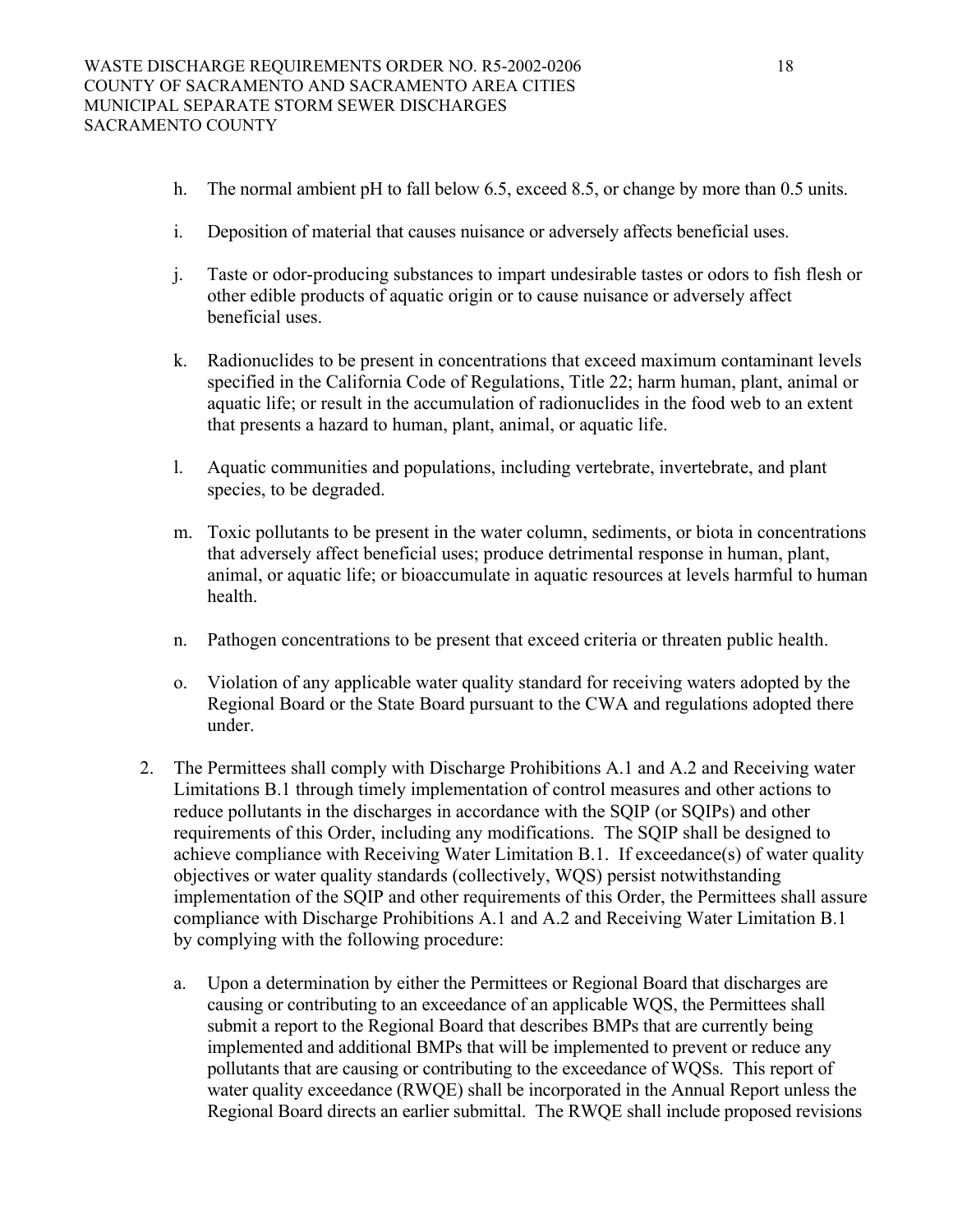to the SQIP and an implementation schedule for new or improved BMPs, if applicable. The Regional Board may require modifications to the RWQE.

- b. The Permittees shall submit any modifications to the RWQE required by the Regional Board within **30 days** of notification.
- c. Within **30 days** following approval of the RWQE by the Regional Board, the Permittees shall revise the SQIP and their monitoring program to incorporate the approved modified BMPs that have been and will be implemented, implementation schedule, and any additional monitoring required.
- d. The Permittees shall implement the revised SQIP and monitoring program in accordance with the approved schedule.

 So long as the Permittees have complied with the procedures set forth above and are implementing the revised SQIP, the Permittees do not have to repreat the same procedure for continuing or recurring exceedances of the same receiving water limitations unless directed by the Regional Board to develop additional BMPs.

# **C. Provisions**

- 1. Within its jurisdiction, each Permittee shall:
	- a. Comply with the requirements of this Order and the SQIP, including any Regional Board-approved modifications to either document;
	- b. Coordinate among its internal departments and agencies, as appropriate, to facilitate the implementation of the requirements of the SQIP applicable to each Permittee in an efficient and cost-effective manner; and
	- c. Participate in intra-agency coordination (e.g., Fire Department, Building and Safety, Code Enforcement, Public Health, etc.) necessary to successfully implement the provisions of this Order and the SQIP.

### **Storm Water Quality Improvement Plan**

2. Upon adoption of this Order, each Permittee shall review and modify its SQIP to address the requirements of this Order and submit the revised SQIP by **1 July 2003** for public review and comment, and Regional Board approval. Each Permittee shall implement or require implementation of performance standards and BMPs in the approved SQIP to ensure that pollutant discharges from its MS4 are reduced to the MEP. The approved SQIP shall serve as the framework for identification, assignment, and implementation of BMPs. Any revisions and/or improvements to the approved SQIP shall be included in the Annual Report. Each Permittee shall ensure that its SQIP contains the following elements: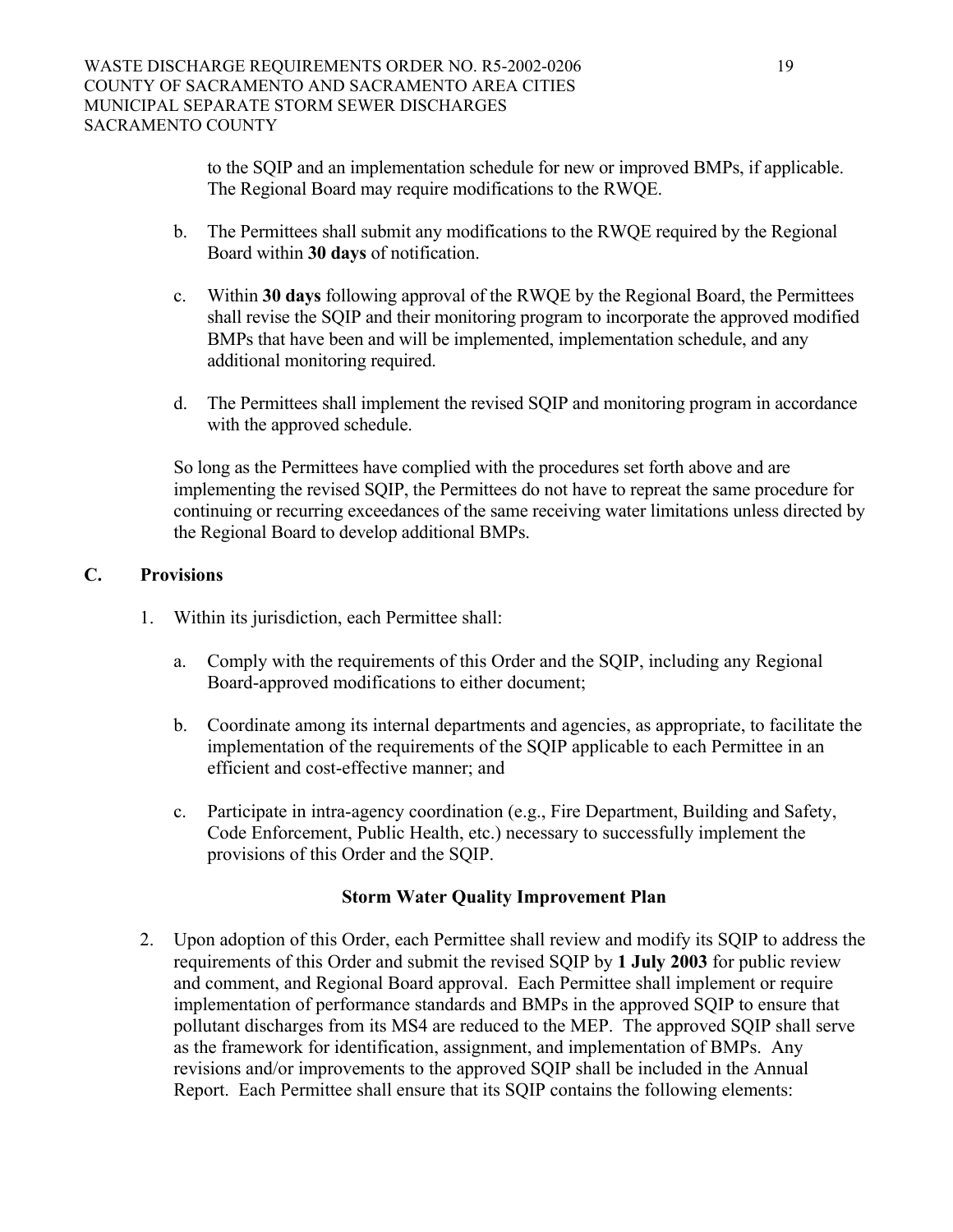- a. Fiscal Analysis
- b. Legal Authority
- c. Program Management
- d. Construction Element
- e. Commercial/Industrial Element
- f. Municipal Operations Element
- g. Illicit Discharge Detection and Elimination Element
- h. Public Outreach Element
- i. Performance and Effectiveness Evaluation
- j. Water Quality Based Programs
- k. Monitoring and Reporting Program
- l. Development Standards Element

The SQIP shall include a section that identifies all departments within the applicable jurisdiction that conduct storm water pollution prevention related enforcement activities and their roles and responsibilities under this Order.

### **Fiscal Analysis**

- 3. Each Permittee shall secure the resources necessary to meet the requirements of this Order. In order to demonstrate sufficient financial resources to implement the conditions of this Order, each Permittee shall include the following in its Annual Work Plan:
	- a. An annual budget summary applied toward implementing its SQIP. This summary shall identify the storm water budget for the applicable fiscal year using estimated percentages and written explanations, where necessary, for program management, including administrative costs and program Implementation. Where information is available and especially for those tasks required by this Order, each Permittee shall provide an estimated percent breakdown of expenditures for the various program elements and tasks within these elements.
	- b. A description of the source(s) of funds for the above budget, including any legal restrictions on the use of such funds.

### **Legal Authority**

- 4. Each Permittee shall establish, maintain and enforce adequate legal authority to control pollutant discharges from its MS4 through ordinance, statute, permit, contract or similar means. This legal authority must, at a minimum, authorize the Permittees to:
	- a. Control the contribution of pollutants in discharges of runoff associated with industrial and construction activities to its MS4. This requirement applies to industrial and construction sites covered under the statewide general industrial or construction storm water permits as well as to those sites that do not require permit coverage. Grading ordinances shall be upgraded and enforced as necessary to comply with this Order;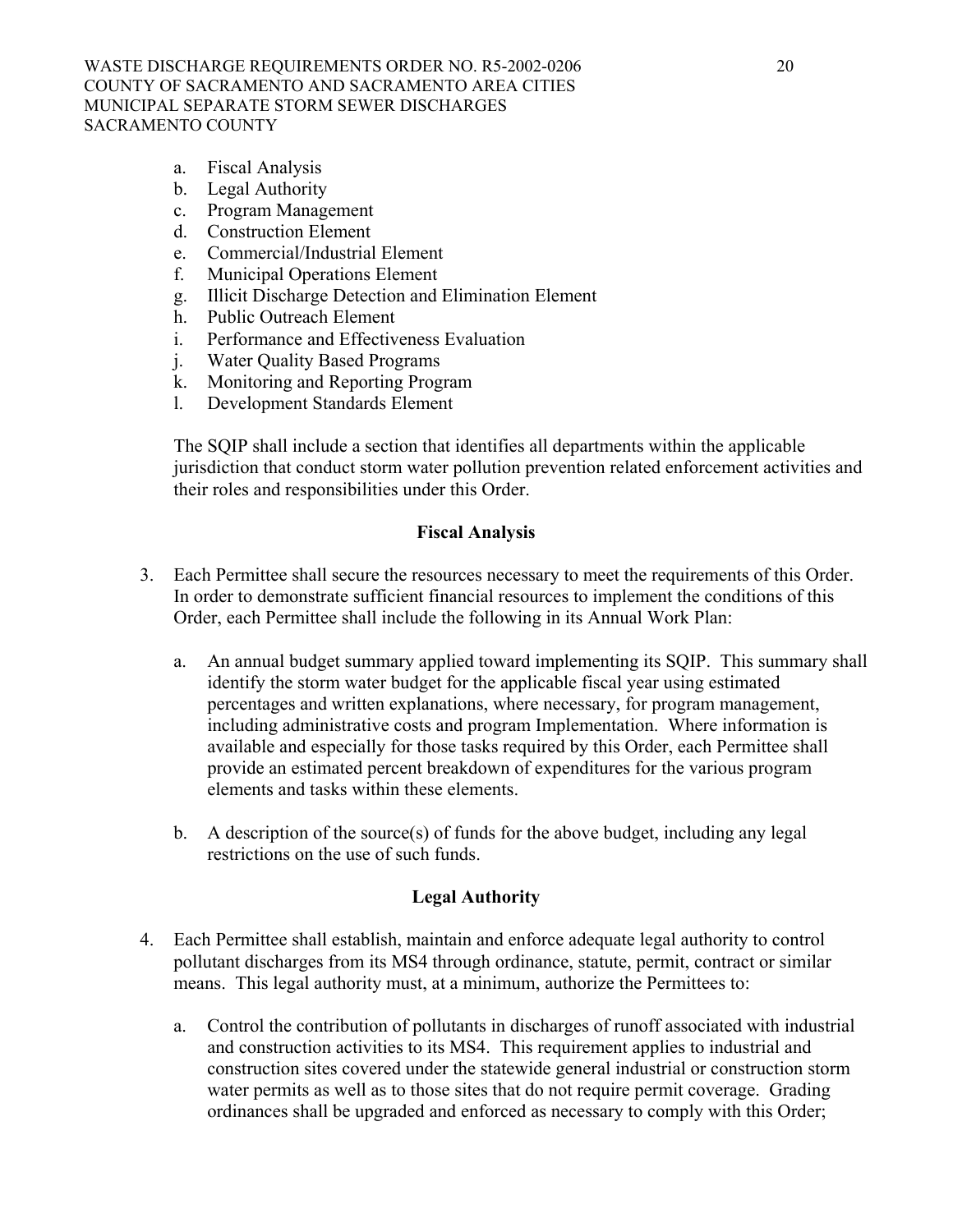- b. Prohibit unauthorized non-storm water discharges where pollutants have not been reduced to the MEP, including but not limited to the following:
	- i. Sanitary sewage overflows except as authorized or in compliance with Waste Discharge Requirements, General Permits or their equivalent that may be established by the Regional Board, the State Board, or USEPA;
	- ii. Discharges of wash water resulting from the hosing off or cleaning of gas stations, vehicle repair services, or other types of automotive service facilities;
	- iii. Discharges resulting from the storage, cleaning, repair, or maintenance of any type of equipment, machinery, or facility including, but not limited to, motor vehicles, cement-related equipment, and portable toilet servicing;
	- iv. Discharges of wash water from mobile operations including, but not limited to, mobile vehicle washing, steam cleaning, power washing, and carpet cleaning;
	- v. Discharges of wash water from the cleaning of impervious surfaces in municipal, industrial and commercial areas including, but not limited to, parking lots, streets, sidewalks, driveways, patios, plazas, work yards and outdoor eating or drinking areas;
	- vi. Discharges of runoff from material storage areas containing chemicals, fuels, grease, oil, or other hazardous materials;
	- vii. Discharges of pool or fountain water containing chlorine, biocides, or other chemicals and discharges of pool or fountain filter backwash water;
	- viii. Discharges of sediment, pet waste, vegetation clippings, or other landscape or construction-related wastes;
	- ix. Discharges of food-related wastes (e.g., grease, fish processing, and restaurant kitchen mat and trash bin wash water);
	- x. Discharge of runoff from washing toxic materials from paved or unpaved areas; and
	- xi. Discharge of materials such as litter, landscape debris, construction debris, or any state or federally banned pesticides.
- c. Prohibit and eliminate illicit connections to the MS4;
- d. Prohibit the discharge of spills, dumping, or disposal of materials other than storm water to its MS4;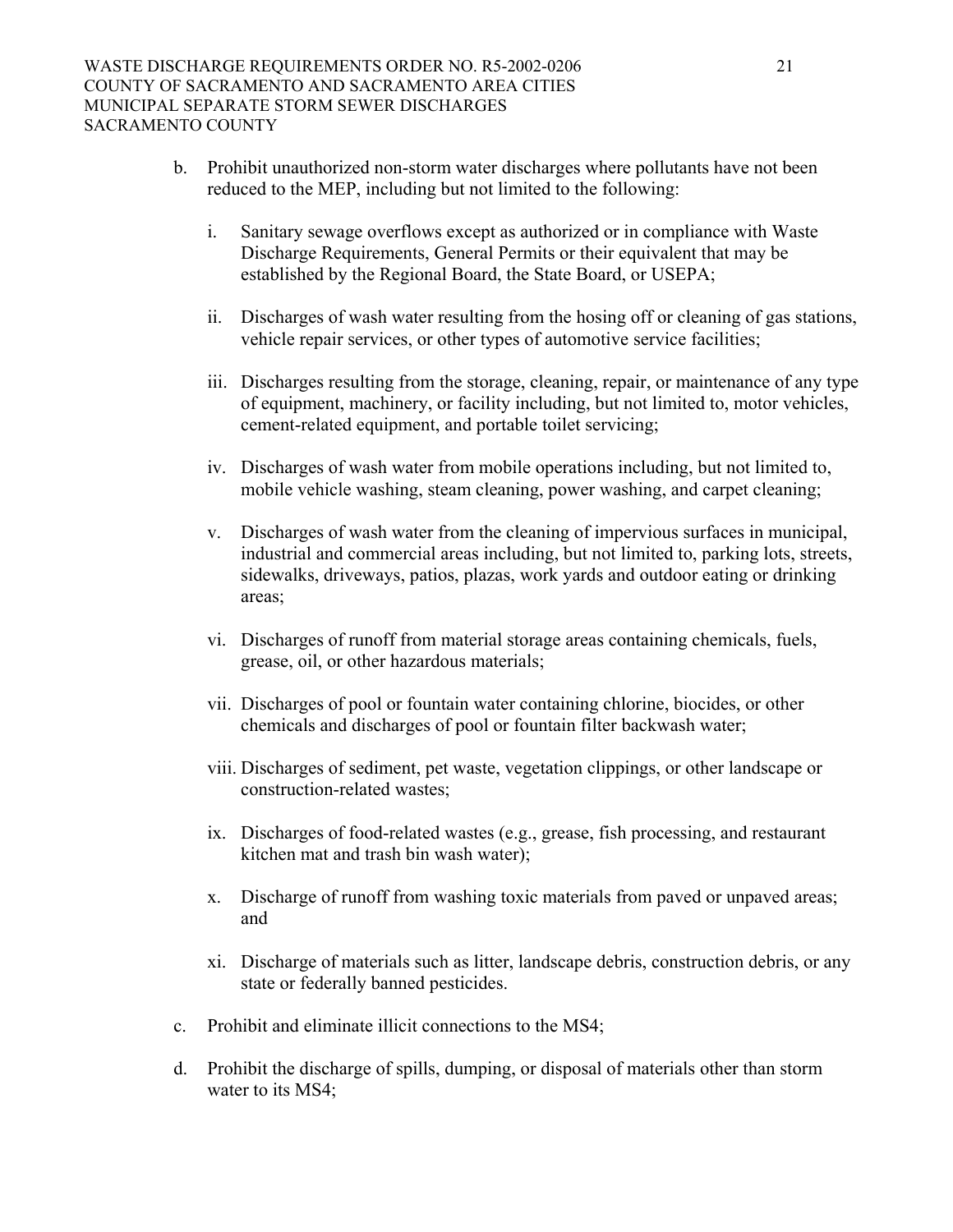- e. Use enforcement mechanisms, including monetary fines, to obtain compliance with the Permittees' storm water ordinances, permits, contracts and orders;
- f. Control the contribution of pollutants from one portion of the shared MS4 to another portion of the MS4 through interagency agreements among Permittees (and other state and federal agencies such as Caltrans);
- g. Carry out all inspections, surveillance, and monitoring necessary to determine compliance and noncompliance with local ordinances and permits, including the prohibition of illegal discharges to the MS4. Each Permittee must have authority to enter, sample, inspect, review and copy records, and require regular reports from industrial facilities and construction sites discharging into its MS4;
- h. Require the use of BMPs to prevent or reduce the discharge of pollutants to MS4s; and
- i. Require that treatment control BMPs be properly operated and maintained.
- 5. Each Permittee shall adopt a storm water and urban runoff ordinance, or amend its existing ordinance as needed, to enforce all requirements of this Order as soon as practicable.
- 6. Each Permittee shall provide to the Regional Board a statement certified by its chief legal counsel that the Permittee has adequate legal authority to implement and enforce each of the requirements contained in 40 CFR 122.26(d)(2)(i)(A-F) and this Order, including any modifications thereto in effect when the certified statement is provided. This statement, which shall be included in Permittees' revised SQIP(s), shall include the following:
	- a. Citation of storm water related ordinances adopted by the Permittee and the reasons the ordinances are enforceable;
	- b. Identification of the local administrative and legal procedures available to mandate compliance with the Permittees' storm water related ordinances, which incorporate the conditions of this Order;
	- c. Description of how these ordinances are implemented and how enforcement actions under these ordinances may be appealed; and
	- d. Description of whether the municipality can issue administrative orders and injunctions or if it must go through the court system for enforcement actions.

### **Program Management**

7. The purpose of program management is to ensure that all elements of the SQIP are implemented on schedule and that all requirements of this Order are met. The program management tools required by this Order are presented below.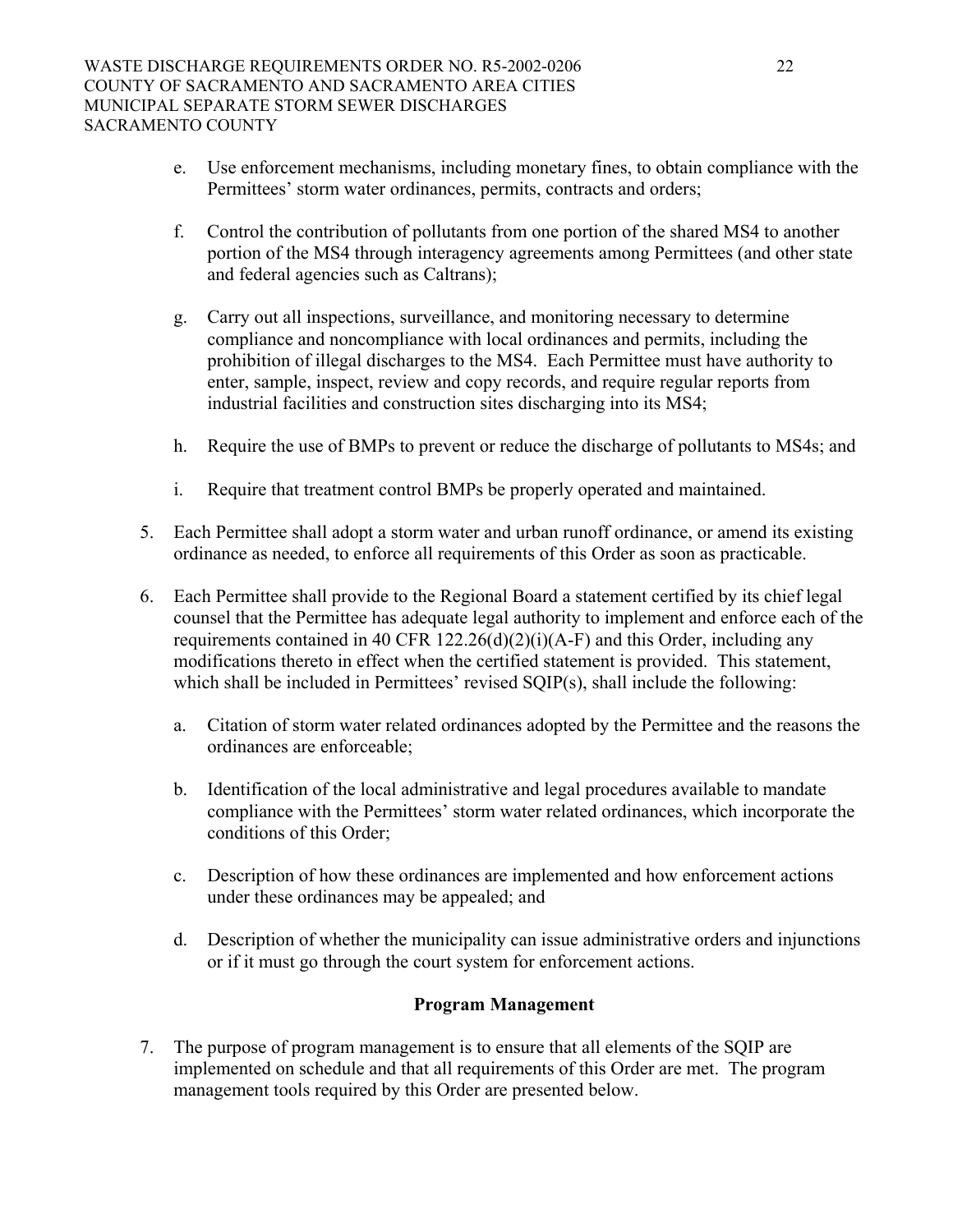- a. **Annual Work Plan:** The Permittees shall submit an Annual Work Plan by **1 May** of each year. The Annual Work Plan shall provide the Permittee's proposed activities for the upcoming fiscal year beginning 1 July of the current year and ending 30 June the following year. The Permittees may submit combined Annual Work Plans that cover more than one Permittee's jurisdiction, or they may submit separate Annual Work Plans.
- b. **Annual Report:** The Permittees shall submit an Annual Report by **1 October** of each year. Requirements for the Annual Report are provided in the Monitoring and Reporting Program component of this Order.
- c. **SQIP Implementation:** Each Permittee, except the City of Galt, shall commence full implementation of all requirements of its SQIP and this Order upon approval of the modified SQIP by the Regional Board, with the exception of the Development Standards provisions of this Order (see provisions under "Development Standards" heading for the deadline on implementing this program element). The City of Galt shall meet this requirement no later than **1 September 2004**.
- d. **SQIP Modification:** The Permittees' SQIPs may need to be modified, revised, or amended from time to time to respond to a change in conditions and to incorporate more effective approaches to pollutant control. Provisions of this Order require review and revision of certain elements of the Permittees' SQIPs. Proposed SQIP revisions will be part of the annual review process and incorporated in the Annual Reports. In addition, and as warranted by modifications of this Order, the Permittees shall revise their SQIPs to comply with regional or watershed-specific requirements, and/or waste load allocations developed and approved pursuant to the process for the designation and implementation of TMDLs for impaired water bodies. Significant SQIP revisions shall be brought before the Regional Board for approval. Minor SQIP revisions may be approved by the Executive Officer following a 30-day public comment period.
- e. **Memorandum of Understanding**: Each Permittee shall collaborate with all other Permittees regulated under this Order to address common issues, promote consistency among the Permittees' SQIPs, coordinate resources in regional monitoring and public outreach programs, and plan and coordinate activities required under this Order.

All Permittees shall jointly execute and submit to the Regional Board no later than **1 April 2003**, an updated Memorandum of Understanding, or other instrument of formal agreement, which, at a minimum, provides a management structure for the following:

- i. Designation of Joint Responsibilities;
- ii. Decision making and cost sharing;
- iii. Information management of data and reports, including the requirements under this Order; and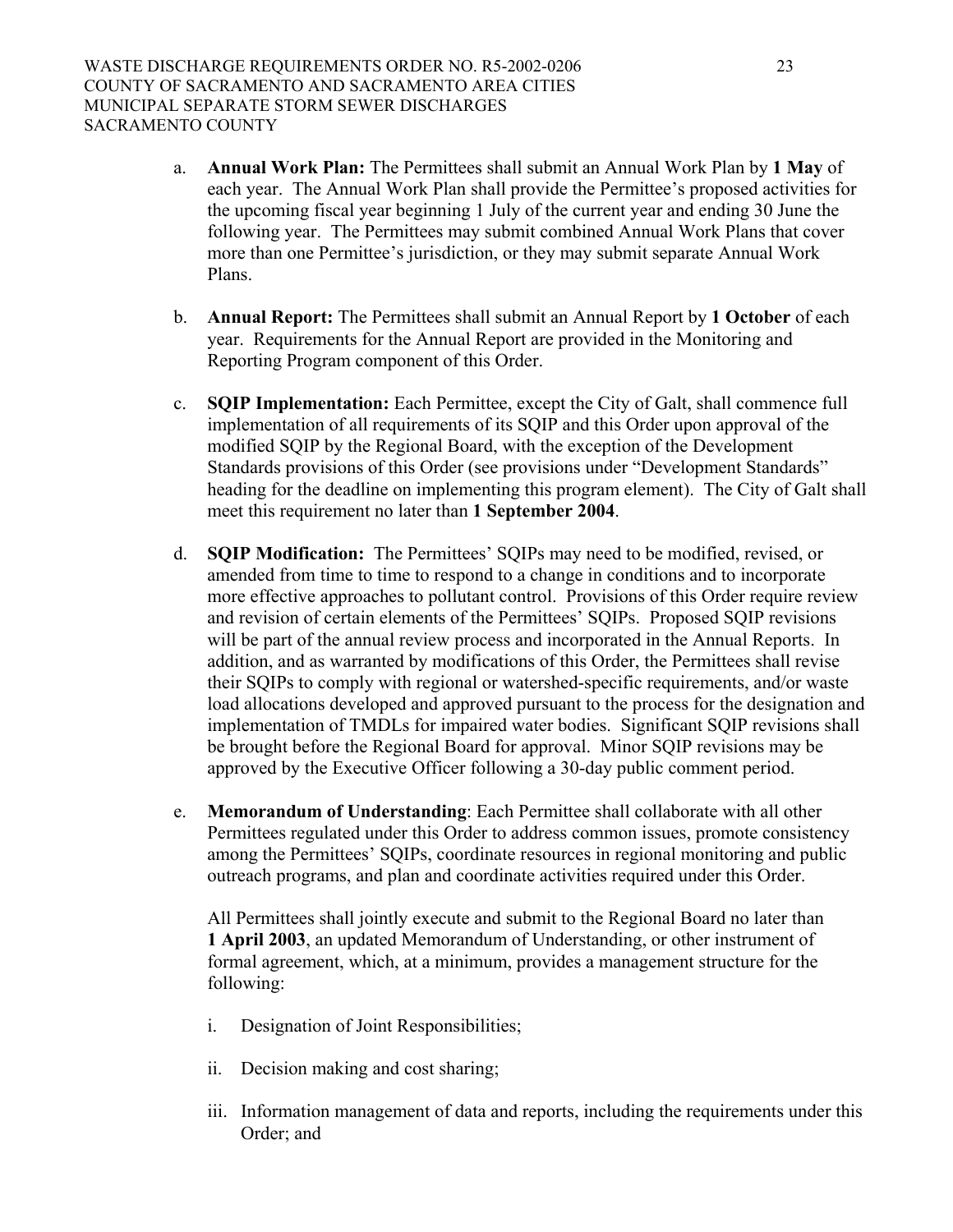iv. Any and all other collaborative arrangements for compliance with this Order.

# **Additional Program Elements**

- 8. **Construction Element:** This element of the Permittee's SQIP includes performance standards and BMPs intended to ensure reduction of construction site related pollutants to the MEP. Each Permittee shall continue to implement and improve the Construction Element of its SQIP to reduce pollutants in runoff from construction sites during all construction phases. At a minimum, the Construction Element shall address the following:
	- Pollution prevention
	- Grading ordinance modification
	- Construction and grading approval process modifications
	- Pollutant source identification
	- Prioritization of sites for inspection based on presumed threat to water quality prioritization
	- BMP implementation
	- Construction site inspections
	- Enforcement measures for construction sites
	- Reporting of non-compliant sites
	- Education focused on construction activities

Additional Construction Program requirements are presented below.

- a. For construction sites one acre or more, each Permittee shall:
	- i. Implement a program to control runoff from applicable construction sites within its jurisdiction. The program shall ensure that the following minimum requirements are effectively implemented at applicable construction sites:
		- a) Sediments generated at the project site shall be controlled using adequate source control and/or structural BMPs;
		- b) Construction-related materials and wastes shall be retained at the project site to avoid discharge to the MS4 and waters of the state;
		- c) Unauthorized non-storm water runoff shall be contained at the project site; and
		- d) Erosion from slopes and channels shall be controlled by implementing an effective combination of BMPs such as limiting grading during the wet season; inspecting graded areas during rain events; planting and maintenance of vegetation on slopes; and covering erosion-susceptible slopes.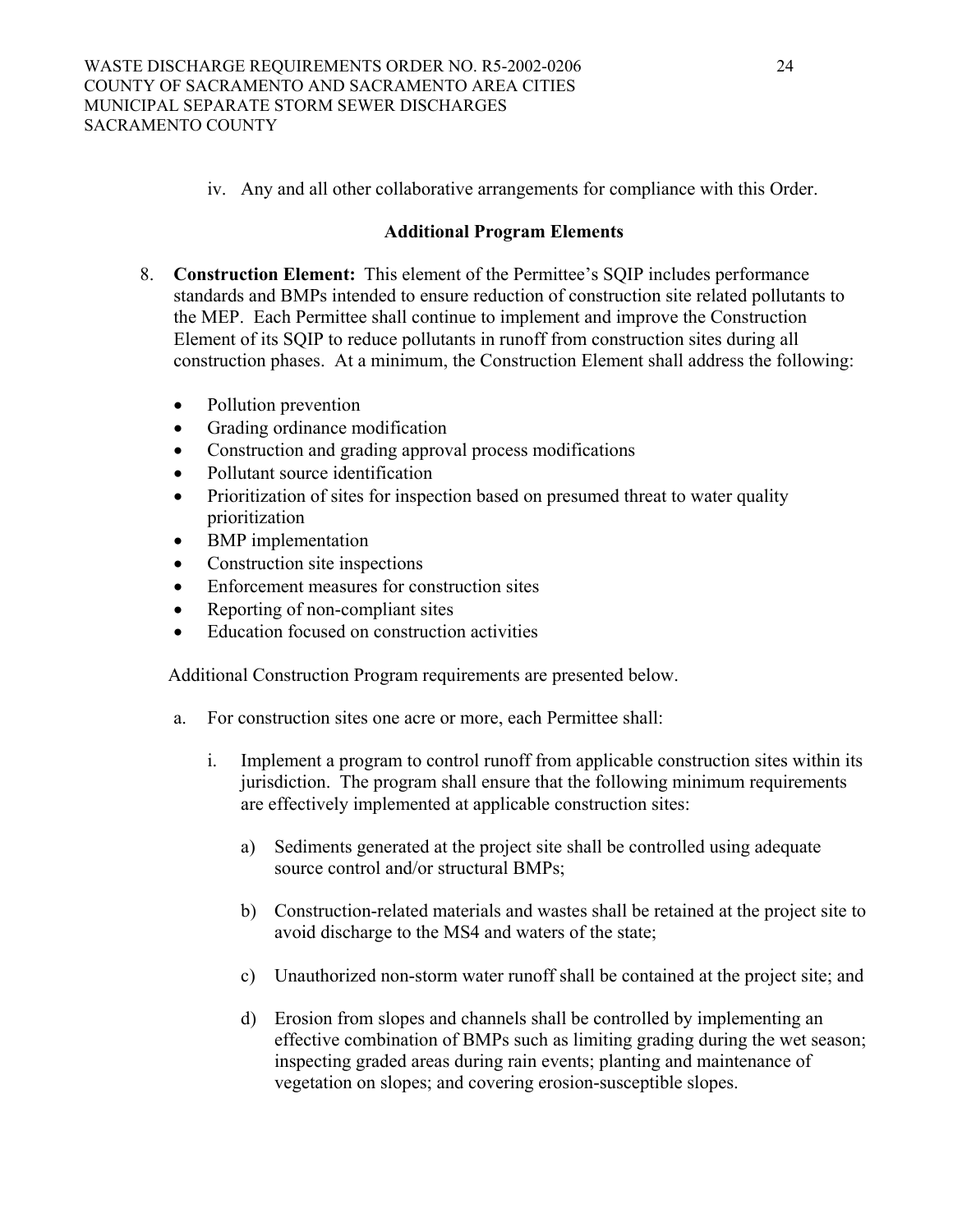- ii. Prior to issuing a grading permit for a given construction site, require proof that a Notice of Intent (NOI) for coverage under the General Construction Permit has been submitted, if applicable.
- iii. Prior to issuing a grading permit for a construction site, require submittal of a Storm Water Pollution Prevention Plan (SWPPP) to the permitting agency that contains, at a minimum, the following:
	- a) A vicinity map showing nearby roadways, the construction site perimeter, and the geographic features and general topography surrounding the site;
	- b) A site map showing the construction project in detail, including the existing and planned paved areas and buildings; general topography both before and after construction; drainage patterns across the project area; and anticipated storm water discharge locations (i.e., the receiving water, a conduit to receiving water, and/or drain inlets);
	- c) A detailed, site-specific listing of the potential sources of storm water pollution;
	- d) A description of the type and location of erosion and sediment control BMPs to be employed at the site;
	- e) The name and telephone number of the qualified person responsible for implementing the SWPPP; and
	- f) Certification/signature by the landowner or an authorized representative.
- iv. Use an effective system to track grading permits issued by each Permittee. To satisfy this requirement, the use of a database or geographical information system (GIS) is encouraged, but not required.
- v. By 1 July 2003, establish priorities for inspection of construction sites one acre or more. Priorities, which shall be explained in detail in the SQIPs, shall be based on at least the following factors:
	- a) Project size;
	- b) Soil erosion potential;
	- c) Proximity to waters of the State and 303(d) listed water bodies;
	- d) Previous violations of local storm water ordinances.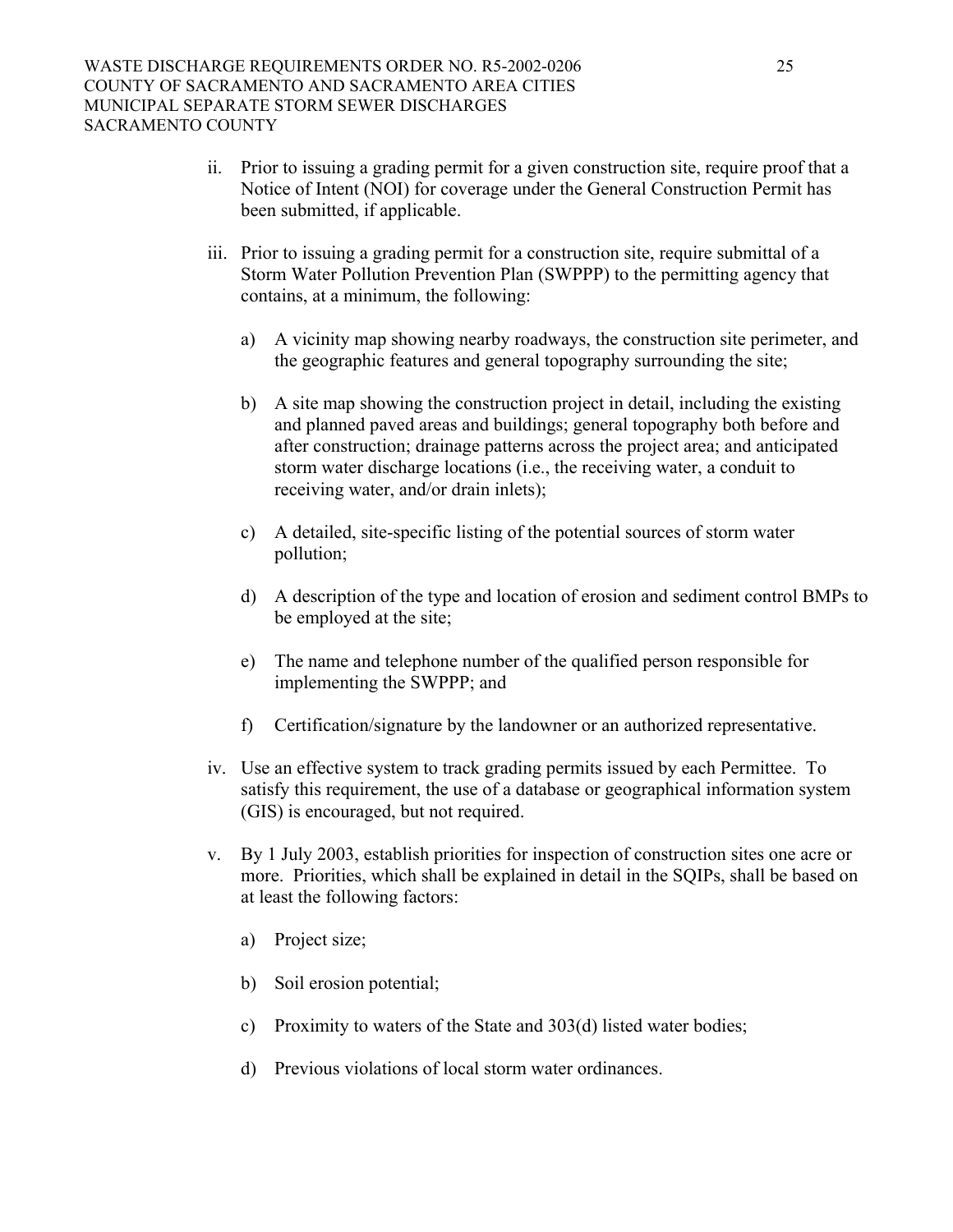Construction sites shall be rated as high or moderate threats to water quality and prioritized lists of applicable sites within each Permittee's jurisdiction shall be made available to the Regional Board for review and approval upon request.

- vi. Beginning **1 July 2003**, inspect construction sites for compliance with local ordinances as follows: sites rated as high priority, **a minimum of once every two weeks during the wet season** (1 October to 30 April) and **once a month during the remainder of the year**; sites rated as moderate priority, **a minimum of once a month year round**. The Permittees shall inspect applicable sites for compliance with the local ordinances and the SWPPP components described above. Each Permittee shall use its legal authority to promptly and effectively enforce its storm water ordinance to correct any violations observed during inspections. If noncompliance persists for a given construction site, the Permittee shall notify the Regional Board for further joint enforcement action.
- b. For construction sites requiring coverage under the General Construction Permit, the Permittees shall refer non-filers (i.e., those projects that cannot demonstrate that they have submitted an NOI or received a WDID number) to the Regional Board within five business days of discovery. In making such referrals, the Permittees shall include, at a minimum, the following information:
	- Project location;
	- Developer;
	- Estimated project size; and
	- Records of communication with the developer regarding filing requirements.
- c. Each Permittee shall provide annual training for employees in targeted positions (whose jobs or activities are engaged in construction activities including construction inspection staff) regarding the requirements of this Order commencing **1 July 2003**.
- 9. **Commercial/Industrial Program:** Each Permittee shall require implementation of pollutant reduction and control measures at industrial and commercial facilities to effectively prohibit unauthorized non-storm water discharges and to reduce pollutants in storm water runoff to the MEP. Except as specified in other sections of this Order, pollutant reduction and control measures can be used alone or in combination, and can include structural and source control BMPs, and operation and maintenance procedures, which can be applied before, during, and/or after pollution generating activities. The Regional Board recognizes that property owners are responsible for selecting and implementing BMPs since the Permittees do not have the authority to specify BMPs. At a minimum, the Commercial/Industrial Program shall include requirements to: (1) track, (2) inspect, and (3) ensure compliance with local storm water ordinances at industrial and commercial facilities.
	- a. Track pollutant sources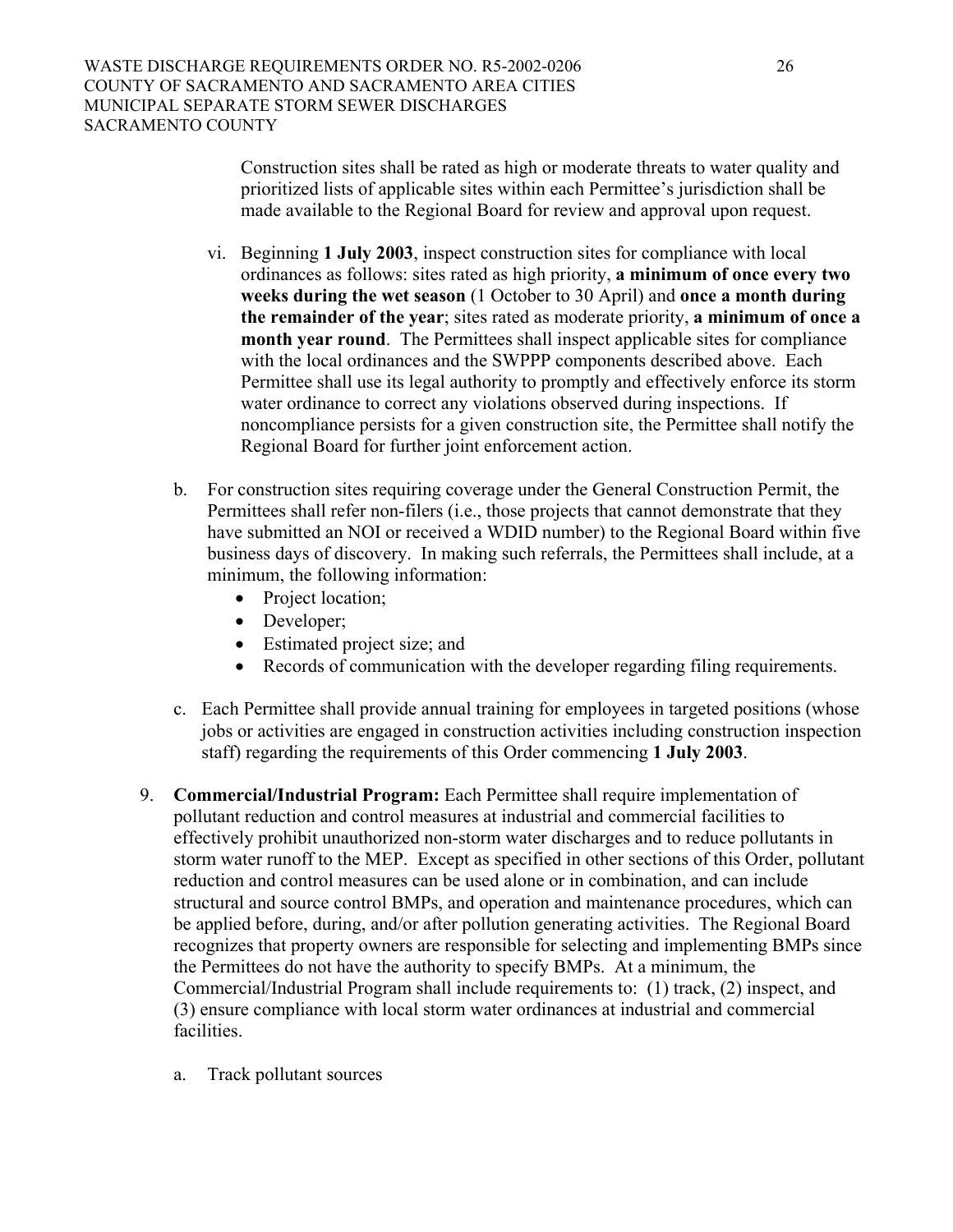- i. Each Permittee shall develop and submit, as part of its modified SQIP, a list of top priority industries and businesses in its jurisdiction that will be subject to inspection or business outreach programs as specified below during the term of the Order. The SQIP shall include a description of the factors considered in prioritizing the industries and businesses, including but not limited to:
	- Significance as a potential target pollutant source;
	- Potential for or known history of unauthorized non-storm water discharges;
	- The facility is already inspected for compliance with HazMat, pretreatment or other regulations by agency inspectors;
	- Coverage under the State's General Industrial Permit;
	- Use or sale of hazardous materials; and/or
	- Generation of hazardous wastes
- ii. Each Permittee shall develop and maintain an inventory or database of potentially significant sources of unauthorized non-storm water discharges and/or storm water pollution within its jurisdiction as defined below:
	- a) Industrial and commercial facilities or businesses identified as top priorities for the Permittees as described above;
	- b) The inventory or database shall include the following industrial or commercial facilities (to be inspected as specified below): auto body shops, auto dealers, auto repair shops, equipment rentals, nurseries, kennels, restaurants, and RGOs.
	- c) For educational outreach purposes, the inventory or database shall include the following businesses that may create temporary or intermittent sources of unauthorized non-storm water discharges and/or storm water pollution in varied locations: automotive washing and detailing, carpet cleaning, commercial pesticide application, concrete pouring contractors, concrete cutting, general building contractors, landscape installation and/or maintenance, paint contractors, portable toilet rental and maintenance, pressure washing, street sweeping, swimming pool contractors, and swimming pool maintenance providers.
	- d) Facilities that require coverage under the NPDES General Permit for Storm Water Discharges Associated with Industrial Activity (hereafter General Industrial Permit).
- iii. Each Permittee shall include the following minimum fields of information for each industrial and commercial facility:
	- a) Name and address of owner and operator;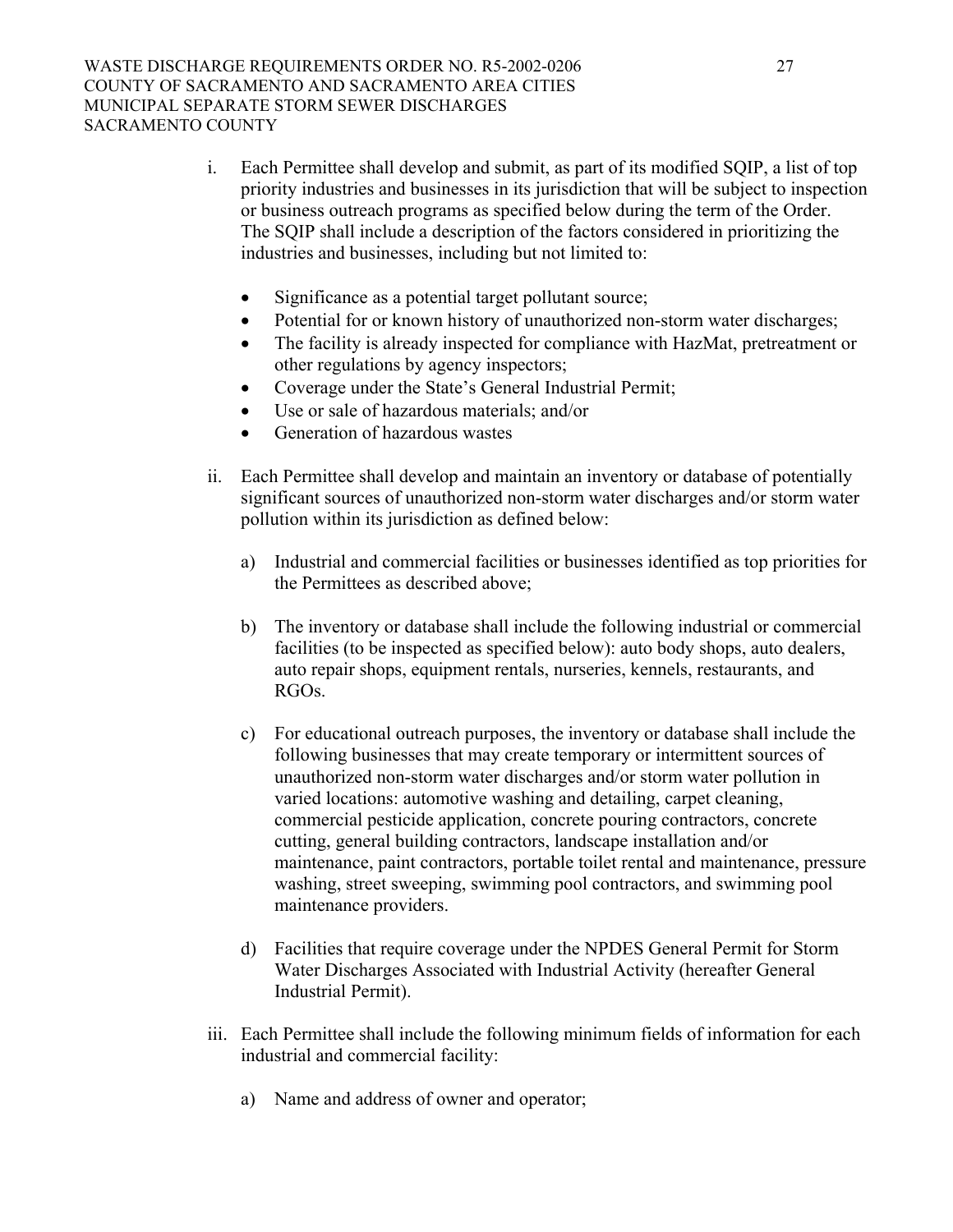- b) Coverage under the General Industrial Permit or other individual or general NPDES permits; and
- c) Narrative description and SIC code that best reflects the industrial or commercial activities at and principal products of each facility or business.

The Permittees may add other fields of information, such as material usage and/or industrial output, or discrepancies between SIC Code designations (as reported by facility operators) and the actual type of industrial activity having potential to pollute storm water. In addition, the Permittees may use an automated database system such as a GIS or Internet-based system.

- iv. Each Permittee shall update its inventory of pollutant sources at least annually and include the updated inventory in the Annual Report. The update may be accomplished through collection of new information obtained through field activities or through other readily available intra-agency informational databases (e.g., business licenses, pretreatment permits, sanitary sewer hook-up permits, etc.).
- b. Inspect facilities

Each Permittee shall inspect facilities at a level and frequency as specified below.

- i. Commercial and industrial facilities identified by the Permittees as potentially significant sources of storm water pollution; these facilities shall include, at a minimum, auto body shops, auto dealers, auto repair shops, equipment rentals, nurseries, kennels, restaurants, and RGOs.
	- a) **Frequency of Inspections**: Once every three years starting on 1 July 2004; the first inspection for each facility shall occur by **30 June 2007**. The Permittees need not perform additional inspections at those facilities determined by the Permittee to have no pollutant exposure to storm water from commercial or industrial activity; however, Permittees shall continue to track these businesses/facilities, noting in their pollutant source inventories their determination to discontinue inspections.

**Level of inspections**: Inspections of industrial and commercial facilities shall be designed and conducted to verify the following:

- The facility operator has received educational materials on storm water pollution prevention practices and regulations;
- The facility operator is in compliance with local storm water ordinances;
- The potential for discharge of pollutants in storm water is reduced to the MEP; sources to be inspected may include industrial processes; equipment and vehicle maintenance and storage; equipment, vehicle, and surface washing; raw material and product handling and storage; solid waste handling and storage; and hazardous waste handling and storage;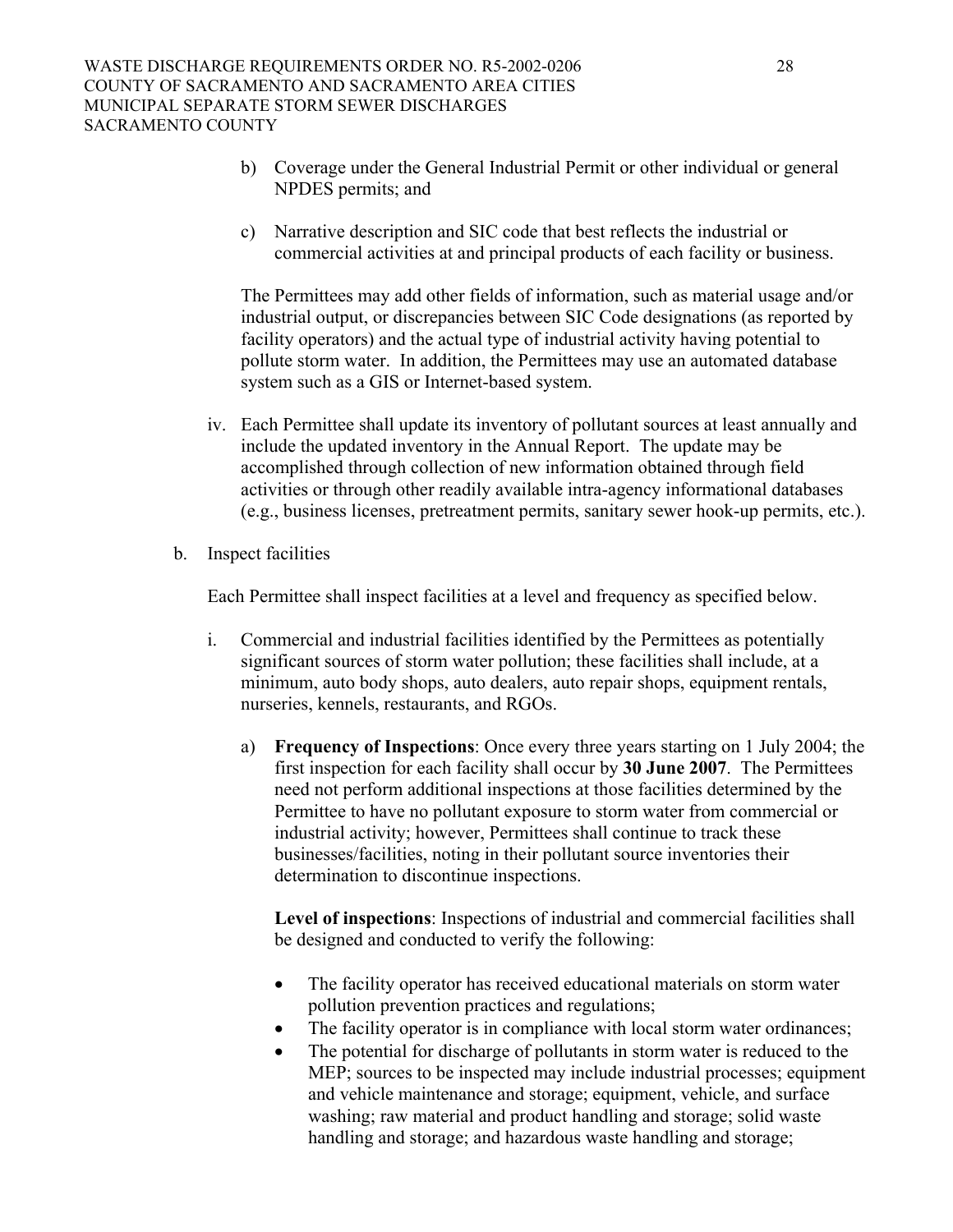- Unauthorized non-storm water discharges do not occur at the facility; and
- Illicit connections are not evident.
- ii. Facilities requiring coverage under the General Industrial Permit

The Permittees shall conduct compliance inspections as specified below. For the purpose of meeting this requirement, the Permittees may consider any facility inspections conducted by Regional Board staff as equivalent to a Permittee inspection. Also, at sites owned or operated by the Permittees, self-monitoring inspections conducted in compliance with the General Industrial Permit shall be deemed to satisfy the inspection requirements of this section.

a) **Frequency of Inspection**: Once every three years starting on 1 July 2004; the first inspection for each facility shall therefore occur by **30 June 2007**. The Permittees need not perform additional inspections at those facilities determined by Permittee inspection to have no significant risk of pollutant exposure to storm water from industrial activity; however, Permittees shall continue to track these facilities, noting in their pollutant source inventories their determination to discontinue inspections.

**Level of Inspection**: Each Permittee shall confirm that each operator (1) has a current Waste Discharge Identification (WDID) number for facilities discharging storm water associated with industrial activity, (2) has a Storm Water Pollution Prevention Plan available on site, and (3) is effectively implementing BMPs in compliance with local ordinances.

- c. Ensure compliance of pollutant sources through the following:
	- i. **BMP Implementation**: The Permittee shall require through ordinance or other means, that commercial/industrial dischargers control pollutants in storm water discharges, and eliminate unauthorized non-storm water discharges to the MS4. The Permittees shall make BMP guidance information available to the discharger; however, the Regional Board recognizes that the selection of specific BMPs to be implemented is the responsibility of the discharger.
	- ii. **Progressive Enforcement**: Each Permittee shall implement a progressive enforcement policy to ensure that facilities are brought into compliance with local storm water ordinances within a reasonable period as specified below.
		- a) In the event that a Permittee determines, based on an inspection conducted above, that an operator has failed to control significant sources of pollution discharges to the MS4, the Permittee shall take progressive enforcement action that, at a minimum, shall include a follow-up inspection within eight weeks of the date of the initial inspection.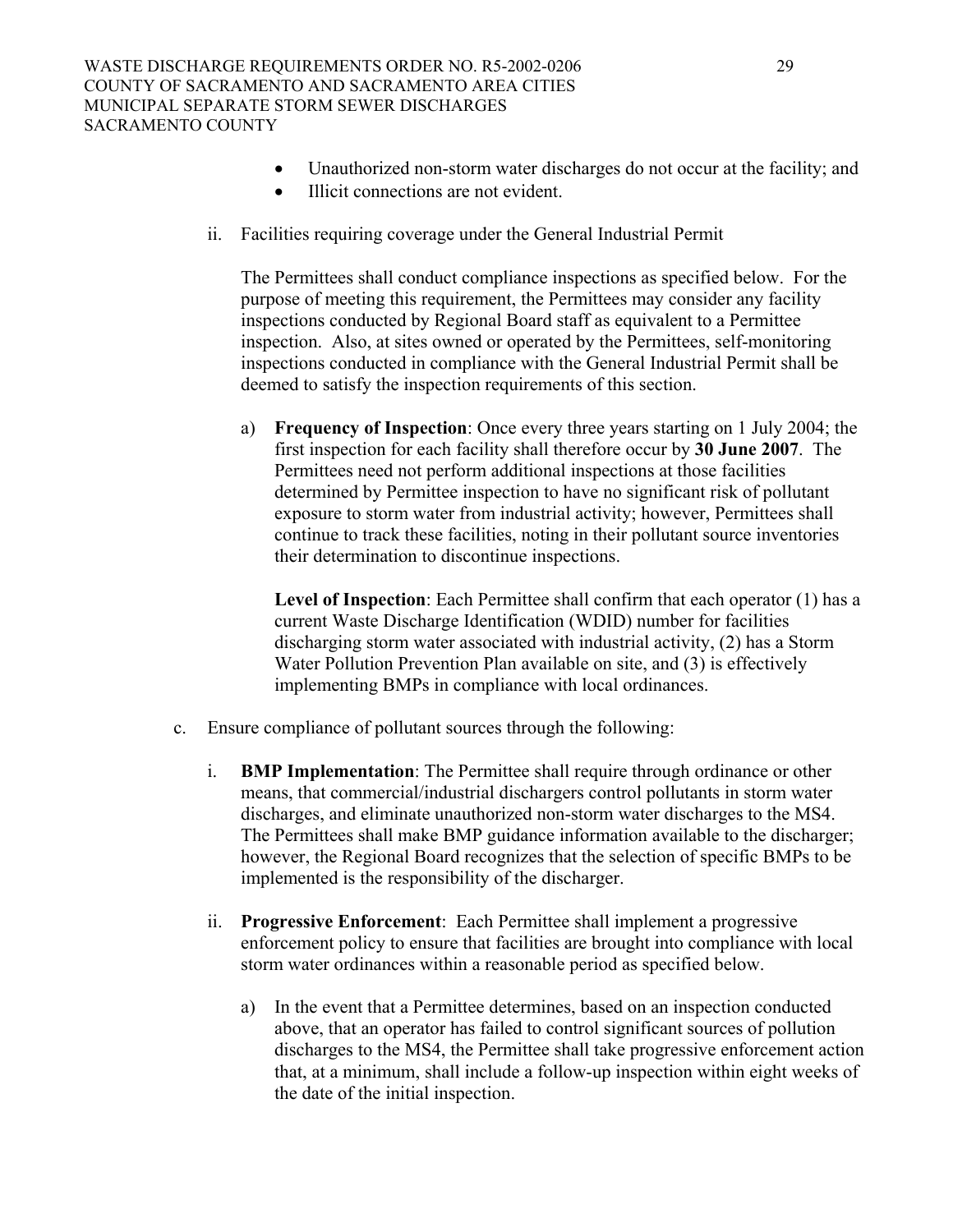- b) In the event that a Permittee determines that an operator has failed to control sources of pollution discharges to the MS4 after a follow-up inspection, the Permittee shall take further enforcement action as established through authority in its municipal code and ordinances or through the judicial system.
- c) Each Permittee shall maintain records, including inspection reports, warning letters, notices of violations, and other enforcement records, demonstrating a good faith effort to bring facilities into compliance with local storm water ordinances or requirements.
- iii. Interagency Coordination
	- a) **Referral of Violations of Municipal Storm Water Ordinances**: The Permittees shall notify the Regional Board if (1) an industrial facility receives a notice for a significant violation of the Permittees' respective storm water ordinance; or (2) they discover industrial sites that should be covered under the General Industrial Permit, but have failed to submit a Notice of Intent (nonfilers). The Permittees shall consider a significant notice of violation to be one for which illicit discharges or evidence of illicit discharges are observed at a given site. Site referral to the Regional Board shall be made in writing within 30 days of the Permittee inspection that led to the notice of violation or discovery of the non-filer. In making such referrals, the Permittees shall include, at a minimum, the following documentation:
		- Name of the facility;
		- Operator of the facility;
		- Owner of the facility;
		- The facility's industrial activities; and
		- Records of communication with the facility operator regarding Permittee inspection activities.
	- b) **Investigation of Complaints**: Each Permittee shall initiate, within three business days, investigation of complaints transmitted by the Regional Board regarding facilities within its jurisdiction. The initial investigation shall include, at a minimum, a limited inspection of the facility to investigate the complaint and determine if the facility is out of compliance with municipal storm water ordinances.
	- c) **Support of Regional Board Enforcement Actions**: As directed by the Executive Officer, the Permittees shall support Regional Board enforcement actions by assisting in identification of current owners, operators, and lessees of facilities; providing staff, when available and as appropriate, for joint inspections with Regional Board inspectors; appearing as witnesses in Regional Board enforcement hearings; and providing copies of inspection reports and other progressive enforcement documentation.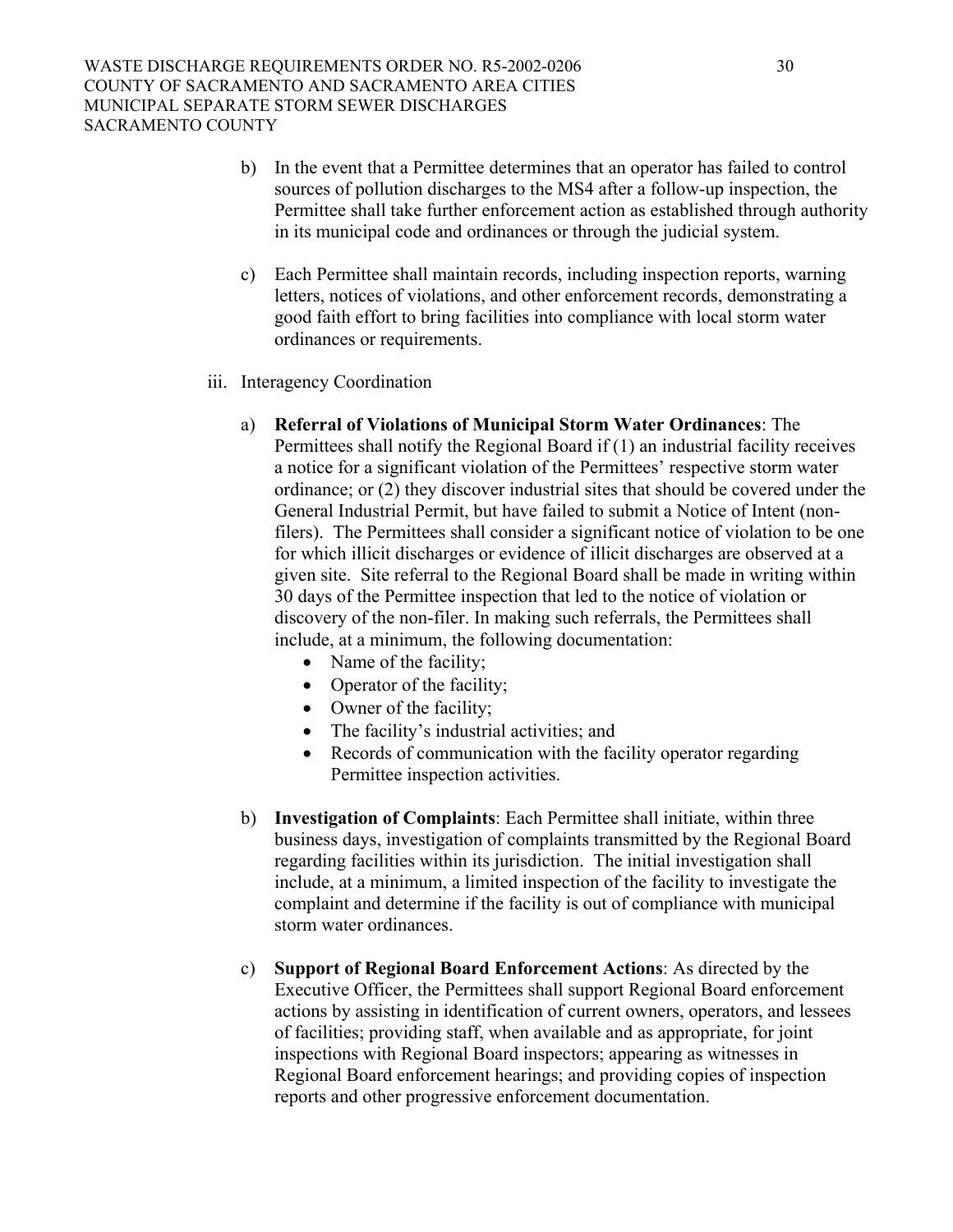- d) **Participation in a Task Force**: The Permittees, the Regional Board, and other stakeholders may form a Storm Water Task Force, the purpose of which is to communicate concerns regarding special cases of storm water violations by industrial and commercial facilities and to develop a coordinated approach to enforcement action.
- 10. **Municipal Operations Program:** Each Permittee shall implement a Municipal Operations Program to prevent or reduce pollutants in runoff from all municipal land use areas, facilities, and activities. At a minimum the Municipal Operations Program shall consist of:
	- Sanitary sewage system maintenance, overflow, and spill prevention
	- Public construction activities management
	- •. Vehicle maintenance/material storage facilities/corporation yards management
	- Landscape and recreational facilities management
	- Storm drain operation and maintenance
	- Streets and roads maintenance
	- Detention basin maintenance
	- Parking facilities management
	- Emergency procedures
	- Non-emergency fire fighting flows

A discussion of each component is provided below.

### a. **Sanitary Sewage System Maintenance, Overflow, and Spill Prevention**

- i. Within their respective jurisdictions, each Permittee shall implement a response plan for overflows of its sanitary sewer system that consists, at a minimum, of the following:
	- a) Investigation of any complaints received;
	- b) Upon notification, immediate response to overflows for containment; and
	- c) Notification to appropriate sewer and public health agencies when a sewer overflows to the MS4.
- ii. In addition to the response plan components listed above, for those Permittees that own and/or operate a sanitary sewer system, the Permittee shall also implement the following requirements:
	- a) Procedures to prevent sewage spills or leaks from entering the MS4; and
	- b) Identify, repair, and remediate sanitary sewer blockages, exfiltration, overflow, and wet weather overflows from sanitary sewers to the MS4.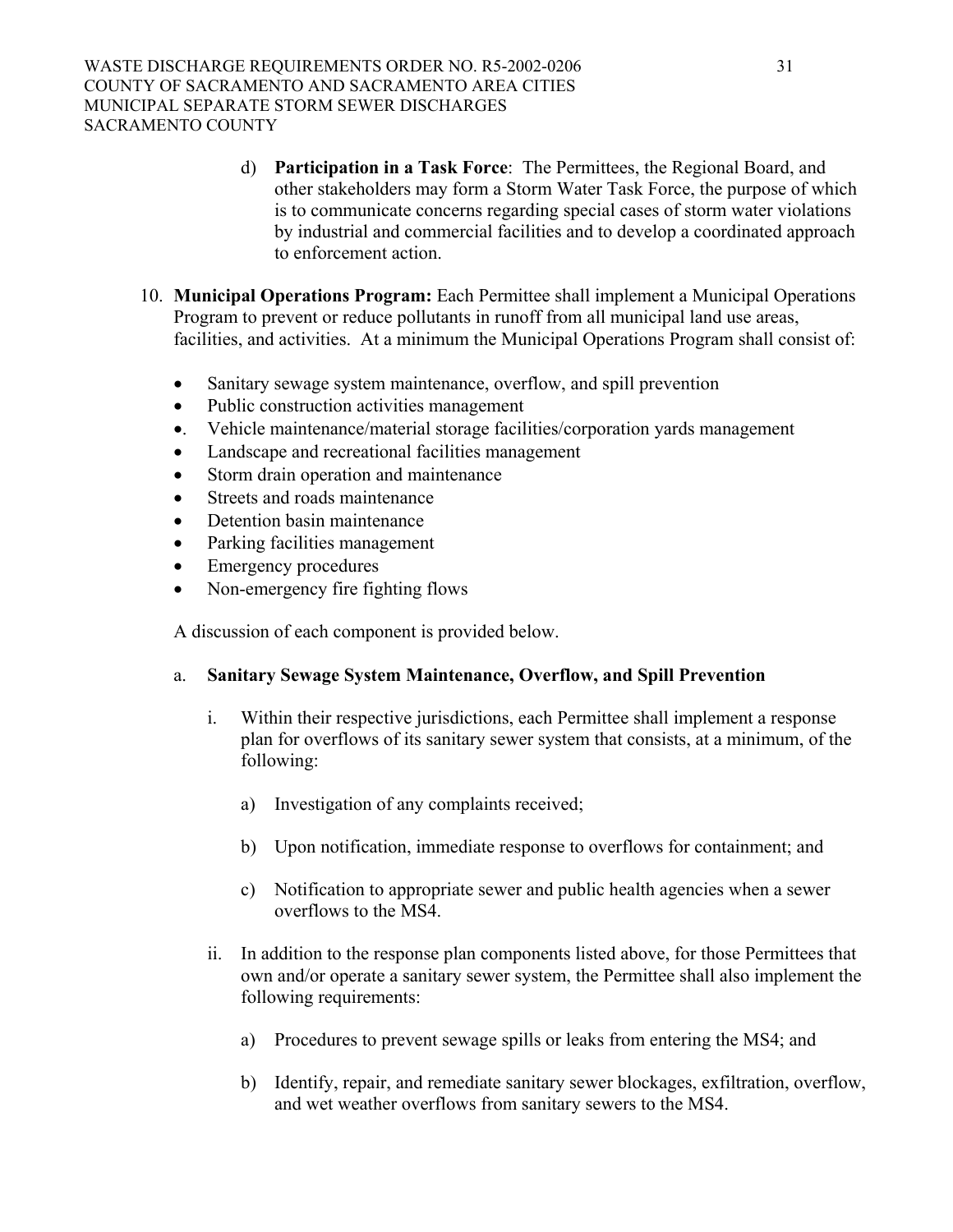### b. **Public Construction Activities Management**

- i. Each Permittee shall implement the Development Standard requirements as they apply to the construction of applicable public projects.
- ii. Each Permittee shall implement the Construction Program requirements at Permittee-owned construction sites.
- iii. Each Permittee shall obtain coverage under the General Construction Permit for applicable public construction sites.

### c. **Vehicle Maintenance/Material Storage Facilities/Corporation Yards Management**

- i. Each Permittee shall prepare and implement SWPPPs for public vehicle maintenance facilities, material storage facilities, and corporation yards having the potential to discharge pollutants to the MS4 and/or the waters of the state. This requirement shall only apply to those facilities not already covered under the General Industrial Permit.
- ii. Each Permittee shall implement BMPs to minimize pollutant discharges in storm water, including but not limited to good housekeeping practices, material storage control, vehicle leak and spill control, and illicit discharge control.
- iii. Each Permittee shall implement the following measures to prevent the discharge of pollutants to the MS4:
	- a) For existing facilities that are not already plumbed to the sanitary sewer, all vehicle and equipment wash areas (except for fire stations) shall either be selfcontained; equipped with a clarifier; equipped with an alternative pre-treatment device; or plumbed to the sanitary sewer.
	- b) For new facilities, or during significant redevelopment of existing facilities (including fire stations), all vehicle and equipment wash areas shall be plumbed to the sanitary sewer and, if necessary, equipped with a pre-treatment device in accordance with the requirements of the sewer agency.

### d. **Landscape and Recreational Facilities Management**

Each Permittee shall prepare and implement a standardized protocol for routine and non-routine application of pesticides, herbicides (including pre-emergents), and fertilizers that:

i. Is consistent with the State Board's guidelines and monitoring requirements for application of aquatic pesticides to surface waters (WQ Order No. 2001-12 DWQ);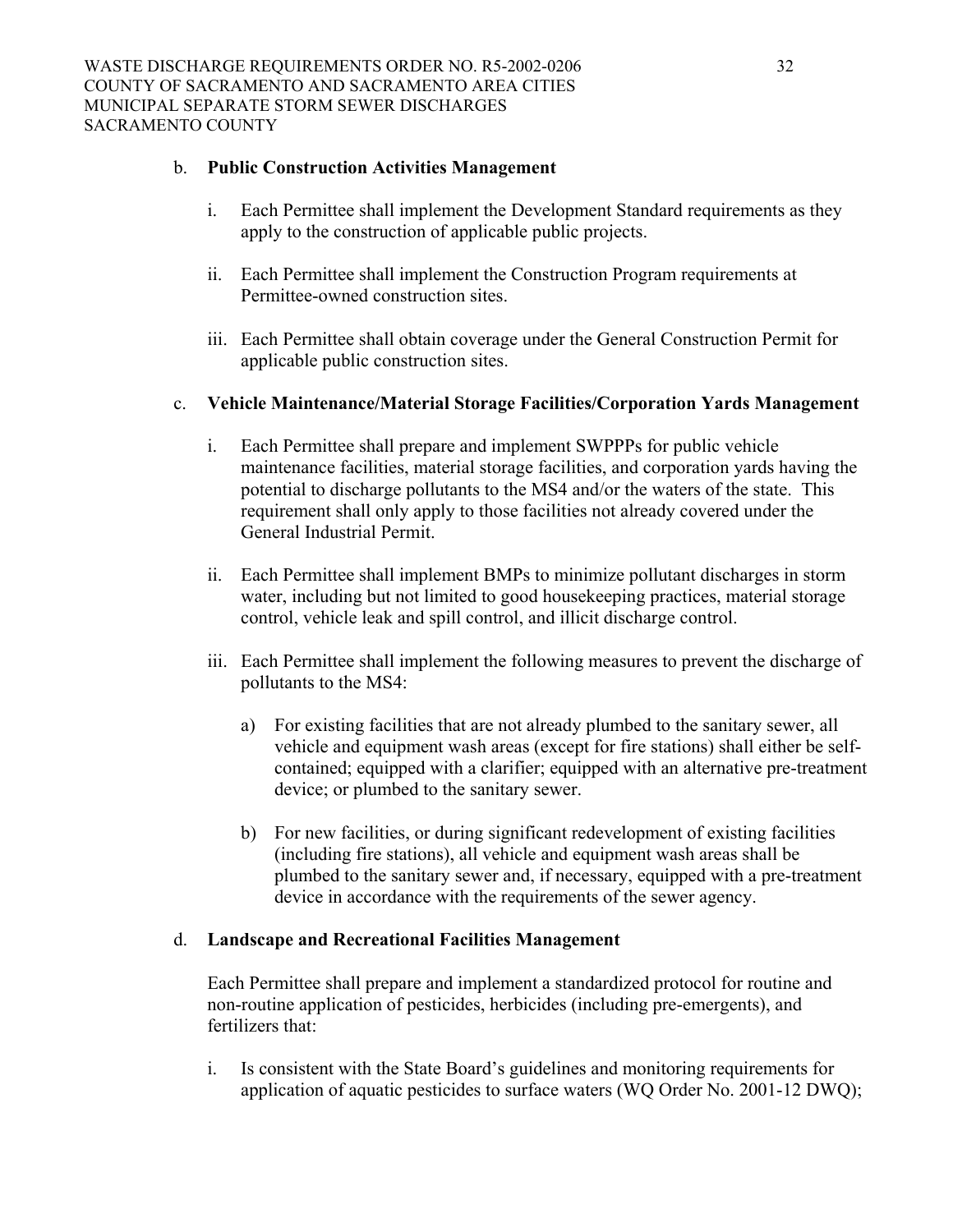- ii. Implements requirements and procedures prohibiting application of pesticides or fertilizers immediately before, during, or immediately after a predicted rain event or when water is flowing off the application area;
- iii. Implements requirements and procedures prohibiting application or storage of banned or unregistered pesticides;
- iv. Requires that staff applying pesticides are licensed by the California Department of Pesticide Regulation, or under the direct supervision of a certified pesticide applicator;
- v. Implements procedures to (1) encourage retention and planting of native vegetation and (2) to reduce water, fertilizer, and pesticide needs;
- vi. Requires the storage of fertilizers and pesticides indoors or under cover on paved surfaces or use secondary containment;
- vii. Minimizes the use, storage, and handling of hazardous materials to reduce the potential for spills; and

viii. Requires the regular inspection of storage areas.

### e. **Storm Drain Operation and Maintenance**

- i. Each Permittee shall stencil or label (e.g., "No Dumping Drains to Creek") drain inlets within its jurisdiction and the urbanized permit area. A Permittee with stenciling at 95 percent of its drain inlets at the end of the term of this Order shall be deemed to be in compliance with this requirement.
- ii. The Permittees' revised SQIPs shall include maintenance procedures for catch basins and sumps, including the following:
	- Prioritizing catch basins and sumps for cleaning based on accumulation of waste and presence or absence of downstream BMPs;
	- An inspection and cleaning schedule for removal of accumulated waste (e.g., sediment, trash, debris, and other pollutants) based on prioritization effort. At a minimum, cleaning of prioritized catch basins and sumps shall occur prior to the rainy season;
	- Record keeping of cleaning and overall quantity of waste removed;
	- Proper disposal of waste removed pursuant to applicable laws; and
	- Measures to eliminate waste discharges during MS4 maintenance and cleaning activities.
- iii. For any special event that can be reasonably expected to generate substantial quantities of trash and litter, each Permittee shall include provisions, as part of the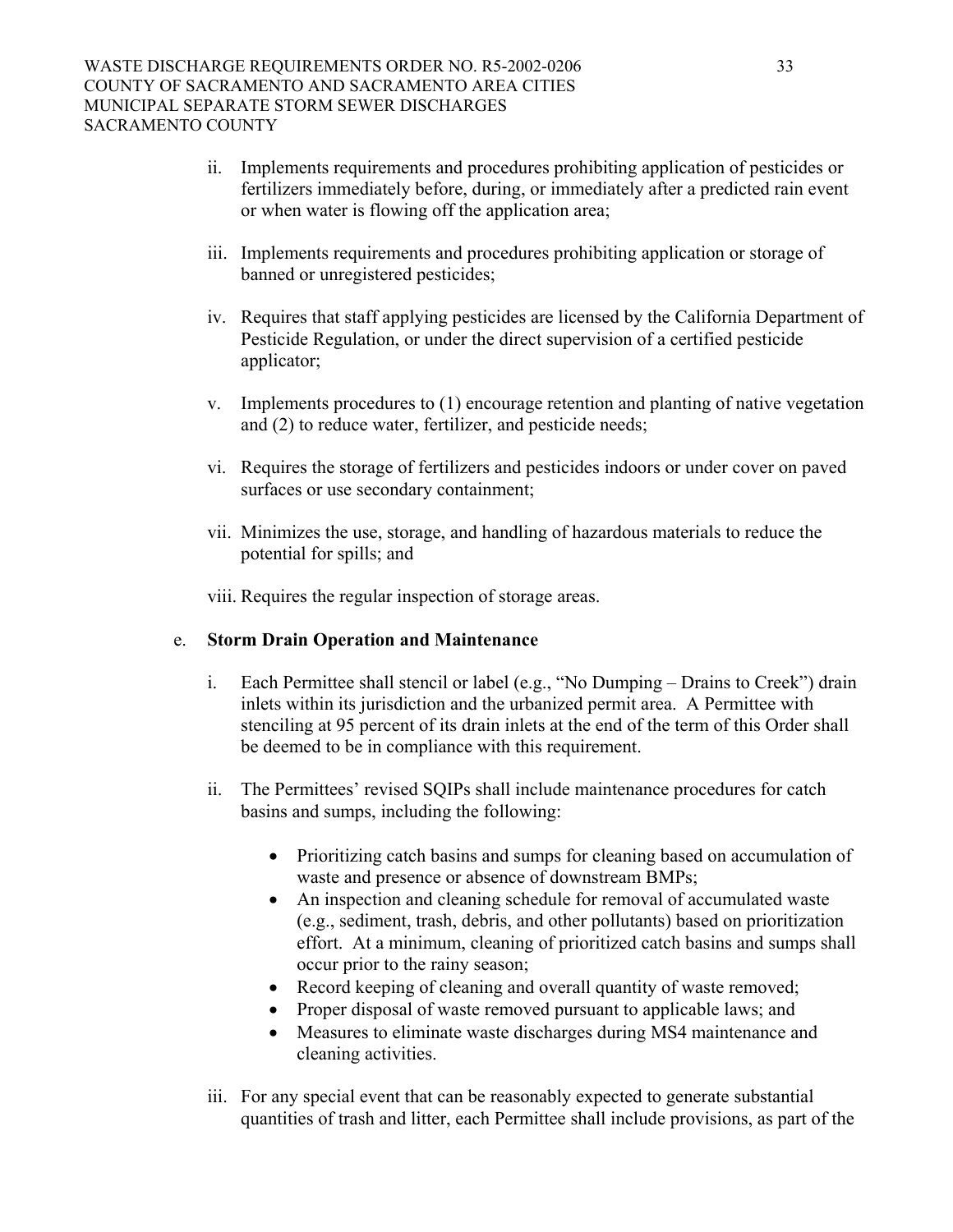special use permit issued for the event, requiring the proper management of trash and litter.

- iv. As part of the storm drain system maintenance program, each Permittee shall inspect the legibility of the drain inlet stencil or label nearest the inlet. Drain inlets with illegible warnings shall be recorded and re-stenciled or re-labeled within 180 days of inspection.
- v. Each Permittee shall keep inspection, cleaning, and maintenance records for its drain inlets.
- vi. Each Permittee shall implement BMPs for storm drain maintenance that include:
	- a) A program to visually monitor Permittee-owned open channels and associated drainage structures for debris at least annually before the wet weather season (October 1), clean as needed based on visual inspections, and identify and prioritize problem areas of illicit discharge for additional inspections;
	- b) A review of current maintenance activities to ensure that appropriate storm water BMPs are being used to protect water quality;
	- c) Minimize the discharge of pollutants during MS4 maintenance and clean outs;
	- d) Proper disposal of material removed; and
	- e) Record keeping for cleaning and maintenance of open channels and associated drainage structures.

#### f. **Streets and Roads Maintenance**

- i. By 1 July 2003, each Permittee shall designate streets and/or street segments within its jurisdiction as one of the following:
	- Priority A: Streets and/or street segments that are designated as consistently generating the highest volumes of trash and/or debris.
	- Priority B: Streets and/or street segments that are designated as consistently generating moderate volumes of trash and/or debris.
	- Priority C: Streets and/or street segments that are designated as generating low volumes of trash and/or debris.
- ii. Beginning 1 July 2003, each Permittee shall perform street sweeping of curbed streets according to the following schedule: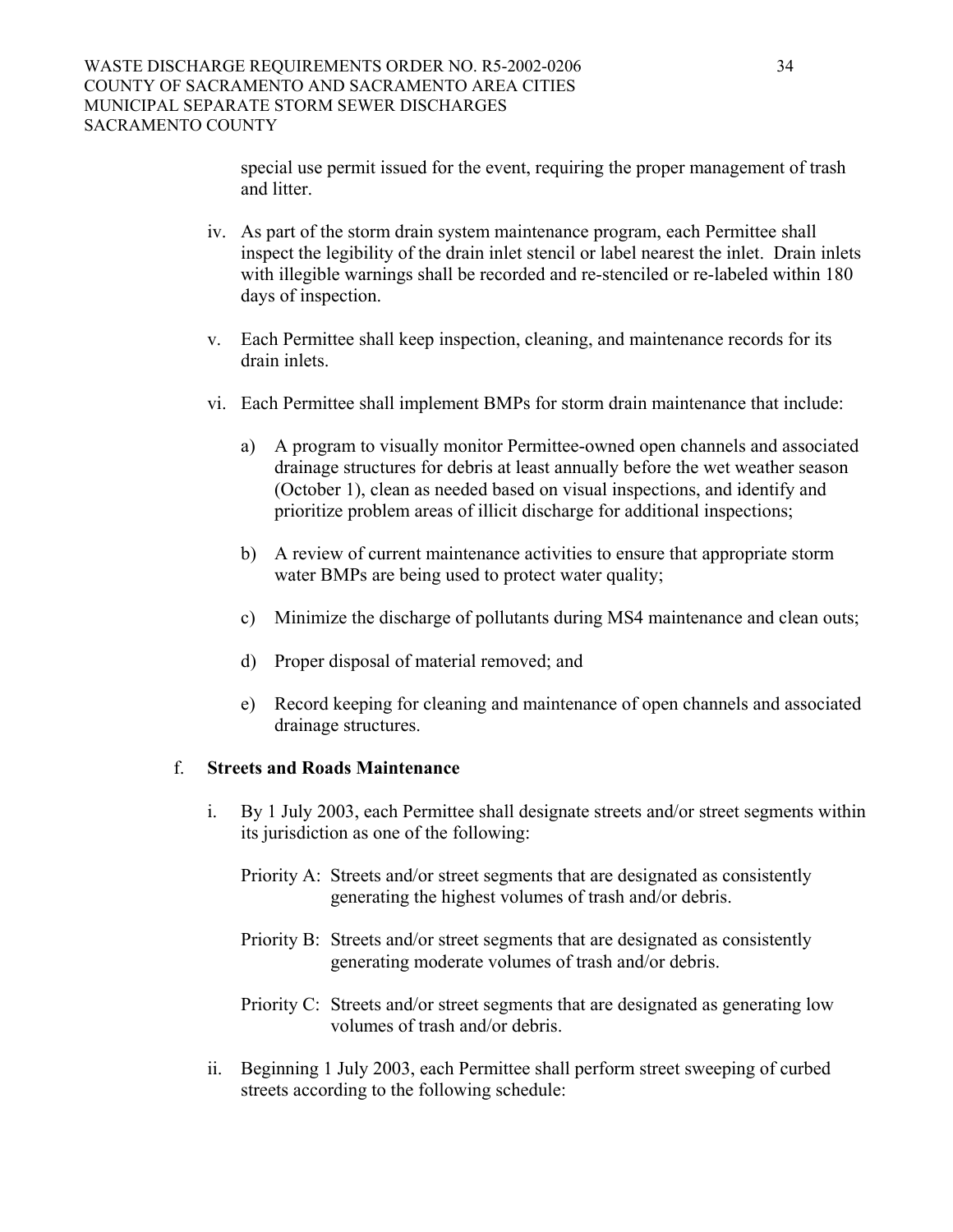- Priority A: These streets and/or street segments shall be swept at least once per month.
- Priority B: These streets and/or street segments shall be swept at least once every other month.
- Priority C: These streets and/or street segments shall be swept as necessary but in no case less than once per year.
- iii. Each Permittee shall ensure that wash water from street sweeping and street sweeper rinse out is not discharged to the MS4 unless pollutants are removed to the MEP.
- iv. Each Permittee shall review and revise as needed its maintenance practices to include the following:
	- a) Sawcutting wastes shall be recovered and disposed of properly and that in no case shall waste be left on a roadway or allowed to enter the storm drain;
	- b) Concrete and other street and road maintenance materials and wastes shall be managed to prevent discharge to the MS4; and
	- c) The washout of concrete trucks and chutes shall only occur in designated areas; concrete rinse shall not be discharged to storm drain inlets, open ditches, or streets.
- v. Each Permittee, except the City of Galt, shall provide annual training commencing **1 July 2003** for its employees in targeted positions (whose interactions, jobs, and activities affect storm water quality) regarding the requirements of the storm water management program to (1) promote a clear understanding of the potential for maintenance activities to pollute storm water, and (2) identify and select appropriate BMPs. The City of Galt shall meet this requirement by **1 July 2004** and annually thereafter.

#### g. **Detention Basin Operation and Maintenance**

1

The Permittees shall prepare and implement guidelines for operating and maintaining detention basins within their respective jurisdictions. These guidelines shall consider, at a minimum, the following: (1) inspection frequency; (2) maintenance frequency for removal of accumulated sediment, trash and debris; and (3) maintenance and stabilization of basin side slopes to prevent erosion and incorporation of additional sediment into outflow. The guidelines shall be based on the Brown Road Basin study<sup>1</sup> and other applicable detention basin studies.

<span id="page-34-0"></span><sup>1</sup> Sacramento Storm Water Management Program, Water Quality Detention Basin Study Report (Brown Road Basin), 1997- 2001, Draft Final, December 2001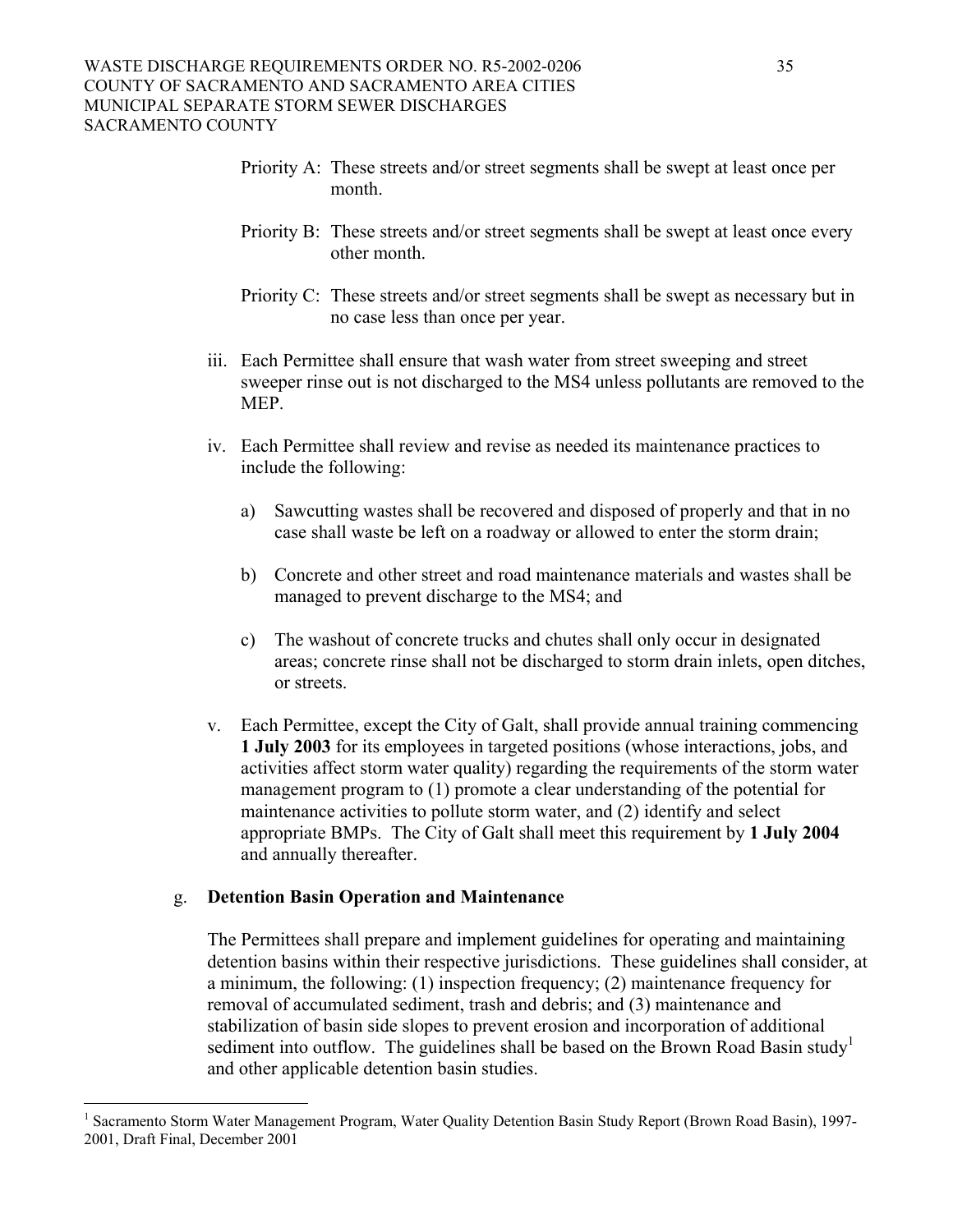### h. **Parking Facilities Management**

The Permittees shall propose parking facility inspection and maintenance requirements in their SQIPs for Permittee-owned parking lots exposed to rainfall. The proposed requirements shall include categories of parking facilities and corresponding inspection and maintenance frequencies to prevent the buildup of debris and excessive oil to the MEP.

#### i. **Emergency Procedures**

Each Permittee shall repair essential public services and infrastructure in a manner that minimizes environmental damage in emergency situations such as earthquakes, fires, floods, landslides, or windstorms. BMPs shall be implemented to the extent that measures do not compromise public health and safety. After initial emergency response or emergency repair activities have been completed, each Permittee shall implement BMPs and programs as required by this Order.

#### j. **Non-emergency Fire Fighting Flows**

Each Permittee shall coordinate with other agencies to develop a response plan to minimize the impact of non-emergency fire fighting flows to the environment. BMPs must be implemented to reduce pollutants from non-emergency fire fighting flows (i.e., flows from controlled or practice blazes) identified by the Permittees to be significant sources of pollutants to waters of the State. The response plan and BMPs shall be updated as needed and submitted with the Annual Reports. This plan shall be developed by Permittees with a fire protection agency within their jurisdictional control.

### 11. **Illicit Discharge Detection and Elimination Program:**

- a. **General:** Each Permittee shall implement an Illicit Discharge Detection and Elimination Program containing measures to identify, report and eliminate illicit discharges and connections. At a minimum the Illicit Discharge Detection and Elimination Program shall address:
	- i. Review of applicable dry weather analytical monitoring data
	- ii. Investigation/inspection and follow-up procedures
	- iii. Elimination of discovered illicit discharges and connections
	- iv. Enforcement against parties responsible for illicit discharges
	- v. Response, containment, and clean up procedures for spills (including sewage spills from private laterals)
	- vi. Public reporting of illicit discharges and connections (public hotline)
	- vii. Appropriate disposal of used oil and toxic materials
	- viii. Elimination of discovered incidents of infiltration from sanitary sewer to MS4s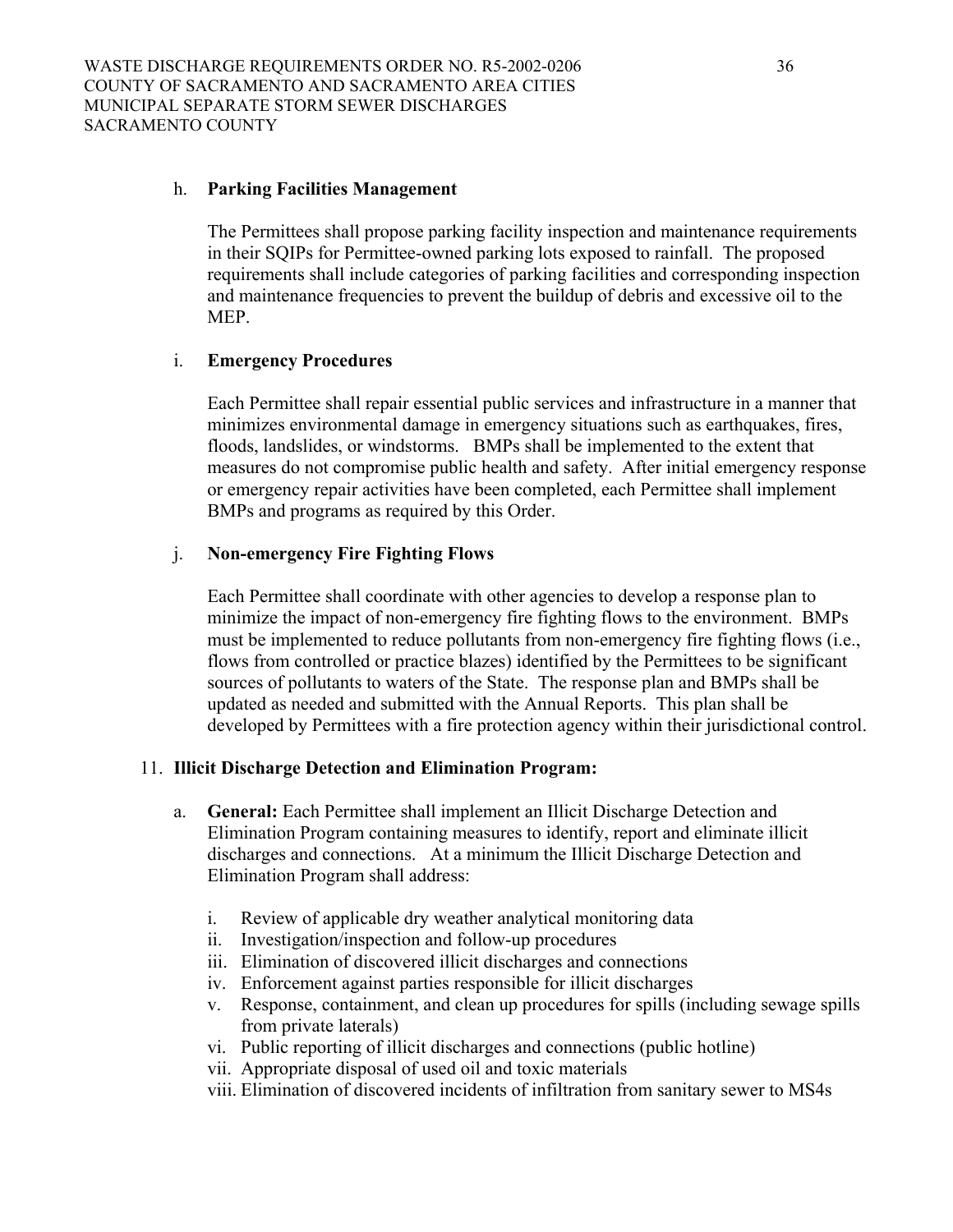- b. **Tracking and Reporting:** By **1 December 2003**, each Permittees shall develop and maintain a map of all identified illicit discharges, and provide this information in the Annual Reports. The Permittees shall use this information to identify potential "hot spots" and priority areas for future investigations. Each Permittee shall also provide in the Annual Report a list of illicit connections under investigation or eliminated.
- c. **Training:** By **1 December 2003** and annually thereafter, each Permittee shall train all their targeted employees who are responsible for identification, investigation, termination, cleanup, and reporting of illicit connections and discharges.

# d. **Illicit Connections**

- i. Screening for Illicit Connections
	- a) With the exception of the City and County of Sacramento, which have already met this requirement, each Permittee shall field screen its storm drain system for illicit connections. Permittees having areas within their jurisdiction that were screened for illicit connections as part of the County of Sacramento's field screening efforts are not required to re-screen these previously screened areas. Field screening activities shall comply with the following schedule:
		- Open channels: No later than **1 July 2004**;
		- Underground pipes in priority areas no later than **1 December 2005**; and
		- Underground pipes with a diameter of 36 inches or greater no later than **1 December 2006**.
	- b) The Permittees shall develop, as part of their revised SQIPs, procedures to conduct ongoing field screening activities during the life of the Order, including areas or locations that will be evaluated by such field screens.
- ii. Response to Illicit Connections
	- a) Investigation: Upon discovery or upon receiving a report of a suspected illicit connection, the Permittees shall initiate an investigation within 21 days to determine the source of the connection, the nature and volume of discharge through the connection, and the responsible party for the connection.
	- b) Termination: Upon confirmation of the illicit nature of a storm drain connection, the Permittees shall ensure termination of the connection within 180 days, using enforcement authority as needed.

### e. **Illicit Discharges**

i. Abatement and Cleanup: For illicit discharges that are known or suspected to contain hazardous substances (as defined by California law), the Permittees shall respond, within one business day of discovery or a report of a suspected illicit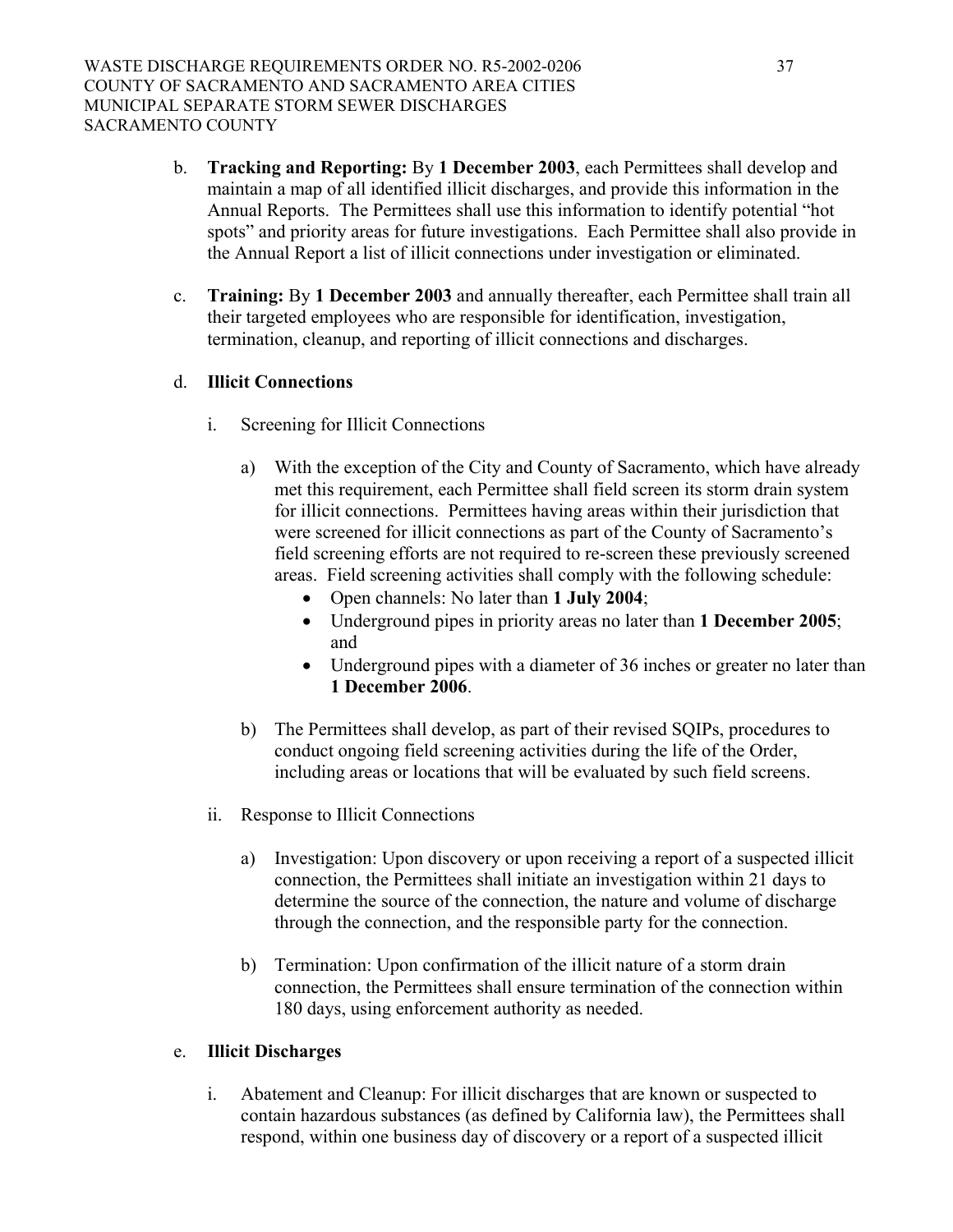discharge, with activities to abate, contain, and clean up such illicit discharges. For illicit discharges not known or suspected to contain hazardous substances, the Permittees shall respond within five days of discovery or report, and at a minimum require the identified responsible party(s) to immediately cease such discharges.

- ii. Investigation: The Permittees shall perform follow up investigations of illicit discharges as soon as practicable, and take enforcement action as appropriate.
- 12. **Public Outreach Program:** The Permittees shall implement a Public Outreach Program using any media appropriate to increase the knowledge of target businesses and communities regarding MS4s, impacts of urban runoff on receiving waters, and potential BMP solutions for the target audience. The intended outcome of public outreach is a change in the behavior of targeted groups to reduce pollutant discharges in storm water runoff to the MS4 to the MEP. Each Permittee shall incorporate a mechanism for public participation in the implementation of the SQIP (e.g., programs that engage the public in cleaning up creeks, removal of litter in river embankments, and storm drain stenciling). To meet the SQIP objectives and requirements of this Order, at a minimum, public outreach shall include the following:
	- a. Each Permittee shall (1) continue the education-oriented volunteer stenciling program for storm drain inlets, and (2) install signs with language discouraging illegal dumping at selected high use public access points to creeks, channels and other relevant water bodies, particularly areas with a history of dumping problems. Storm water protection postings shall be legible and maintained as necessary during the term of this Order.
	- b. The Permittees shall continue to use a **HOTLINE** that serves as the public reporting contact for reporting any storm water-related problems, including clogged drain inlets, illicit discharges/dumping, and faded or lack of drain inlet stencils. Each Permittee shall include this information, updated when necessary, in public outreach material and the government pages of the telephone book, as they are developed/published.
	- c. The Public Outreach Program, as presented in the SQIP, shall include at least the following components:
		- i. Advertising;
		- ii. Media relations;
		- iii. Public service announcements;
		- iv. "How To" instructional material distributed in a targeted and activity-related manner;
		- v. Business, community association, and environmental organization tie-ins; and
		- vi. Events targeted to specific activities and population subgroups.
	- d. The Public Outreach Program shall target at least the following groups:
		- i. Municipal departments and personnel
		- ii. Construction site contractors, developers and landowners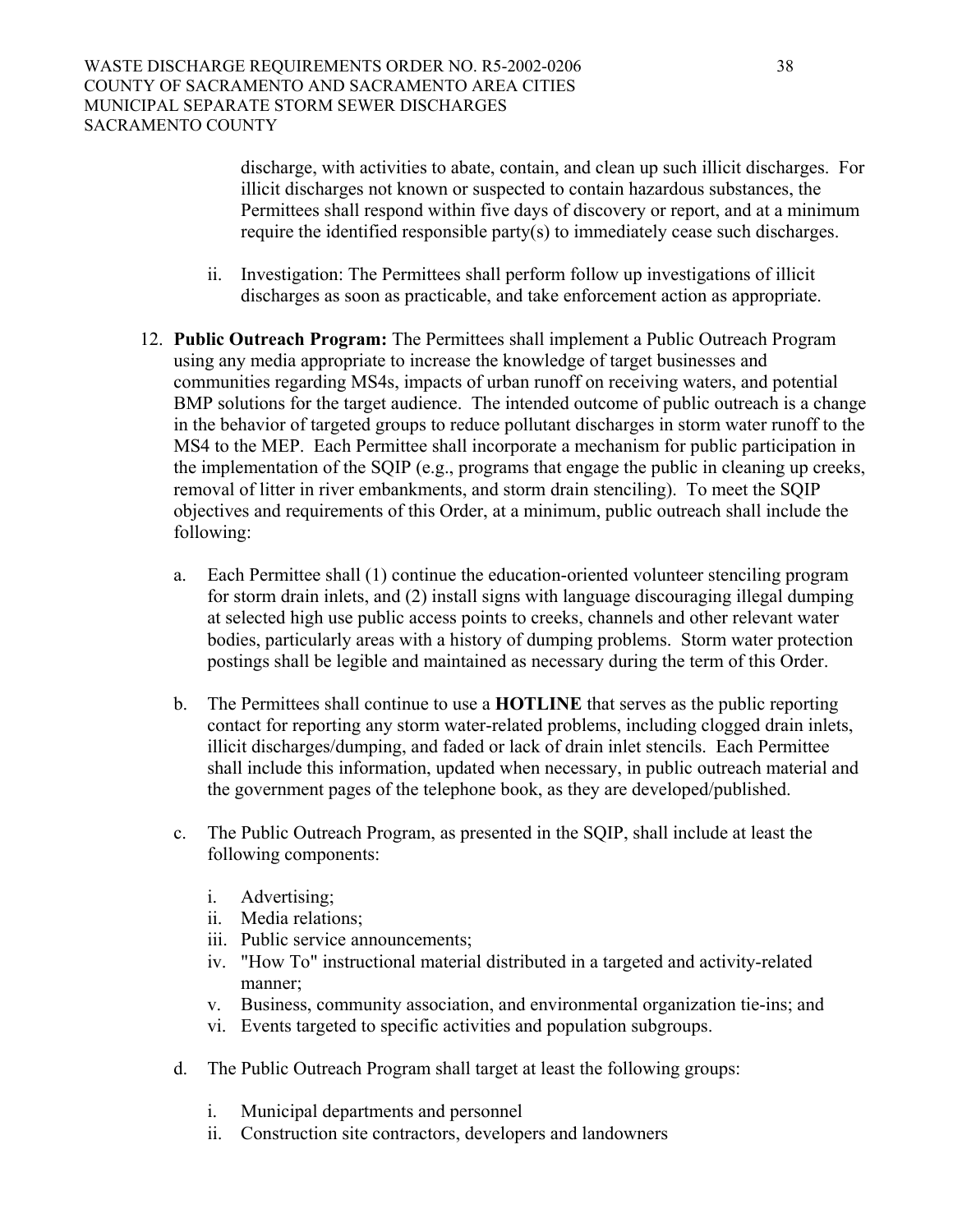- iii. Industrial owners and operators
- iv. Commercial owners and operators
- v. Residential community, general public, and school children
- vi. Communities and businesses with primary languages other than English
- vii. Quasi-governmental agencies and districts (e.g., educational institutions, water districts, and sanitation districts).
- e. For residential communities, public outreach shall include the following activities:
	- i. Automobile repair and maintenance;
	- ii. Automobile washing;
	- iii. Home and garden care and product use;
	- iv. Disposal of household hazardous waste (e.g., paints and cleaning products);
	- v. Disposal of pet waste;
	- vi. Disposal of green waste; and
	- vii. Any other residential source that the Permittees determine may contribute a significant pollutant load to the MS4.
- f. The Permittees shall ensure that a minimum of 2.3 million impressions per year are made on the general public about storm water quality issues via print, local TV access, local radio, or other appropriate media.
- g. The Permittees shall offer educational opportunities to a minimum of 50 percent of all school children in the third through sixth grades every two years on storm water pollution prevention through classroom presentations or other activities.
- h. The Permittees shall continue to implement a business outreach program to educate and inform business owners and operators about storm water regulations and BMPs. Business outreach shall be conducted not less than twice during the five-year term of this Order, with the first outreach contact for appropriate businesses to begin no later than **1 July 2004**.

Businesses targeted for outreach shall include those identified in the Commercial/Industrial Element. At a minimum, the business outreach program shall include (1) educating owners and operators about storm water regulations; (2) distributing and discussing educational materials regarding storm water pollution and BMPs; (3) providing owners and operators with suggestions to facilitate compliance with storm water regulations; and (4) explaining penalties for noncompliance.

i. The Permittees shall conduct outreach to residential and commercial builders with construction sites smaller than one acre. This program shall, at a minimum, educate this group of builders on (1) statutes and regulations prohibiting discharge of sediment and other pollutants from their sites and into MS4s; (2) guidance documents available for selecting and installing BMPs; and (3) penalties for noncompliance.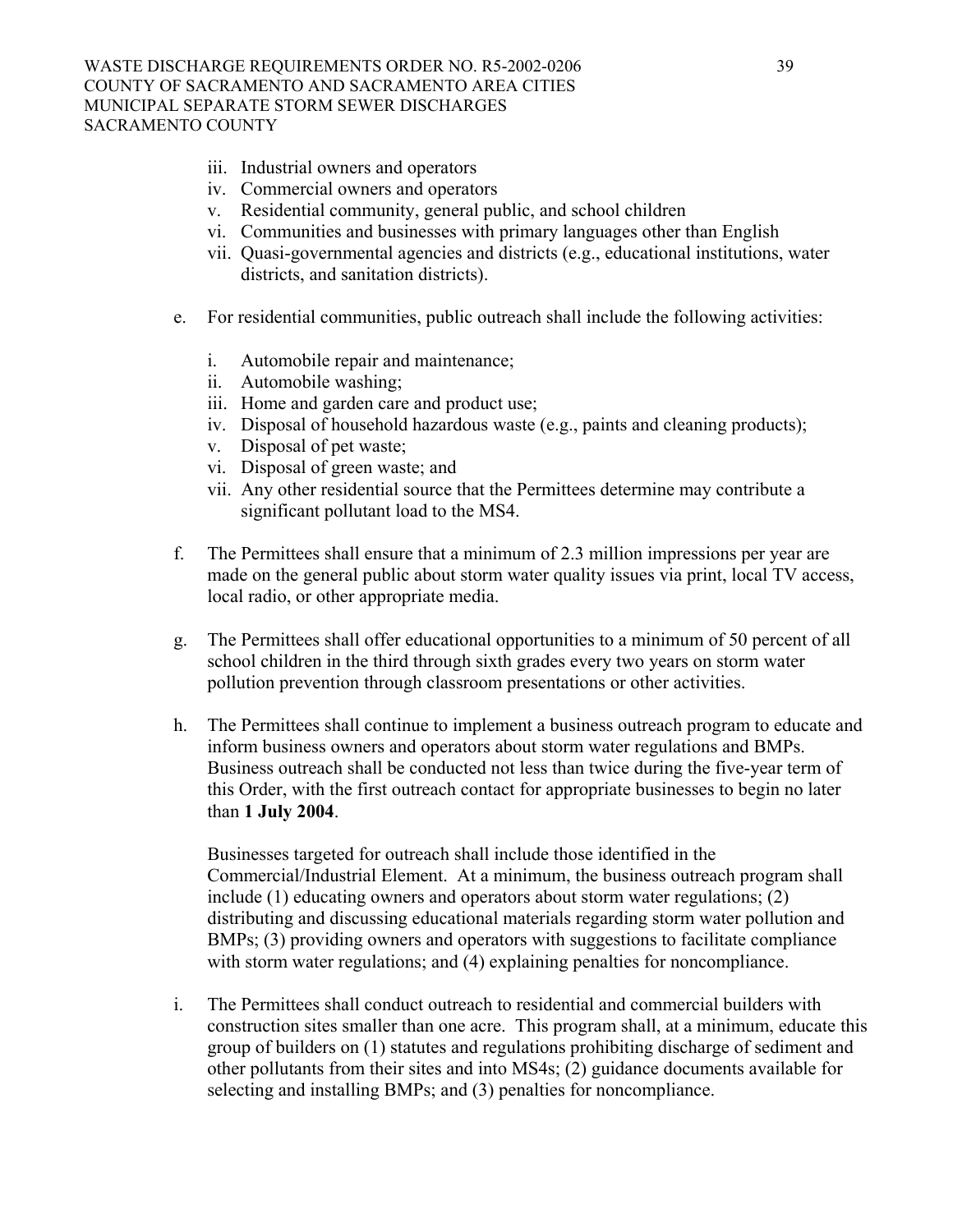- j. To monitor the effectiveness of the Public Outreach Program in increasing public awareness and changing attitudes about storm water pollution, the Permittees shall conduct public awareness surveys at a minimum frequency of twice during the five-year term of this Order. Survey results shall be presented in the Annual Reports.
- 13. **Performance and Effectiveness Evaluation:** The Permittees shall assess the effectiveness of their SQIPs in their Annual Reports. The assessment shall address specific direct and indirect measurements that the Permittees will use to track the long-term progress of their SQIPs towards achieving improvements in receiving water quality. Direct and indirect measures of effectiveness shall include, but are not limited to, conformance with established performance standards, quantitative monitoring to assess the effectiveness of control measures, measurements or estimates of pollutant load reductions or increases, detailed accounting of SQIP accomplishments, and funds expended or staff hours used. In order to complete this assessment, the Permittees shall propose performance standards for BMPs included in their SQIPs.

Methods to improve effectiveness in the implementation of tasks and activities including development of new, or modification of existing BMPs and performance standards, shall be identified through the SQIP effectiveness evaluation. Annual Reports shall also include a compliance status update that summarizes each Permittee's compliance with this Order and the elements of the SQIP.

# **Water Quality Based Programs**

- 14. The Permittees have completed a Target Pollutant Reduction Strategy process, which has identified target pollutants for the Sacramento area. The Permittees shall continue or initiate implementation of control programs for pollutants that have been identified to cause or contribute to exceedances of water quality standards and potential impairment of beneficial uses. These control programs shall be incorporated into each Permittee's SQIP and revised in accordance with the directives of the Executive Officer. At a minimum, these control programs shall include the following:
	- a. **Mercury**: To address the impairment of the Sacramento River Watershed for mercury, the Permittees shall implement a mercury pollution prevention plan (Mercury Plan). The draft Mercury Plan shall be submitted to the Executive Officer with the Annual Work Plan on **1 May 2004**. The plan will then be distributed to interested parties for a 30-day review period. Interested parties may send comments on the Mercury Plan to the Executive Officer during the review period. At its conclusion, the Executive Officer will consider the proposed plan and any comments received. The Executive Officer may accept or reject the plan, or schedule the proposed plan for a hearing before the Regional Board. In any case, Regional Board staff will provide (1) a response to any objection to approval of the Mercury Plan, or (2) comments to the Permittees if the plan is rejected.

The Mercury Plan shall address the following concepts: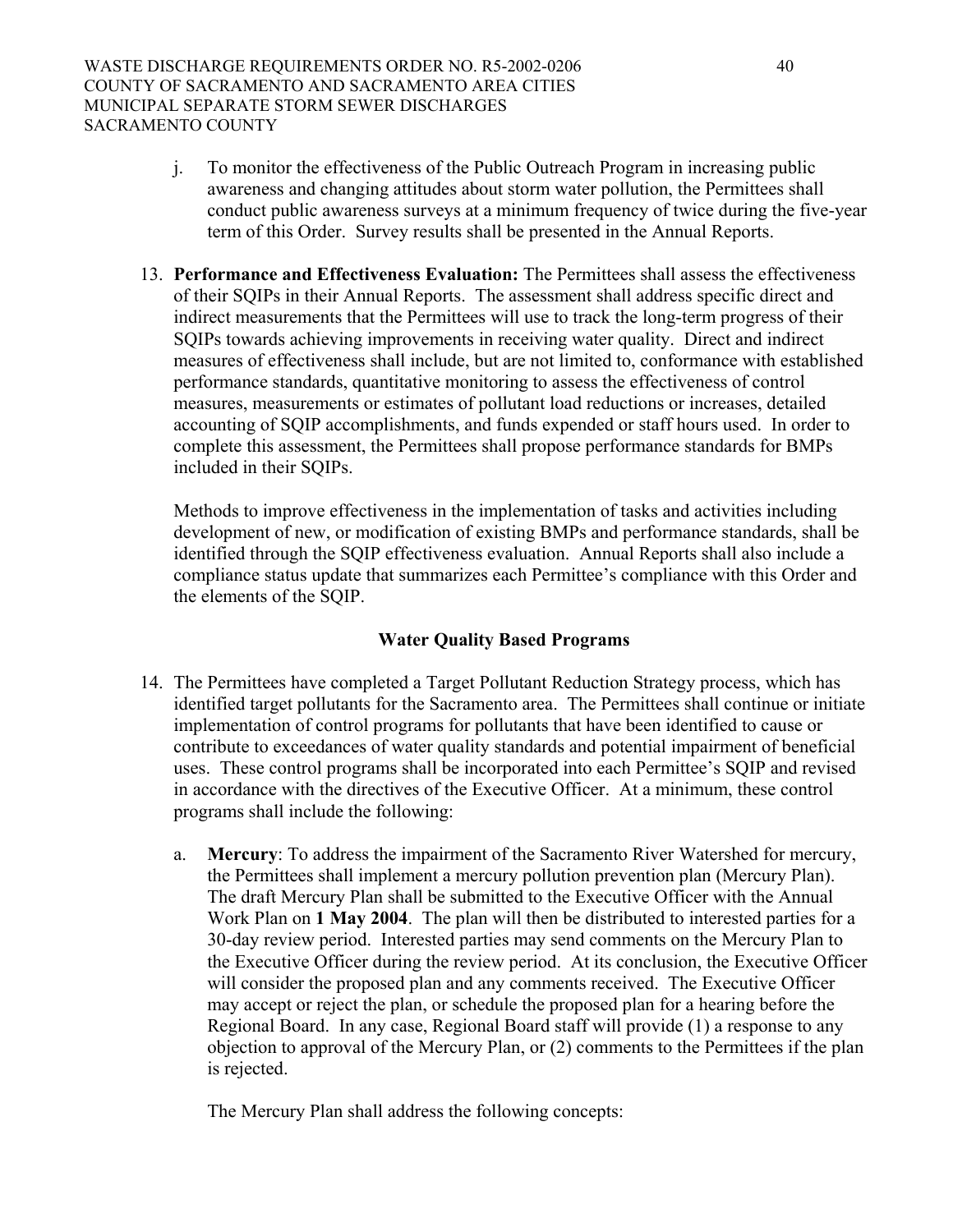- i. Development and adoption of policies, procedures, and/or ordinances to implement the Mercury Plan;
- ii. The reduction, to the maximum extent practicable, of mercury from controllable sources in storm water, including the identification of mercury-containing products used by the Permittees and a schedule for their timely control;
- iii. Study the feasibility and benefits to local storm water quality of residential and commercial programs for diverting mercury-containing waste products (potentially including thermometers and other gauges, batteries, fluorescent and other lamps, switches, relays, sensors and thermostats) from the waste stream;
- iv. Coordination with Regional Board staff, to the extent appropriate, in conducting an assessment of the contribution of air pollution sources to mercury in the Permittees' storm water;
- v. A public education, outreach and participation program designed to reach residential, commercial and industrial users or sources of mercury-containing products or emissions; and
- vi. Participation with other organizations to develop programs to reduce or eliminate sources or mercury within the Sacramento River watershed.

The Mercury Plan shall include a schedule for implementation, although implementation of cost effective early action priorities should take place before the due date of the Mercury Plan. This plan shall also include provisions addressing training and technical assistance needed to help municipalities implement the Mercury Plan. To facilitate the development of the actions specified above, the Permittees may coordinate with publicly owned treatment works and other agencies to develop cooperative plans and programs.

b. **Pesticides**: To address pesticide impairment of urban streams, the Permittees shall continue implementation of a pesticide toxicity control plan (Pesticide Plan) that addresses their own use of pesticides including diazinon, chlorpyrifos, and other lower priority pesticides, and the use of such pesticides by other sources within their jurisdictions. The Permittees may address this requirement by building upon their prior submissions to the Regional Board. They may also coordinate with the Sacramento River Watershed Program (SRWP), and other interested agencies and organizations.

The Pesticide Plan shall include a program to quantitatively identify each Permittee's pesticide use by preparing a periodically updated inventory of pesticides used by all internal departments, divisions, and other operational units as applicable to each Permittee. The Pesticide Plan shall also include (1) goals and implementing actions to replace the use of banned pesticides with less toxic alternatives, and minimize the use of pesticides whenever possible; and (2) a schedule for implementation and a mechanism for reviewing and amending the plan, as necessary, in subsequent years.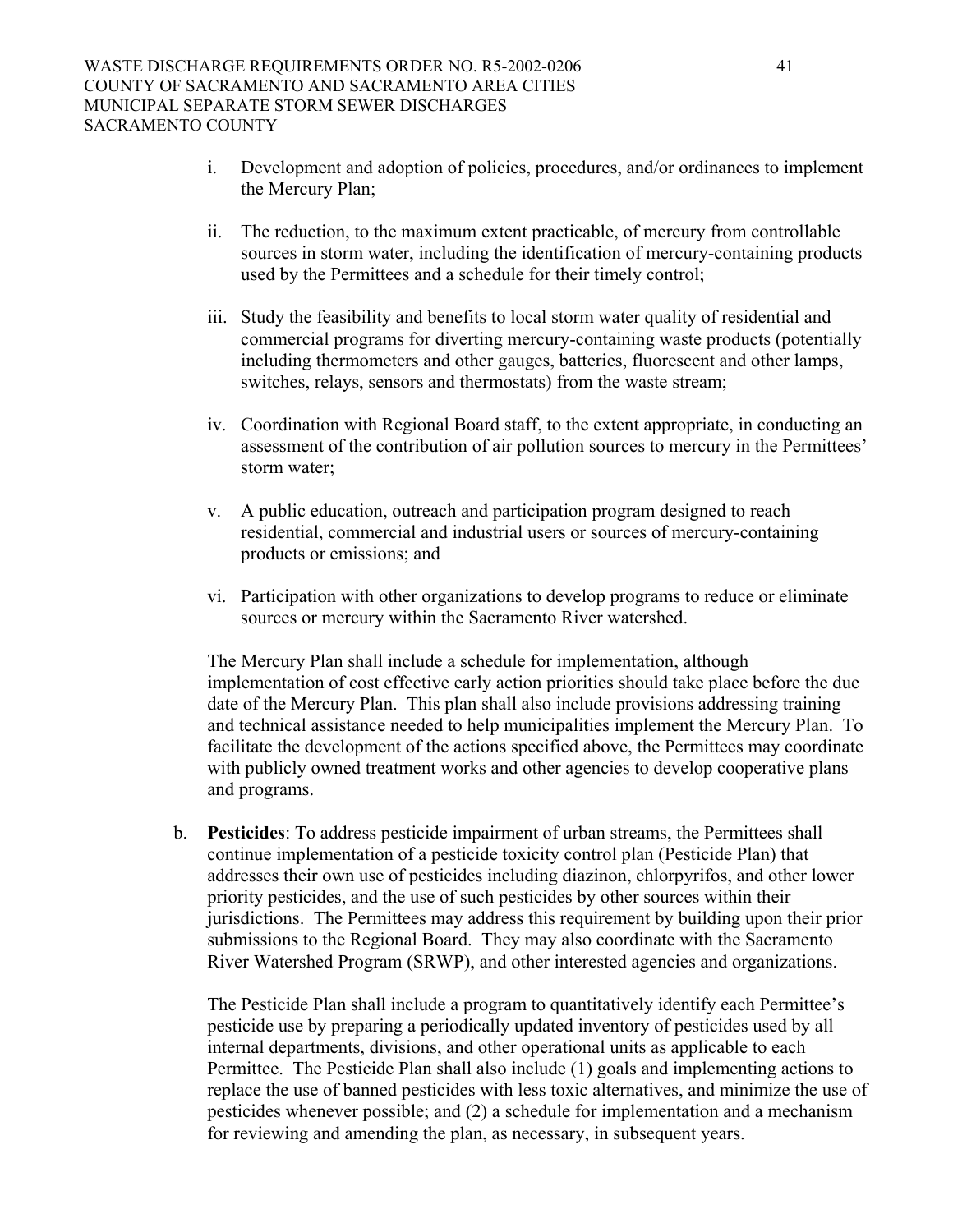The Permittees shall adopt and verify implementation of policies, procedures, and/or ordinances requiring the minimization of pesticide use and the use of Integrated Pest Management (IPM) techniques in the Permittee's operations that have the potential to reach waters of the State. The policies, procedures, and/or ordinances shall include commitments to not increase the Permittee's use of pesticides without justifying their necessity and minimizing their adverse water quality impacts. The Permittees shall ensure that municipal employees who apply pesticides in their jurisdictions receive annual training and apply pesticides only under the supervision of a certified pesticide applicator. The training shall address pesticide-related surface water toxicity, proper use and disposal of such pesticides, and less toxic methods of pest prevention and control, including IPM. The Pesticide Plan shall also be updated as needed and submitted with the Annual Reports.

To address other pesticide users within the Permittees' jurisdictions, the Pesticide Plan shall include the following:

- i. Public outreach programs. Such programs shall be designed for residential and commercial pesticide users and pest control operators. These programs shall provide targeted information concerning proper pesticide use and disposal, potential adverse impacts (see Attachment A for definition) on water quality, and alternative, less toxic methods of pest prevention and control, including IPM. These programs shall also target pesticide retailers to encourage the sale of the less toxic alternatives and to facilitate point-of-sale public outreach efforts. These programs may also recognize local less toxic pest management practitioners.
- ii. Periodic surveys of the local or regional sales and use of residential and commercial pest control products potentially found in storm water runoff. The first survey shall be conducted by **1 December 2004**. A second survey shall be conducted by **1 December 2006**. The surveys may be conducted in conjunction with other municipalities in the Central Valley or Bay Area as long as residences and retailers from the Sacramento County area are included. The proposed survey design and protocols shall be submitted for approval with the Annual Work Plan for the year in which the survey is to be conducted.
- iii. Mechanisms to encourage the consideration of pest-resistant landscaping and design features in the design, landscaping, and/or environmental reviews of proposed development projects. Education programs shall target individuals responsible for these reviews and focus on factors affecting water quality impairment.
- iv. Coordination with household hazardous waste collection agencies. The Permittees shall support, enhance, and help publicize programs for proper pesticide disposal.

The Permittees shall review and revise as needed, their Pesticide Plan for submittal in draft form with the Annual Work Plan due on **1 May 2004**. The plan will then be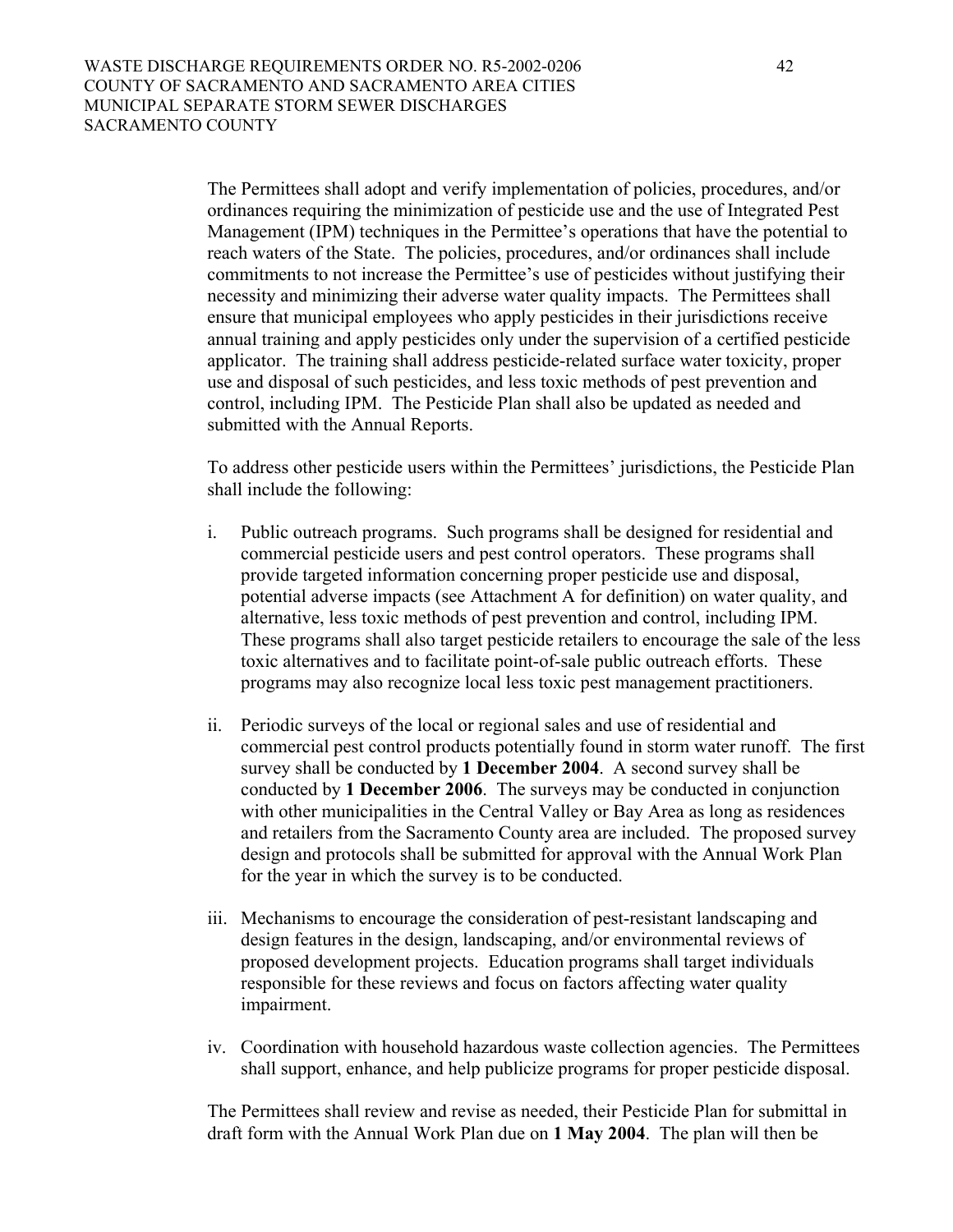distributed to interested parties for a 30-day review period. Interested parties may send comments on the Pesticide Plan to the Executive Officer during the review period. At its conclusion, the Executive Officer will consider the proposed plan and any comments received. The Executive Officer may accept or reject the plan, or schedule the proposed plan for a hearing before the Regional Board. In any case, Regional Board staff will provide (1) a response to any objection to approval of the Pesticide Plan, or (2) comments to the Permittees if the plan is rejected.

Based on the evaluation required in II.E.4 of the Monitoring and Reporting Program, the Permittees may be required to revise the Pesticide Plan to include a Diazinon and Chlorpyrifos Mitigation Program. The purpose of this revision would be to address any remaining urban sources of diazinon and/or chlorpyrifos that could cause or contribute to the maintenance of a toxic hot spot or to the non-attainment of water quality standards in CWA 303(d) listed water bodies. The Regional Board will make its determination as to the necessity and schedule for a Diazinon and Chlorpyrifos Mitigation Program no later than **30 June 2006.**

The Permittees shall coordinate with the pesticide control stakeholders and other municipal storm water management agencies to assess which pesticide products and uses pose the greatest risks to surface water quality. The Permittees shall also monitor USEPA and Department of Pesticide Regulation (DPR) activities related to the registration of pesticide products and uses.

The Permittees shall provide technical assistance to the Regional Board and other agencies in developing TMDLs for pesticide impaired urban creeks and other tributaries to the Sacramento River receiving runoff from the urbanized portions of Sacramento County. The Permittees will participate in stakeholder forums and collaborative technical studies necessary to assist the Regional Board in completing the TMDLs. These studies may include, but shall not be limited to, additional diazinon and chlorpyrifos monitoring and toxicity testing in Arcade Creek, Chicken/Strong Ranch Sloughs, Elder Creek, Elk Grove Creek, Morrison Creek, and Natomas East Main Drain.

15. The Permittees shall comply with Monitoring and Reporting Program No. 5-2002-0206, which is part of this Order, and any revisions thereto approved by the Regional Board. Because the Permittees operate facilities that discharge waste subject to this Order, a Monitoring and Reporting Program is necessary to ensure compliance with waste discharge requirements.

### **Development Standards**

16. The Permittees shall minimize the short and long-term impacts on receiving water quality from new development and significant redevelopment. In order to reduce pollutants in runoff flows from these sources to the MEP, each Permittee shall review and update its existing program, which shall, at a minimum, address the following: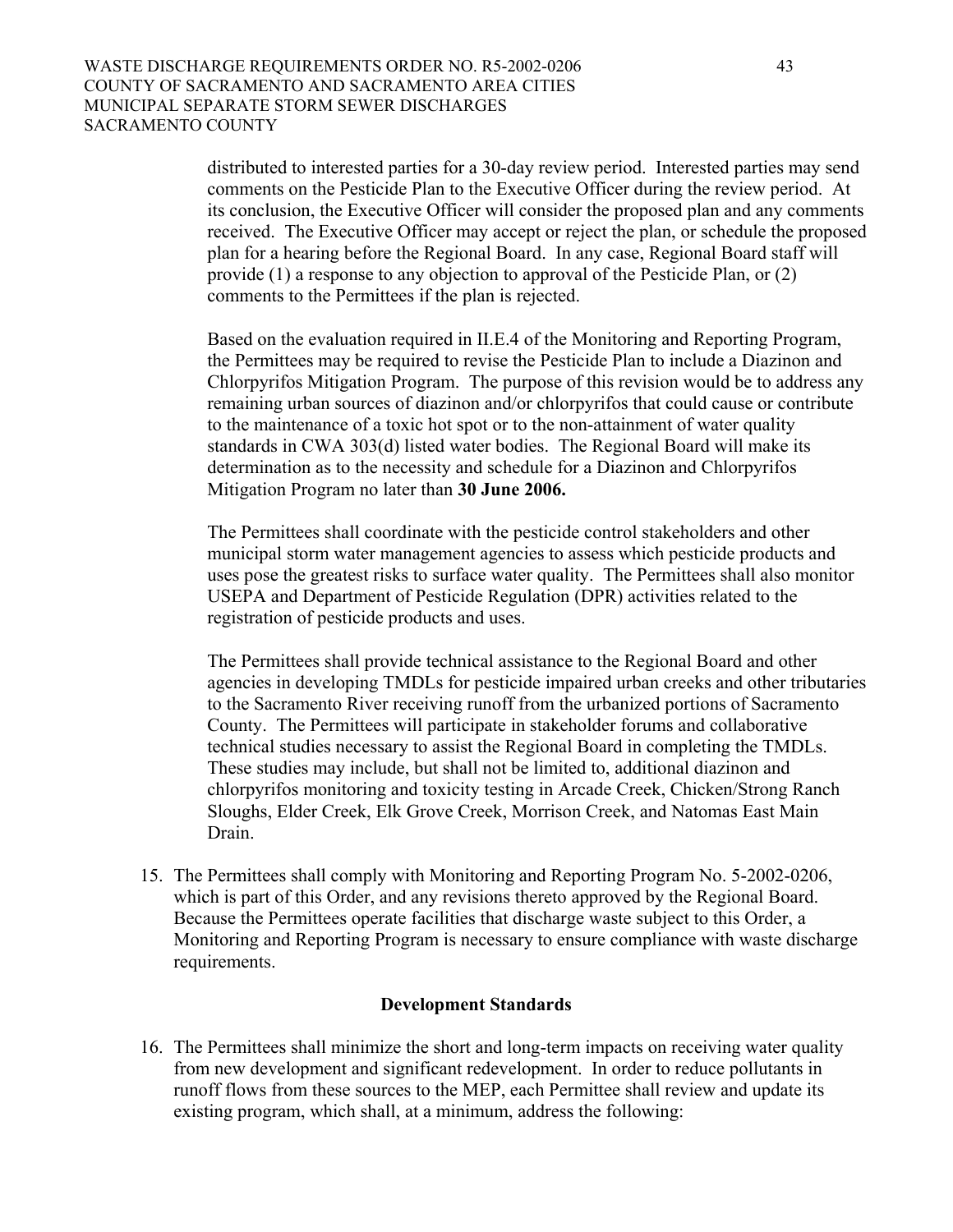- a. Each Permittee shall incorporate water quality and watershed protection principles into planning procedures and policies such as: the General Plan or equivalent plans (e.g., Comprehensive, Master or Community Plan) to direct land use decisions and require implementation of consistent water quality protection measures for all development projects. Such water quality and watershed protection principles and policies shall consider the following:
	- i. Minimize the amount of impervious surfaces and directly connected impervious surfaces in areas of new development and redevelopment and use on-site infiltration of runoff in areas with appropriate soils where the infiltration of storm water would not pose a potential threat to groundwater quality.
	- ii. Implement pollution prevention methods supplemented by pollutant source controls and/or treatment controls. Where practical, use strategies that control the sources of pollutants or constituents (i.e., the point where water initially meets the ground) to minimize the transport of storm water and pollutants offsite and into MS4s.
	- iii. Preserve and, where possible, create or restore areas that provide important water quality benefits, such as riparian corridors, wetlands and buffer zones.
	- iv. Limit disturbances of natural water bodies and natural drainage systems caused by development, including roads, highways, and bridges.
	- v. Use existing drainage master plans or studies to estimate increases in pollutant loads and flows resulting from projected future development and require incorporation of structural and non-structural BMPs to mitigate the projected increases in pollutant loads in runoff.
	- vi. Identify and avoid development in areas that are particularly susceptible to erosion and sediment loss, or establish development guidance that protects areas from erosion and sediment loss.
	- vii. Implement source and/or treatment controls as necessary to protect downstream receiving water quality from increased pollutant loads in runoff flows from new development and significant redevelopment.
	- viii. Control the post-development peak storm water run-off discharge rates and velocities to prevent or reduce downstream erosion, and to protect stream habitat.
- b. Prior to project approval and issuance of local permits for new development and significant redevelopment, each Permittee shall review the proposed project plan and require measures to ensure that all development is in compliance with the Permittee's storm water ordinances, local permits, and other applicable requirements.
- 17. By **1 December 2003**, each Permittee, except the City of Galt, shall develop and submit for public review and comment, and Executive Officer approval a **Development Standards**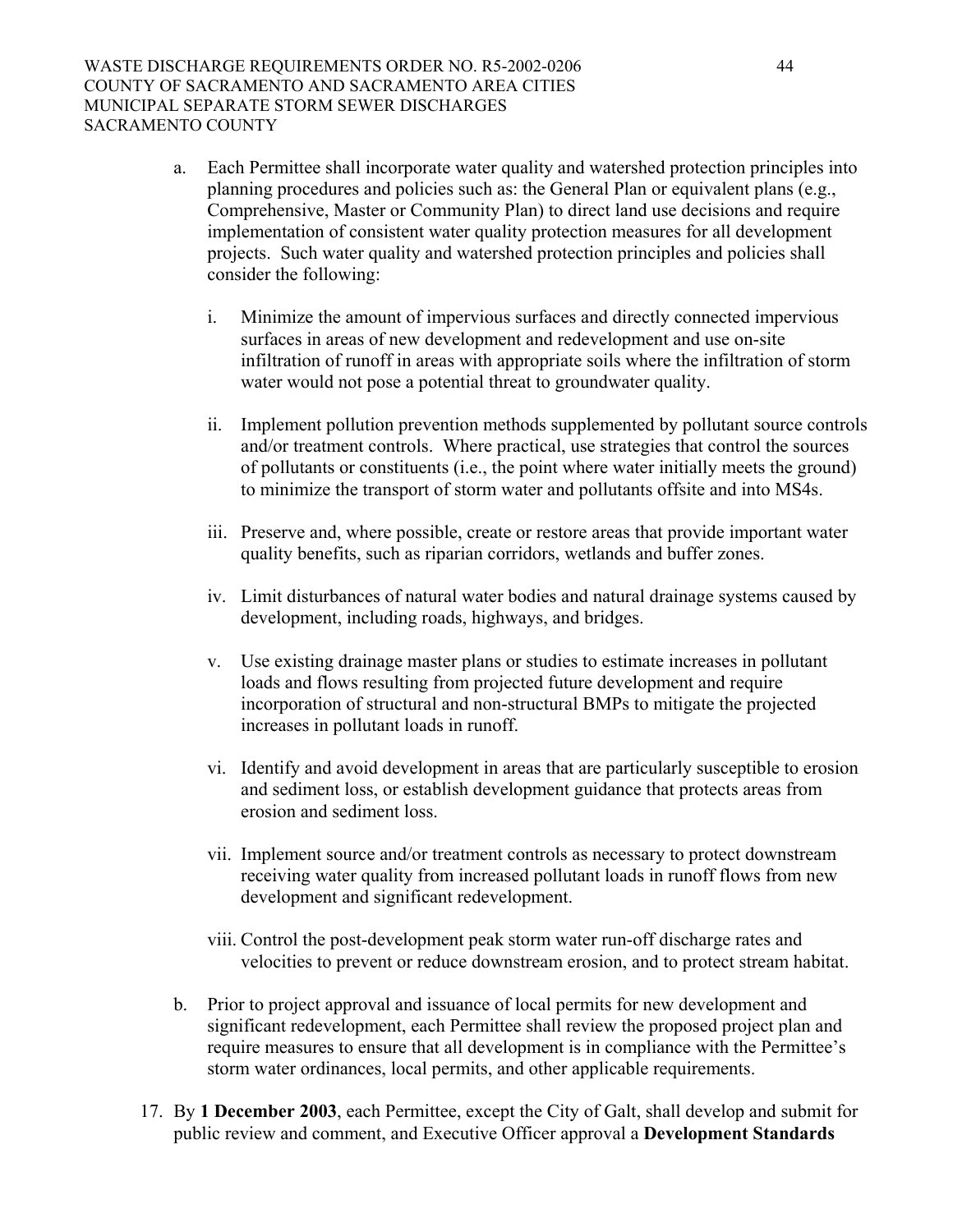**Plan (DSP)** which describes measures to reduce pollutant discharges to the MEP from all new development and significant redevelopment projects. The City of Galt shall meet this requirement by **1 July 2004**. To ensure consistency with the applicable portions of State Board Order WQ 2000-11, the DSP shall provide the following information:

- a. A description of existing Development Standards, if any, including project categories, BMP requirements and numeric sizing criteria;
- b. A comparison of existing development standards to the requirements established under State Board Order WQ 2000-11 and/or other applicable directives; and
- c. A description of the proposed modifications to the Development Standards to ensure that, at a minimum, they are consistent with the requirements of State Board Order WQ 2000-11 and this Order.
- 18. Within one year of approval of the DSP, each Permittee shall amend, or adopt if needed, its own local Development Standards, including amendment of ordinances as needed.
- 19. Upon amendment or adoption of local Development Standards, each Permittee shall ensure that all new development and significant redevelopment projects falling under the priority project categories listed below are reviewed and conditioned for compliance with the Development Standards. The local Development Standards shall apply to all priority projects or phases of priority projects that do not have the following by the adoption date for the local Development Standards: approval by the City or County Engineer, permit for development or construction, an approved special permit, or an approved tentative map.
	- a. **Priority Development Project Categories**: Development Standards requirements shall apply to all new development and significant redevelopment projects falling under the priority project categories listed below. The term "significant redevelopment" is defined as the creation or addition of at least 5,000 square feet of impervious surfaces on an already developed site. Significant redevelopment includes, but is not limited to expansion of a building footprint, or replacement of a structure; replacement of impervious surface that is not part of a routine maintenance activity; and land-disturbing activities related to structural or impervious surfaces. Where significant redevelopment results in an increase of less than 50 percent of the impervious surfaces of a previously existing development, and the existing development was not subject to Development Standards, the BMP design standards discussed below apply only to the addition, and not to the entire development. Priority Development Project Categories are listed below.
		- i. Home subdivisions with ten housing units or more. This category includes singlefamily homes, multi-family homes, condominiums, and apartments.
		- ii. Commercial developments. This category is defined as any development on private land that is not for heavy industrial or residential uses where the impervious land area for development 100,000 square feet or more. The category includes, but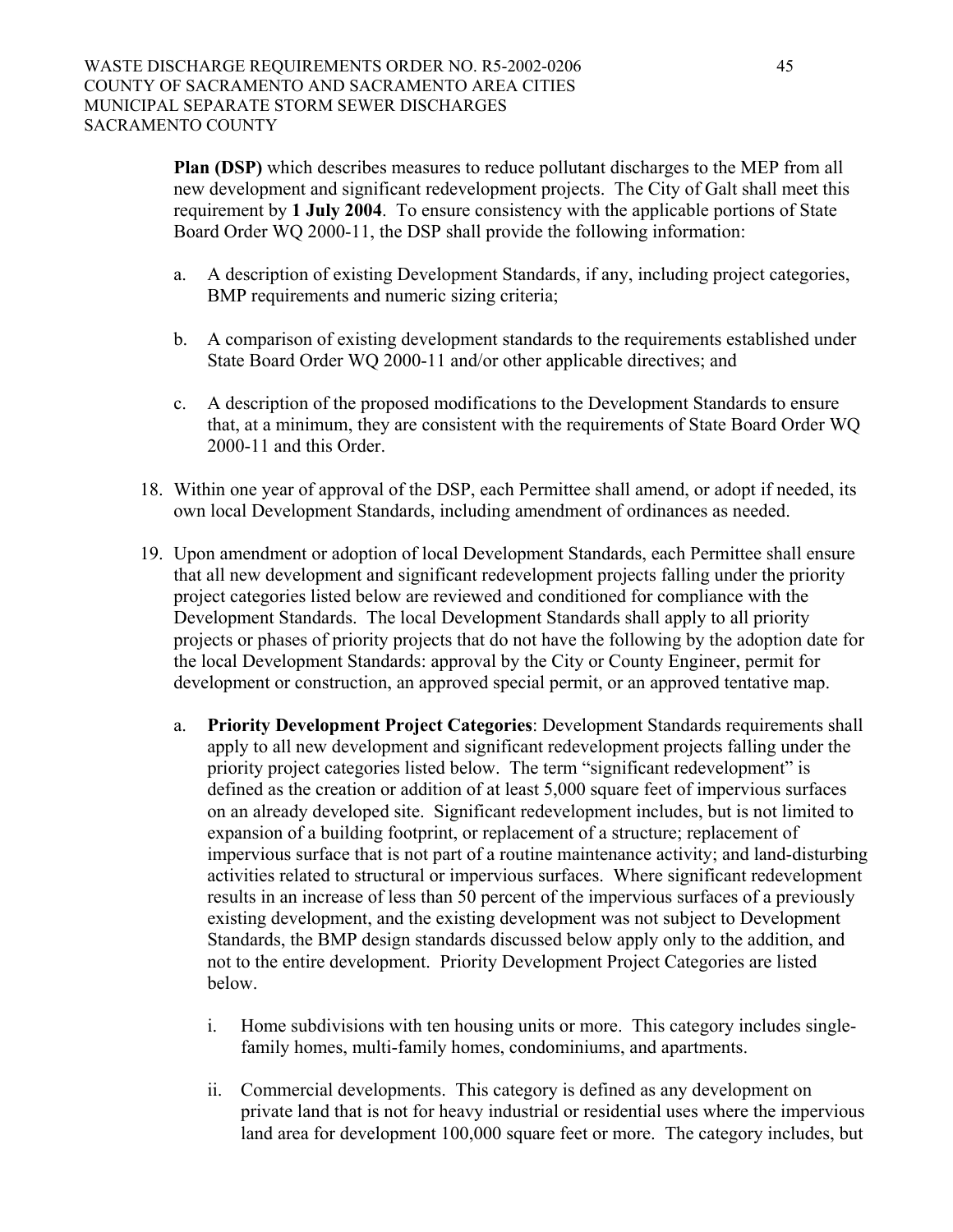is not limited to hospitals, laboratories and other medical facilities, educational institutions, recreational facilities, commercial nurseries, car wash facilities, minimalls and other business complexes, shopping malls, hotels, office buildings, public warehouses, and other light industrial facilities.

- iii. Automotive repair shops. This category is defined as a facility that is categorized by one of the following Standard Industrial Classification (SIC) codes: 5013, 5014, 5541, 7532-7534, or 7536-7539, where the total impervious area for development is 5,000 square feet or more.
- iv. Restaurants. This category is defined as a facility that sells prepared foods and drinks for consumption, including stationary lunch counters and refreshment stands selling prepared foods and drinks for immediate consumption (SIC code 5812) and has 5,000 or more feet of impervious area.
- v. Hillside developments 5,000 square feet or more of impervious area. This category is defined as any development that creates 5,000 square feet of impervious surface in an area with known erosive soil located in an area with natural slopes having a twenty-five percent or greater grade.
- vi. Parking lots exposed to rainfall that are 5,000 square feet or more, or with 25 or more parking spaces. This category is defined as an uncovered impervious area for the temporary parking or storage of motor vehicles used personally, for business, or for commerce.
- vii. Street, roads, highways, and freeways. This category includes any paved surface five acres or greater used by automobiles, trucks, motorcycles, and other vehicles.
- viii. Retail Gasoline Outlets. "Retail Gasoline Outlet" is defined as any facility engaged in selling gasoline with 5,000 square feet or more of impervious surface area.
- b. BMP Requirements: The Development Standards Plan shall include a list of recommended source and/or structural treatment control BMPs for all new development and significant redevelopment projects falling under the above priority project categories or locations. At a minimum, Retail Gasoline Outlets shall be required to use the BMPs listed in the California Storm Water Quality Task Force, March 1997 BMP Guide for Retail Gasoline Outlets.
- c. Numeric Sizing Criteria: As a part of the DSP, the Permittees shall review their existing numeric sizing criteria for structural treatment BMPs and ensure that it is comparable to the following numeric sizing criteria:
	- i. Volume-based BMPs shall be designed to mitigate (infiltrate or treat) either:
		- a) The volume of runoff produced from a 24-hour 85th percentile storm event, as determined from the local historical rainfall record; or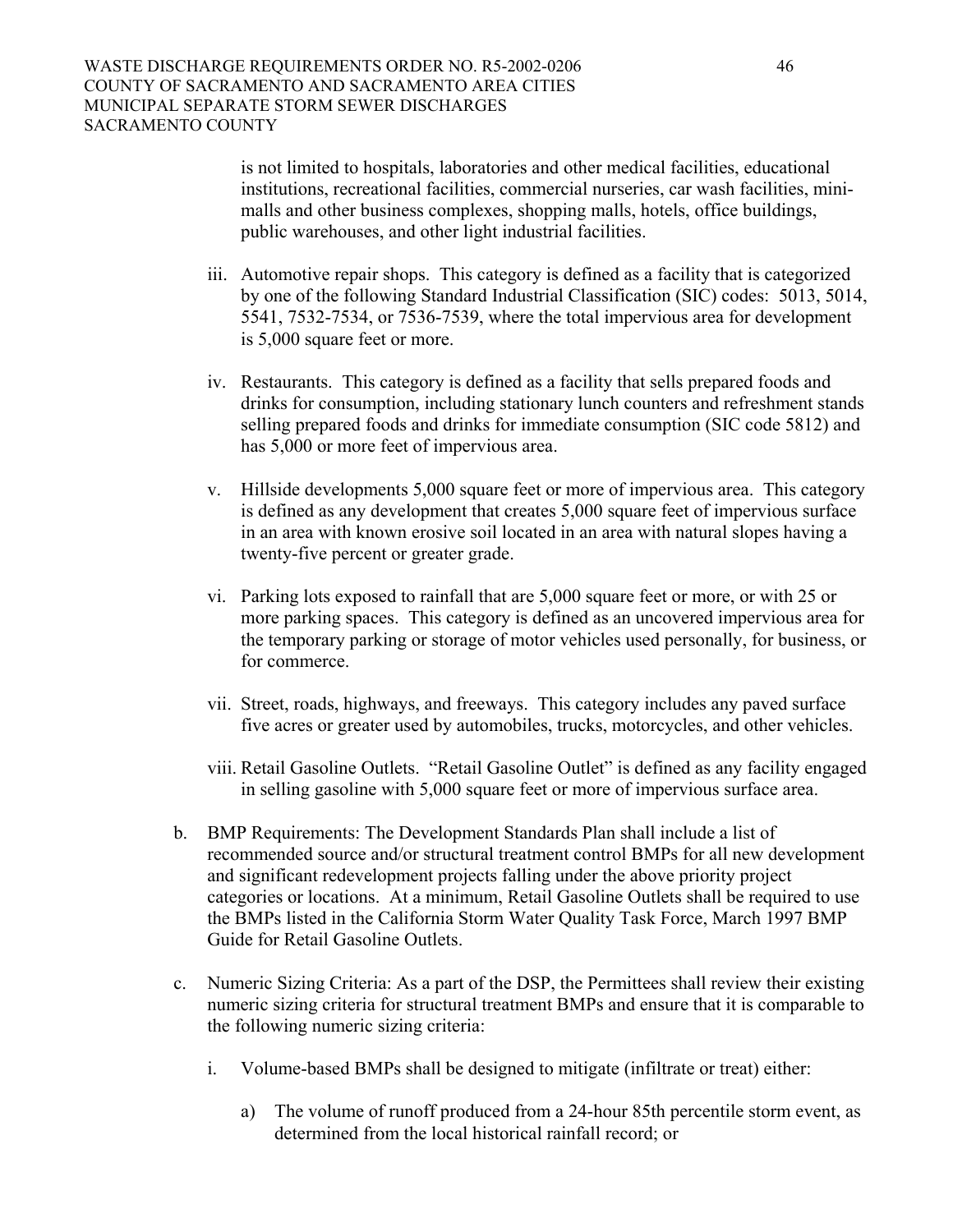- b) The volume of runoff produced by the 85th percentile 24-hour rainfall event, determined as the maximized capture storm water volume for the area, from the formula recommended in Urban Runoff Quality Management, WEF Manual of Practice No. 23/ASCE Manual of Practice No. 87, (1998); or
- c) The volume of annual runoff based on unit basin storage volume, to achieve 80 percent or more volume treatment by the method recommended in California Storm Water Best Management Practices Handbook – Industrial/Commercial, (1993).
- ii. Flow-based BMPs shall be designed to mitigate (infiltrate or treat) either:
	- a) The maximum flow rate of runoff produced by the  $85<sup>th</sup>$  percentile hourly rainfall intensity, as determined from the local historical rainfall record, multiplied by a factor of two; or
	- b) The maximum flow rate of runoff, as determined from local historical rainfall records, that achieves approximately the same reduction in pollutant loads and flows as achieved by mitigation of the  $85<sup>th</sup>$  percentile hourly rainfall intensity multiplied by a factor of two.
- d. Equivalent Numeric Sizing Criteria: The Permittee may develop or use any equivalent numeric sizing criteria or performance-based standard for post-construction structural treatment BMPs as part of these requirements. Such equivalent sizing criteria may be authorized for use in place of the above criteria. In the absence of an equivalent numeric sizing criteria, the criteria contained above shall be implemented.
- e. Pollutants and Activities of Concern: The DSP shall consider pollutants of concern or activities of concern in identifying appropriate BMPs for new development or significant redevelopment projects. In selecting BMPs, the following shall be considered: (1) the target pollutants; (2) land use and pollutants associated with that land use type; (3) pollutants expected to be present on site at concentrations that would pose potential water quality concerns; and (4) changes in flow rates and volumes resulting from the development project and sensitivity of receiving waters to changes in flow rates and volumes.
- f. Implementation Process: The DSP shall describe the process used to implement the Development Standards and all proposed modifications to the process. The process shall also include identification of the roles and responsibilities of various municipal departments in implementing these standards, as well as any other measures necessary for the implementation of these standards.
- g. Infiltration and Groundwater Protection: To protect groundwater quality, the Permittee shall apply restrictions to the use of structural BMPs designed to primarily function as infiltration devices (such as infiltration trenches and infiltration basins). Such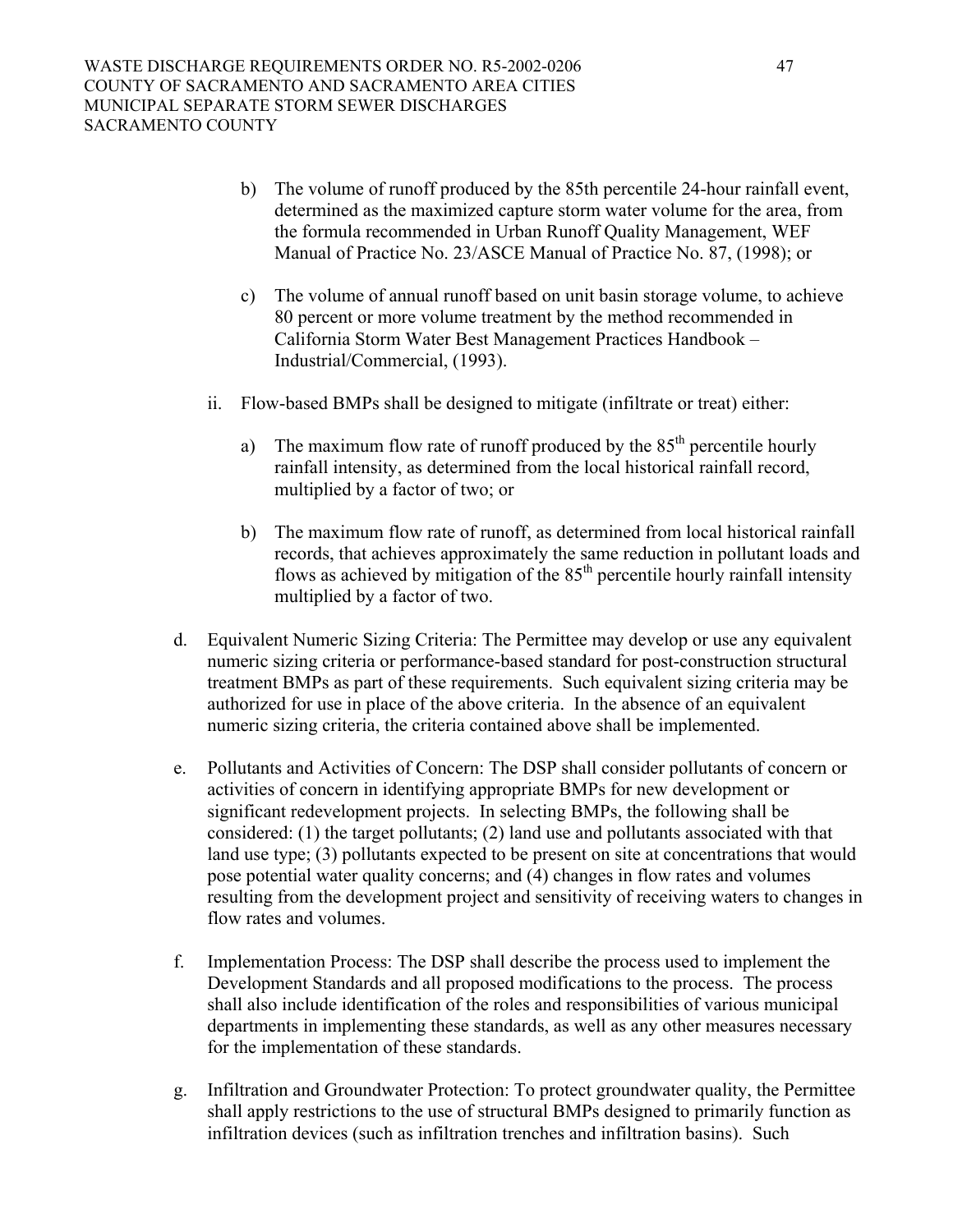restrictions shall ensure that the use of such infiltration structural treatment BMPs shall not cause a violation of applicable groundwater quality standards.

- h. Downstream Erosion: The DSP shall include any existing criteria or proposed modifications to ensure that discharges from new development and significant redevelopment address the potential for downstream erosion and protect stream habitat. At a minimum, the Permittees' Development Standards process shall consider the need for measures to control peak storm water discharge rates and velocities in order to protect downstream erosion and stream habitat. Storm water discharge volumes and durations should also be considered in the Development Standards.
- i. Waiver Provision: The Permittee may provide for a project to be waived from the requirement of implementing structural treatment BMPs if infeasibility can be established as described below.
- j. Conflicts with Local Practices: The DSP shall include a description of necessary modifications to existing codes and ordinances and an implementation schedule for these modifications.
- 20. **Regional Storm Water Mitigation Program:** A Permittee may apply to the Regional Board for approval of a regional or sub-regional storm water mitigation program to substitute in part or wholly for Development Standard requirements. Upon review and a determination by the Executive Officer that the proposal is technically valid and appropriate, the Regional Board may consider for approval such a program if its implementation will:
	- a. Result in equivalent or improved storm water quality;
	- b. Protect stream habitat;
	- c. Promote cooperative problem solving by diverse interests;
	- d. Be fiscally sustainable via secured funding; and
	- e. Be completed in five years, including the construction and start-up of treatment facilities.

 Nothing in this provision shall be construed as to delay the implementation of Development Standard requirements as required by this Order.

21. **Waiver Program:** Anytime during the term of the Order, a Permittee may propose a waiver program that would require any developers receiving waivers to transfer the savings in cost, as determined by the Permittee, to a storm water mitigation fund. Any proposed waiver program shall be subject to the approval of the Executive Officer. Any Permittee may consider a waiver for projects where structural treatment BMPs are infeasible. The Permittee shall only grant a waiver when all appropriate structural treatment BMPs have been considered and rejected as infeasible. The Permittee shall notify the Regional Board **within one month** of each waiver issued and shall include the name of the person granting each waiver. Funds may be used for projects to improve urban runoff quality within the watershed of the waived project. At a minimum, a proposed waiver program shall identify the following: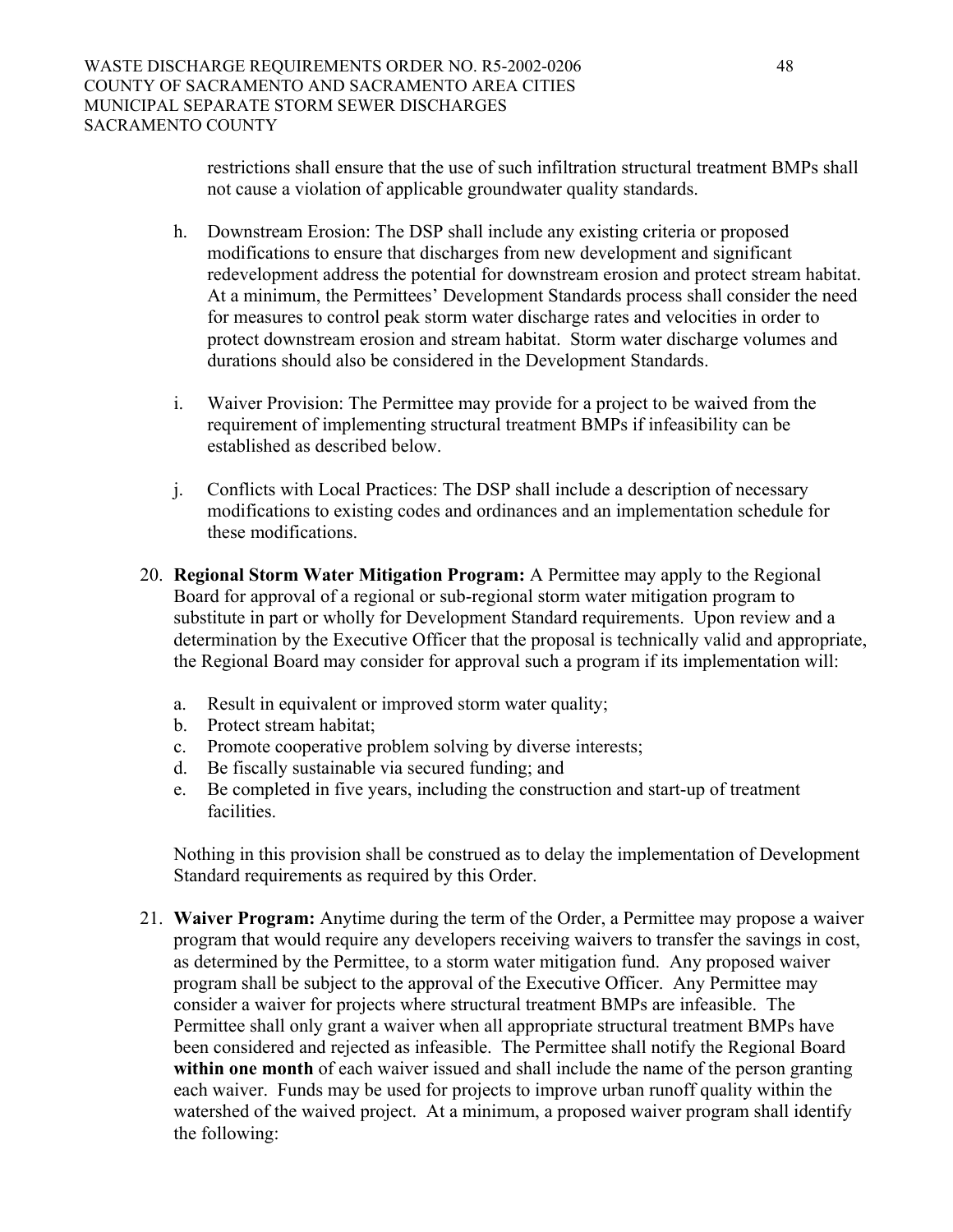- a. The entity or entities that will manage (i.e., assume full responsibility for) the storm water mitigation fund;
- b. The range and types of acceptable projects for which mitigation funds may be expended;
- c. The entity or entities that will assume full responsibility for each mitigation project, including its successful completion; and
- d. How the dollar amount of fund contributions will be determined and managed.
- 22. **Maintenance Agreement and Transfer:** Each Permittee shall require that all developments subject to Development Standards and site specific plan requirements provide verification of maintenance provisions for post-construction structural and treatment control BMPs. Verification shall include one or more of the following as applicable:
	- a. The developer's signed statement accepting responsibility for maintenance until the maintenance responsibility is legally transferred to another party; or
	- b. Written conditions in the sales or lease agreement that require the recipient to assume responsibility for maintenance; or
	- c. Written text in project conditions, covenants and restrictions for residential properties assigning maintenance responsibilities to a home owner's association, or other appropriate group, for maintenance of structural and treatment control BMPs; or
	- d. Any other legally enforceable agreement that assigns responsibility for maintenance of structural or treatment control BMPs.
- 23. **California Environmental Quality Act Document Update:** Each Permittee shall incorporate into its CEQA process, within 180 days of the effectiveness date of this Order, procedures for considering potential storm water quality impacts and providing for appropriate mitigation when preparing and reviewing CEQA documents. The procedures shall require consideration of the following:
	- a. Potential impact of project construction on storm water runoff;
	- b. Potential impact of project post-construction activity on storm water runoff;
	- c. Potential for discharge of storm water from material storage areas, vehicle or equipment fueling, vehicle or equipment maintenance (including washing), waste handling, hazardous materials handling or storage, delivery areas or loading docks, or other outdoor work areas;
	- d. Potential for discharge of storm water to impair the beneficial uses of the receiving waters or areas that provide water quality benefit;
	- e. Potential for the discharge of storm water to cause significant harm on the biological integrity of the waterways and water bodies;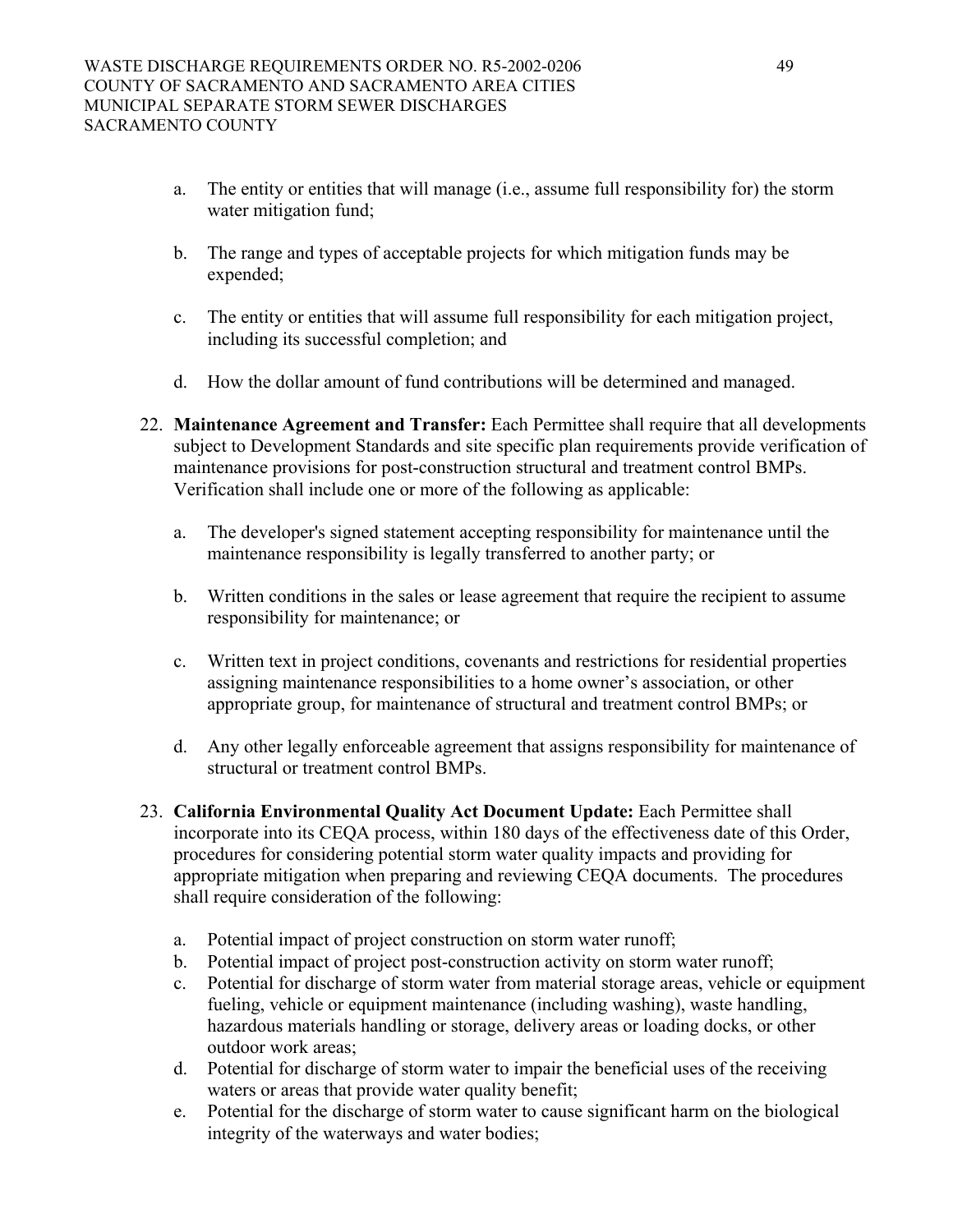- f. Potential for significant changes in the flow velocity or volume of storm water runoff that can cause environmental harm; and
- g. Potential for significant increases in erosion of the project site or surrounding areas.
- 24. **General Plan Update:** Each Permittee shall do the following:
	- a. Evaluate and amend, revise, or update as necessary, its General Plan to include watershed and storm water quality and quantity management considerations and policies when any of the following General Plan elements are updated or amended: land use, housing, conservation, and open space.
	- b. Provide the Regional Board with the draft amendment or revision when a listed General Plan element or the General Plan is noticed for comment in accordance with California Government Code § 65350 *et seq*.
- 25. **Targeted Employee Training:** Each Permittee shall provide annual training for its employees in targeted positions (whose jobs or activities are engaged in development planning), regarding the requirements of this Order that affect development planning beginning no later than **1 September 2004**.

## 26. **Technical Guidance and Information for Developers**

- a. Each Permittee shall make Development Standards available to developers as they are adopted/approved.
- b. Within one year of adopting Development Standards, each Permittee shall issue new or amended technical guidance manuals to the development community in that Permittee's jurisdiction for the siting and design of storm water quality BMPs. The technical manual(s) shall at a minimum include:
	- i. Source and treatment control BMP design criteria for BMPs acceptable for use in the local area;
	- ii. Peak flow control criteria to control peak discharge rates, velocities and duration;
	- iii. Expected pollutant removal performance ranges for the BMPs (or references to national databases, technical reports and/or scientific literature); and
	- iv. Maintenance considerations.

### **Additional Requirements**

27. This Order may be modified or alternatively revoked or reissued prior to the expiration date as follows: (1) to address a significant change in conditions identified in technical reports required by the Regional Board that was unknown at the time of the issuance of this Order; (2) to incorporate applicable requirements of statewide water quality control plans adopted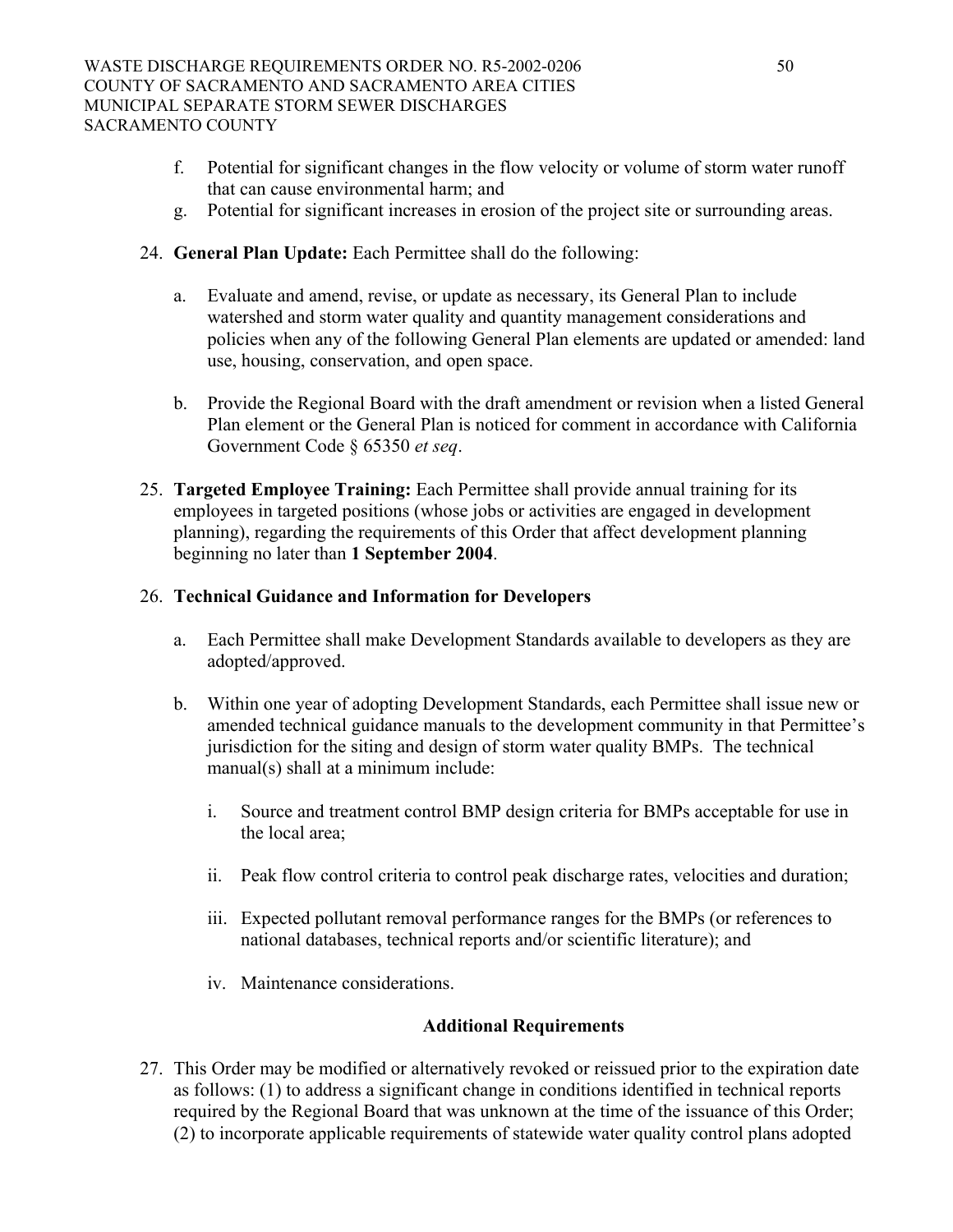by the State Board or amendments to the Basin Plan approved by the State Board; (3) to incorporate applicable requirements of future State Board orders, or (4) to comply with any applicable requirements, guidelines, or regulations issued or approved under Section 402(p) of the CWA, if the requirement, guideline, or regulation so issued or approved contains different conditions or additional requirements not provided for in this Order. The Order as modified or reissued under this paragraph shall also contain any other requirement of the CWA when applicable.

- 28. Each Permittee shall comply with all applicable items of the "Standard Provisions and monitoring Requirements for Waste Discharge Requirements (NPDES)," dated 1 March 1991, which are part of this Order. This attachment (Attachment B) and its individual paragraphs are referred to as "Standard Provisions."
- 29. This Order expires on **1 December 2007**. The Permittees must file a Report of Waste Discharge in accordance with Title 23, California Code of Regulations, not later than 180 days in advance of such date as application for reissuance of waste discharge requirements.

 $\mathcal{L}_\text{max}$  and  $\mathcal{L}_\text{max}$  and  $\mathcal{L}_\text{max}$  and  $\mathcal{L}_\text{max}$  and  $\mathcal{L}_\text{max}$ 

I, THOMAS R. PINKOS, Executive Officer, do hereby certify that the foregoing is a full, true, and correct copy of an order adopted by the California Regional Water Quality Control Board, Central Valley Region, on **6 December 2002**.

THOMAS R. PINKOS, Executive Officer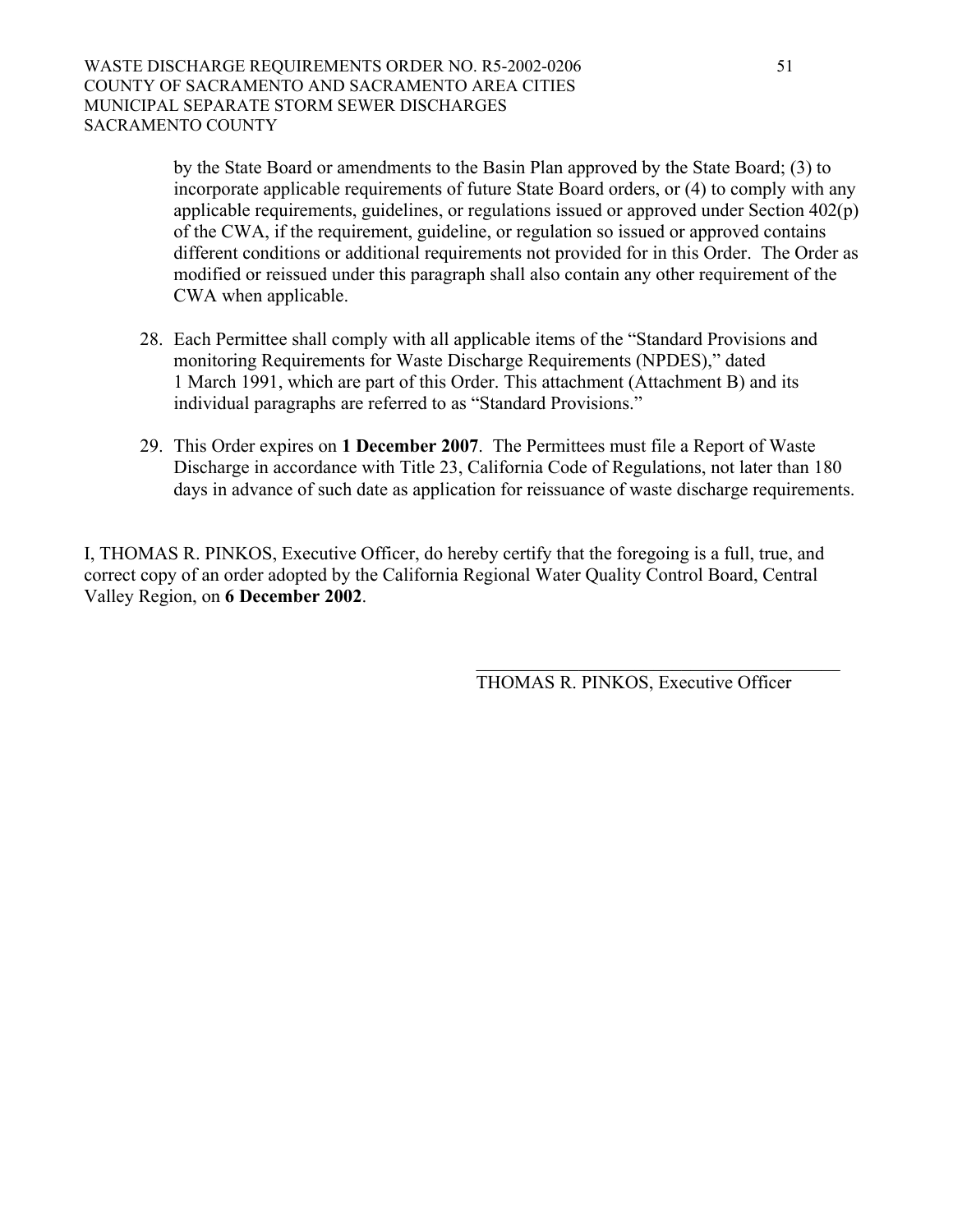## CALIFORNIA REGIONAL WATER QUALITY CONTROL BOARD CENTRAL VALLEY REGION

### ORDER NO. R5-2002-0206

### NPDES NO. CAS082597

### MONITORING AND REPORTING PROGRAM

## COUNTY OF SACRAMENTO AND CITIES OF CITRUS HEIGHTS, ELK GROVE, FOLSOM, GALT AND SACRAMENTO SACRAMENTO COUNTY

### I. **MONITORING AND REPORTING PROGRAM REQUIREMENTS**

This Monitoring and Reporting Program (MRP) is issued pursuant to the California Water Code Section 13267 and 13383. Because the Permittees operate facilities that discharge waste subject to storm water regulations, this MRP is necessary to ensure compliance with Order No. R5-2002-0206 (hereafter "Order").

The Permittees shall not cease or reduce any monitoring required by this MRP unless and until the Central Valley Regional Water Quality Control Board (hereafter "Regional Board") or the Regional Board's Executive Officer issues a revised MRP.

- A. **Annual Monitoring Plan:** The Permittees shall submit by **1 May** of each year a proposed joint-Permittee Annual Monitoring Plan, that includes clearly defined tasks, responsibilities, and schedules for implementation of monitoring activities for the next fiscal year. The Annual Monitoring Plan shall be deemed to be final and enforceable under this Order as of **1 July** of each year unless determined to be unacceptable by the Executive Officer. Each Permittee shall address any comments or conditions of acceptability received from the Executive Officer on the Permittees' Annual Monitoring Plan.
- B. **Annual Report:** The Permittees shall submit, in both electronic and paper formats and no later than **1 October** of each year, an Annual Report documenting the progress of the Permittees' implementation of the Storm Water Quality Improvement Plan (SQIP) and the requirements of this Order. The Annual Report shall discuss each Permittee's status of compliance with this Order and the SQIPs, including a compilation of deliverables and milestones completed during the previous fiscal year, and a discussion of program effectiveness relative to performance standards defined in the SQIPs. In each Annual Report, the Permittees may propose pertinent updates, improvements, or revisions to the SQIPs, which shall be complied with under this Order unless disapproved by the Executive Officer or acted upon in accordance with this Order.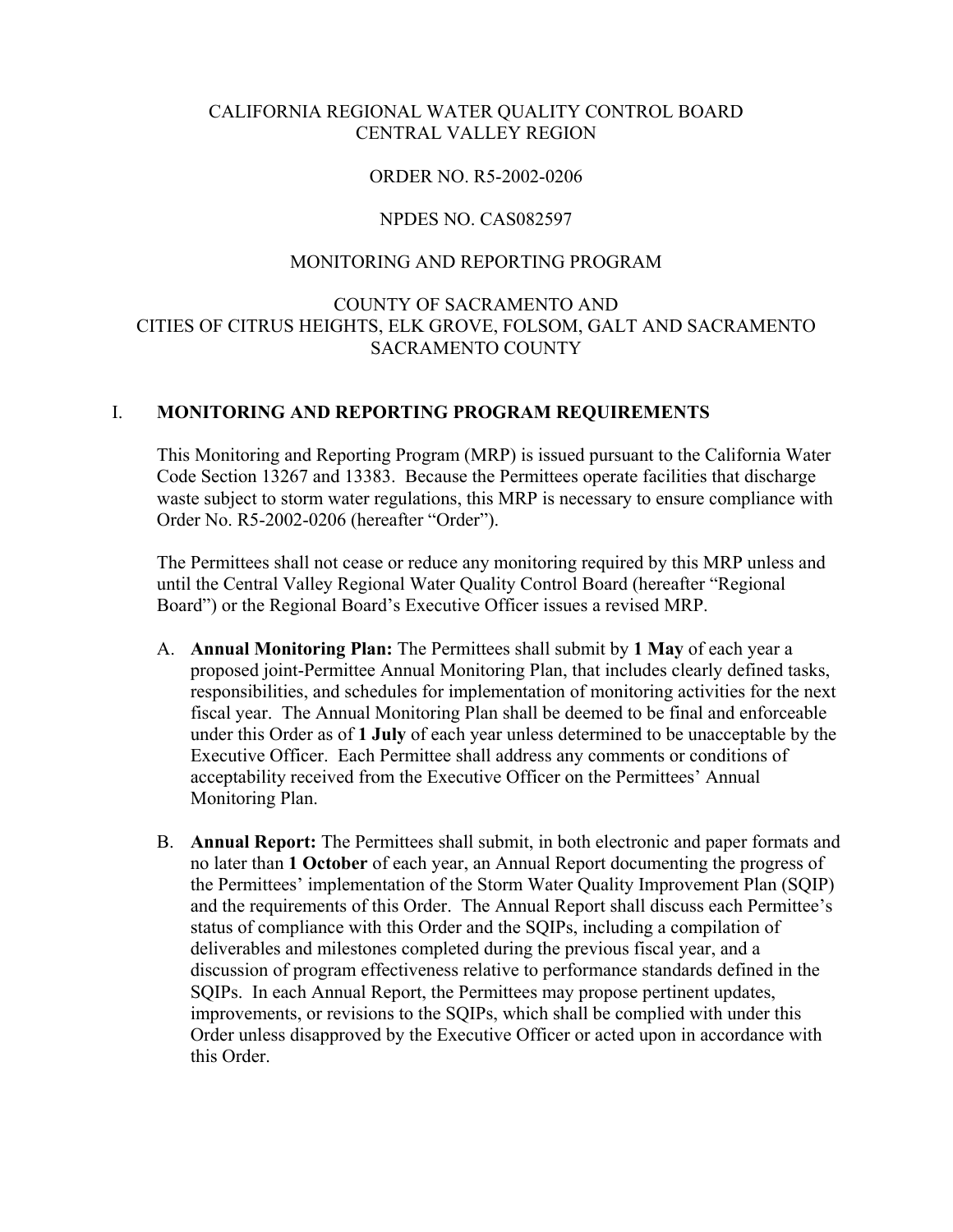Each Permittee shall complete and submit the attached form (MRP Attachment A) as part of the Annual Report, or propose an alternative, comparable form in the SQIP to be used instead of the attached form.

The Annual Reports shall also include the following:

- 1. Documentation of compliance with requirements for annual reports listed in 40 CFR 122.42(c);
- 2. An executive summary discussing the effectiveness of the SQIP to reduce storm water pollution to the maximum extent practicable (MEP) and to achieve compliance with water quality standards in receiving waters;
- 3. A summary of activities conducted by the Permittees;
- 4. Identification of BMPs and a discussion of their effectiveness at reducing urban runoff pollutants and flow, where applicable;
- 5. A summary of monitoring data for the effective year of the Annual Report and all previous years' data for years covered under this Order. The summary shall include a comparison of monitoring data with applicable water quality standards in the Basin Plan, the California Toxics Rule (CTR), and Title 22 of the California Code of Regulations (Title 22);
- 6. Any Reports of Water Quality Exceedance prepared pursuant to Receiving Water Limitations of this Order;
- 7. A map or maps showing all monitoring station locations and descriptions of each location, major waterways, and urbanized areas within Sacramento County; and
- 8. Recommendations to improve the monitoring program, BMPs, performance standards, and the SQIP to address water quality exceedances and potential pollutant sources, and to meet the MEP requirement.

In addition to the requirements listed above, the final Annual Report of this Order (i.e., the Annual Report for the fiscal year ending **30 June 2007**) shall include:

- 1. An estimate of total pollutant loads attributable to urban runoff for each monitoring station; and
- 2. An evaluation of the long-term trends in MS4 discharges and receiving water quality.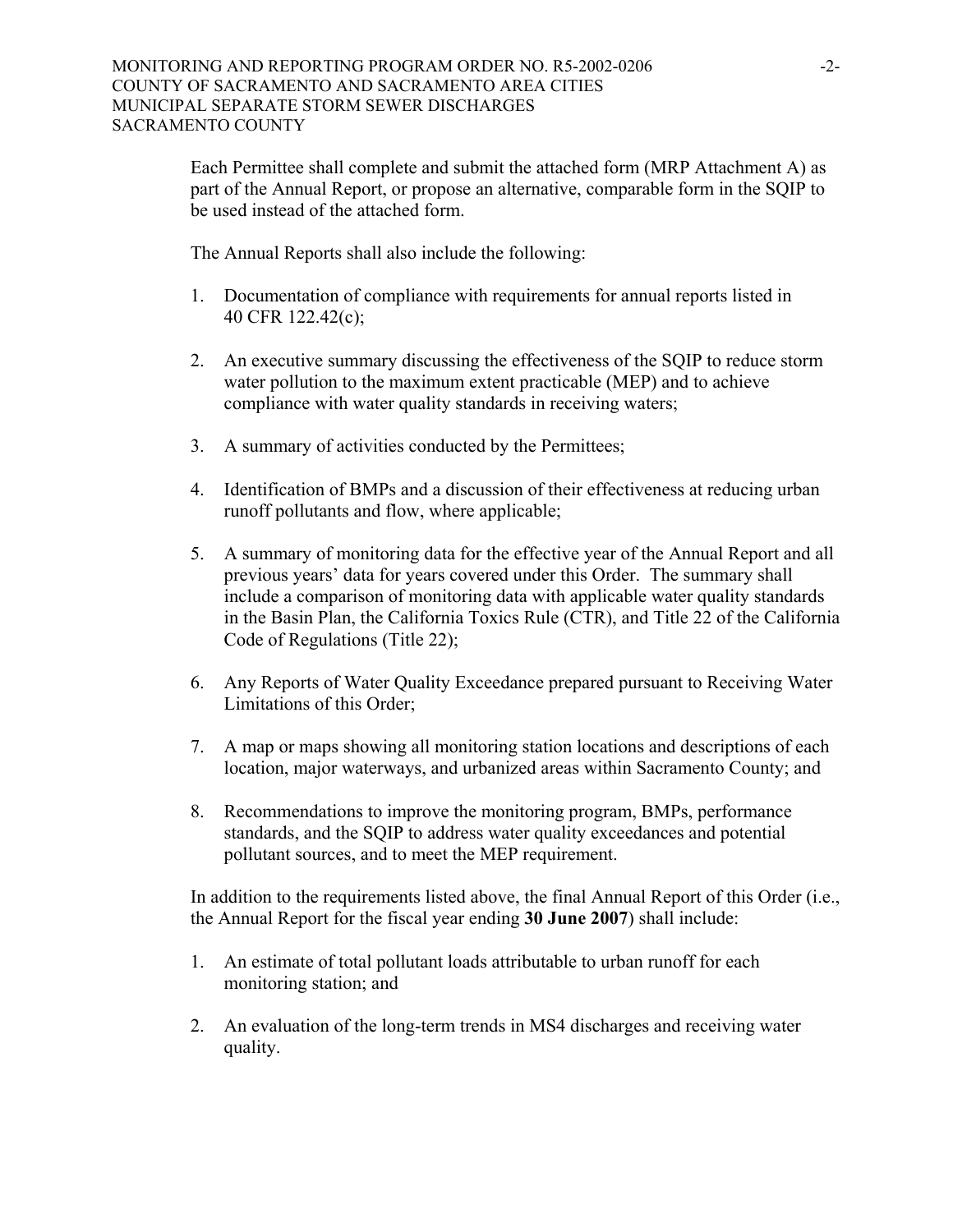- 3. An evaluation of any correlation between target pollutants identified by the Permittees (including but not limited to metals and PAHs) and TSS loadings for the sampling events that are analyzed for the full suite of constituents.
- C. **Notification of Water Quality Exceedance:** The Permittees shall notify the Regional Board, in writing, of any exceedance of applicable water quality standards within **90 days** of the monitoring event from which the exceedance was detected.
- D. **Report of Water Quality Exceedance:** Upon a determination by either the Permittees or the Regional Board that discharges are causing or contributing to exceedance(s) of an applicable water quality standard, the Permittees shall prepare a RWQE pursuant to the procedure described in Receiving Water Limitation B.2 of this Order.
- E. **Certification:** All work plans and reports submitted to the Regional Board shall be signed and certified pursuant to federal regulations at 40 CFR 122.41(k). Each report shall contain the following completed declaration:

"I certify under penalty of law that this document and all attachments were prepared under my direction or supervision in accordance with a system designed to assure that qualified personnel properly gather and evaluate the information submitted.

 Based on my inquiry of the person or persons who manage the system, or those persons directly responsible for gathering the information, the information submitted is, to the best of my knowledge and belief, true, accurate, and complete. I am aware that there are significant penalties for submitting false information, including the possibility, of a fine and imprisonment for knowing violations.

Executed on the  $\_\_$  day of  $\_\_$ , 20,

at .

(Signature) (Title) ";

The Permittees shall mail the original of each annual report to:

 CALIFORNIA REGIONAL WATER QUALITY CONTROL BOARD – CENTRAL VALLEY REGION 3443 ROUTIER ROAD, SUITE A SACRAMENTO, CA 95827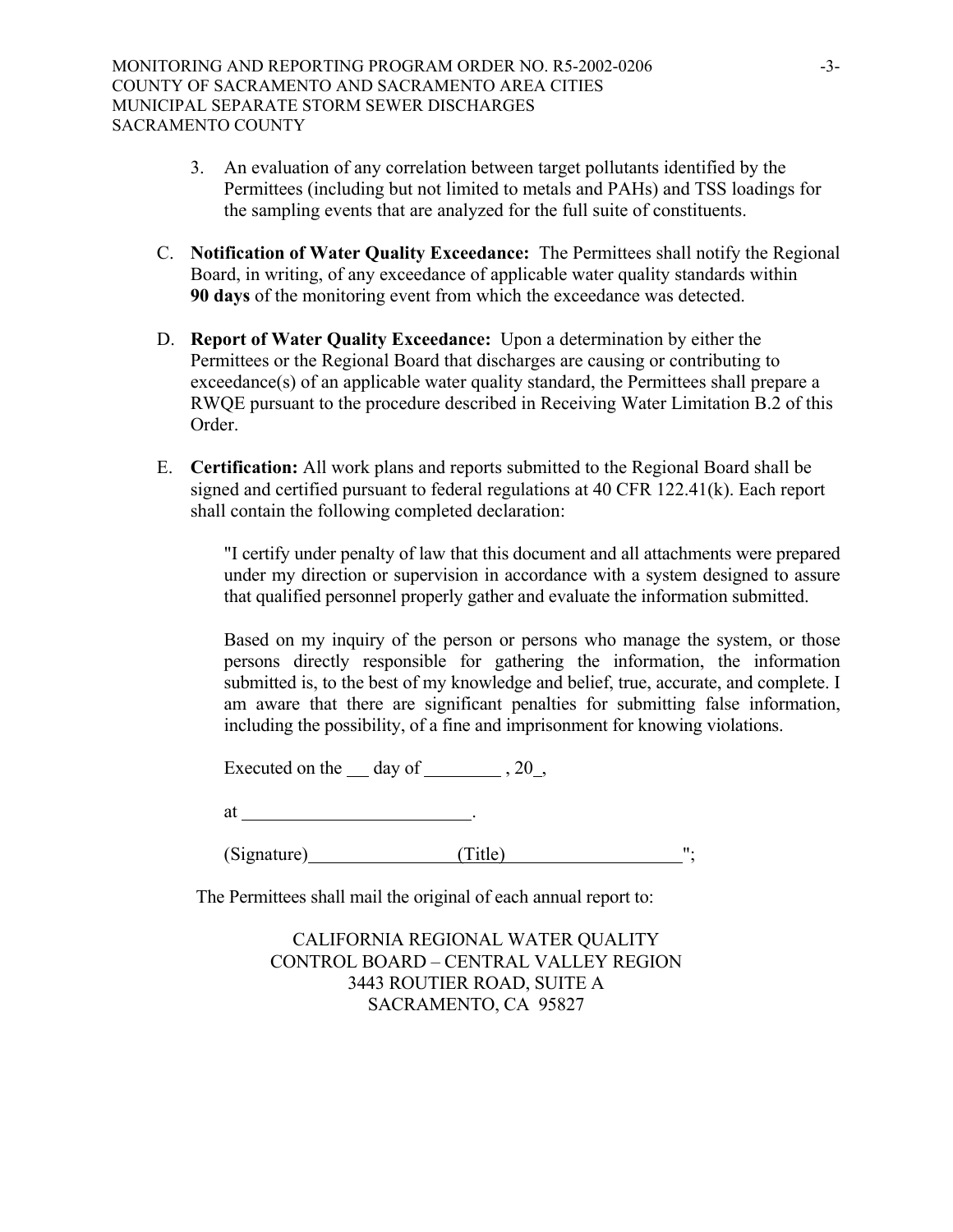MONITORING AND REPORTING PROGRAM ORDER NO. R5-2002-0206 -4- COUNTY OF SACRAMENTO AND SACRAMENTO AREA CITIES MUNICIPAL SEPARATE STORM SEWER DISCHARGES SACRAMENTO COUNTY

A copy of each annual report shall also be mailed to:

 REGIONAL ADMINISTRATOR ENVIRONMENTAL PROTECTION AGENCY REGION 9 75 Hawthorne Street San Francisco, CA 94105

## II. **MONITORING PROGRAM**

The primary objectives of the Monitoring Program include:

- Provide data necessary to assess compliance with this Order;
- Measuring and improving the effectiveness of the SQIP and implemented BMPs;
- Assessing the physical, chemical, and biological impacts of urban runoff on receiving waters;
- Characterizing urban runoff discharges;
- Identifying sources of pollutants; and
- Assessing the overall health and evaluating long-term trends in receiving water quality.

Ultimately, the results of the monitoring requirements outlined below should be used to refine the SQIP to reduce pollutant loadings and protect and enhance the beneficial uses of the receiving waters in the urbanized areas of Sacramento County.

The Permittees shall implement the Monitoring Program as follows:

### A. **Sampling Protocol**

- 1. Samples collected from the receiving water and urban discharge monitoring stations described below shall be analyzed for constituents listed in Table 1 for all sampling events unless otherwise noted.
- 2. Samples collected from the monitoring stations described below shall be analyzed for constituents listed in Table 2 during the first storm event of the  $2<sup>nd</sup>$  and  $5<sup>th</sup>$ years of this Order.
- 3. If a Table 1 constituent is not detected at the method detection limit for its respective test method in more than 75 percent of the first 12 sampling events, the Permittees may request that the constituent be moved from Table 1 to Table 2; however, if the constituent is detected at any time at or above state water quality standards, it must continue to be monitored.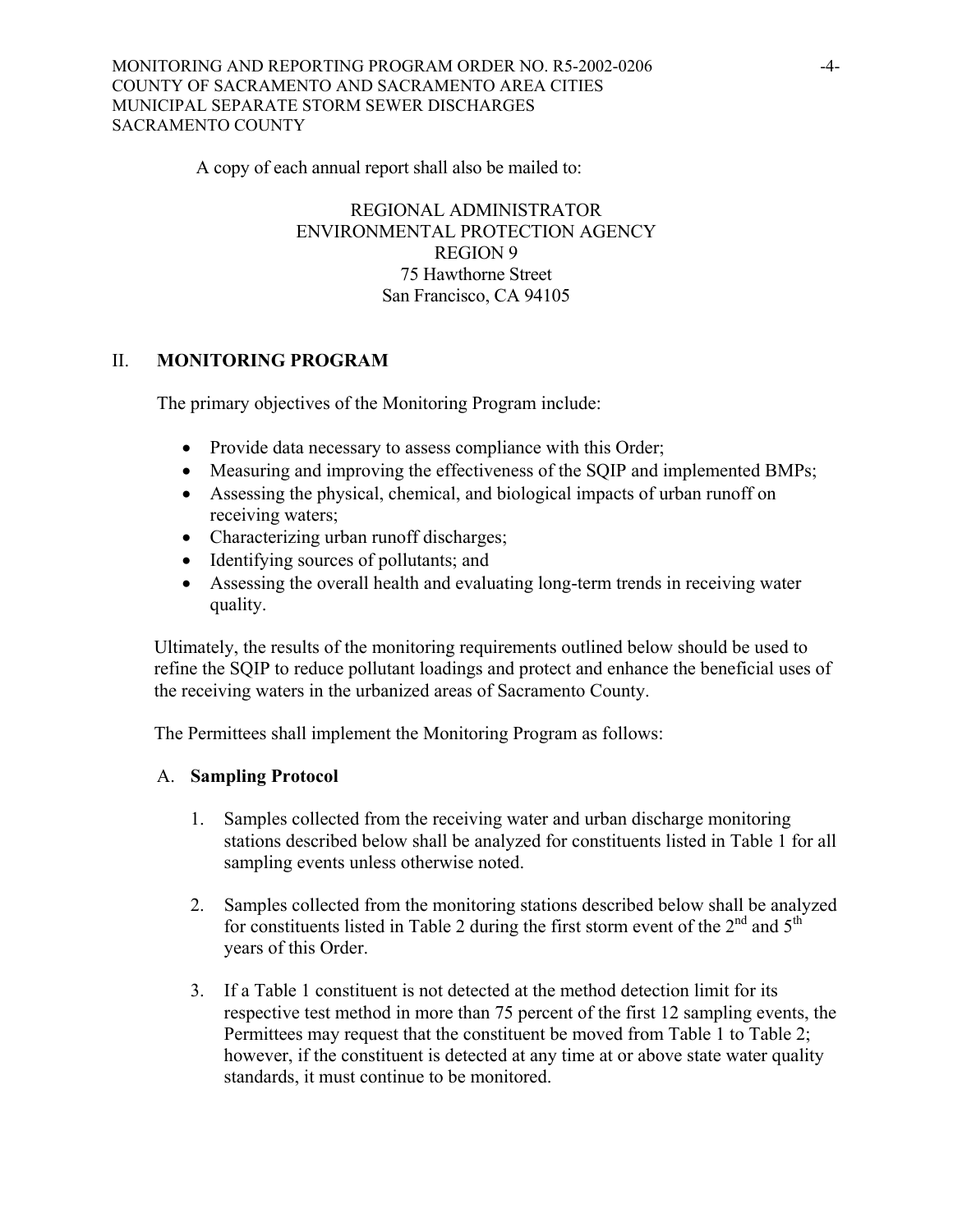- 4. The Permittees shall collect flow data at the time of sampling for all monitoring stations sampled during a given year. Receiving water or urban discharge flow may be estimated using U.S. Environmental Protection Agency (USEPA) methods<sup>[1](#page-55-0)</sup> at sites where flow measurement devices are not in place.
- 5. All sample collection and analyses shall follow standard USEPA protocol.
- 6. To meet a monitoring requirement, the Permittees may support (financially or otherwise) another agency or monitoring program that will conduct the monitoring.

## B. **Receiving Water Monitoring**

The new receiving water monitoring requirements described herein will require the Permittees to establish new monitoring stations, develop new operating procedures, and train personnel. The new receiving water monitoring requirements shall therefore take effect on **1 July 2003** allow the Permittees adequate time to accomplish the necessary tasks.

Receiving water monitoring as part of this MRP includes regular monitoring of the American and Sacramento Rivers and three tributaries: Arcade, Morrison and Willow Creeks. Receiving water monitoring may be postponed if a given monitoring station cannot be safely accessed because of hazardous weather, high river flow conditions or any other reasonable condition. Receiving water monitoring requirements for rivers and creeks are described below.

1. American and Sacramento River Monitoring

Each year, samples shall be collected **during two wet season storm events**, targeting the first storm of the wet season, and **two dry season events**. Monitoring shall be conducted at the following locations:

### American River

- (1) Between the Capitol City Freeway (a.k.a. Business 80) and the Strong Ranch Slough urban discharge point
- (2) West of Sump 111 (Discovery Park Station)

### Sacramento River

 $\overline{\phantom{a}}$ 

- (1) Veteran's Bridge Station (upstream of urban area)
- (2) Just south of the Sump 34 urban discharge point (Freeport Bridge Station)

<span id="page-55-0"></span><sup>1</sup> NPDES Storm Water Sampling Guidance Document, USEPA 833-B-92-001, July 1992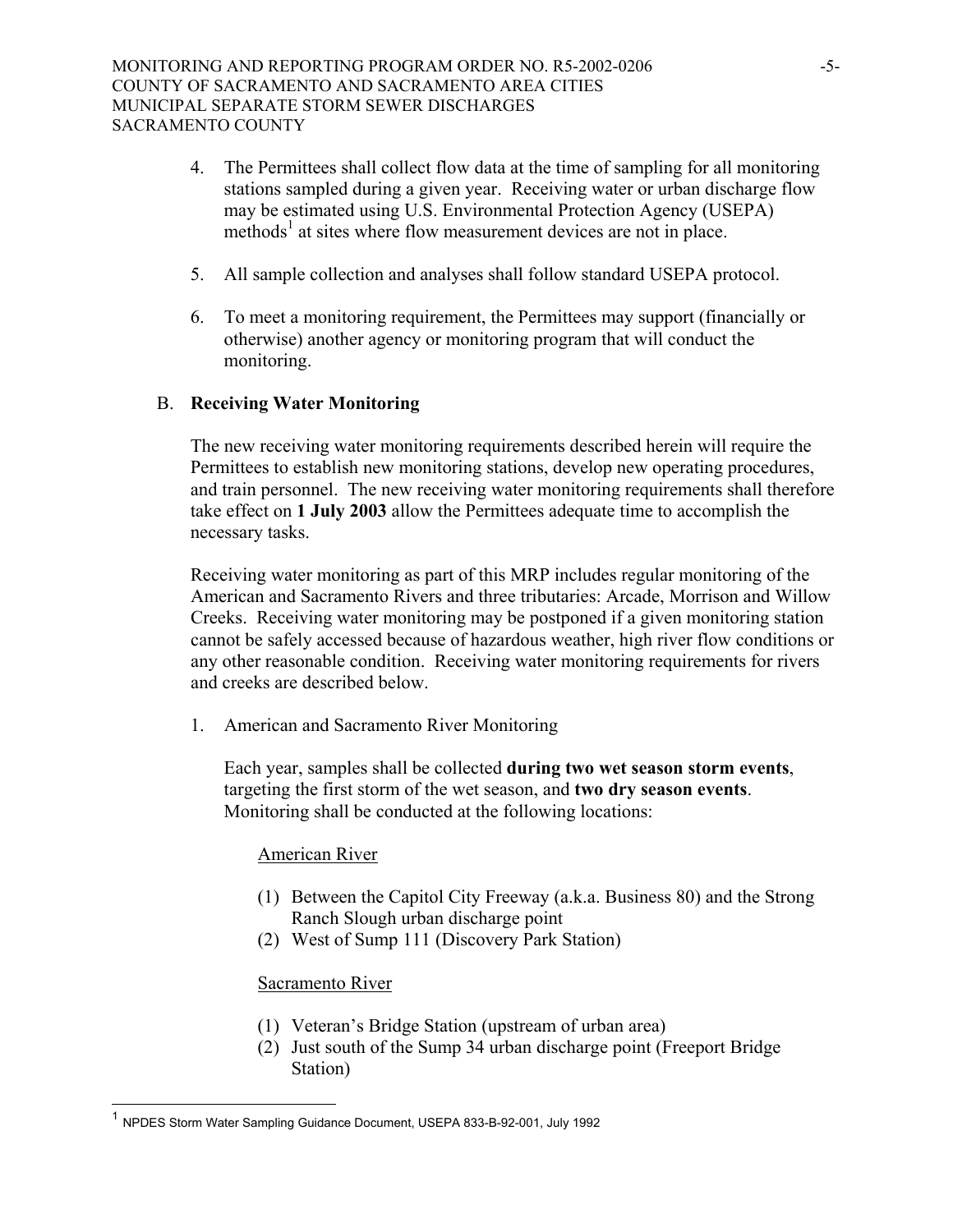The precise locations of these monitoring stations shall be presented in the SQIP and Annual Monitoring Plans.

 American and Sacramento River monitoring shall be conducted in a manner that measures the maximum anticipated water quality impacts from MS4 discharges from the following pump stations: Chicken/Strong Ranch Slough and Sumps 34, 104 and 111.

 Receiving water samples shall be cross-sectional, depth-composite samples unless a particular parameter analysis requires grab samples, or low flow or dangerous flow conditions warrant the collection of grab samples.

- 2. Urban Tributary Monitoring at Arcade, Morrison and Willow Creeks
	- a. Samples shall be collected during **three wet season storm events**, targeting the first storm of the wet season, and **one dry weather event** per year shall also be monitored at each station. If a given tributary is dry or has only standing water during a scheduled sampling event, then sampling is not required; however, Permittees shall attempt to sample tributaries at times when water flows are more likely, such as the early part of the dry season.
	- b. Tributary receiving water samples shall be either grab collected at mid-depth and mid-stream or time-composite samples collected using an automated sampler.
	- c. Samples shall be taken just upstream of the tributary's confluence with the main stem of creeks or rivers. Constituents to be analyzed for each location shall include the following:
		- i. Priority pollutants listed in Table 1 for the first sampling event of the wet season only;
		- ii. Constituents listed in Table 2 for the first sampling event of the wet season for the  $2<sup>nd</sup>$  and  $5<sup>th</sup>$  years of this Order;
		- iii. Dissolved oxygen, pH, temperature, conductivity, and total suspended solids;
		- iv. Indicator bacteria; and

 $\overline{\phantom{a}}$ 

v. Constituents for which the water body is impaired downstream of the monitoring station<sup>[2](#page-56-0)</sup>;

<span id="page-56-0"></span> $^2$  The current California 303(d) List and TMDL Priority Schedule lists pollutants for each impaired water body.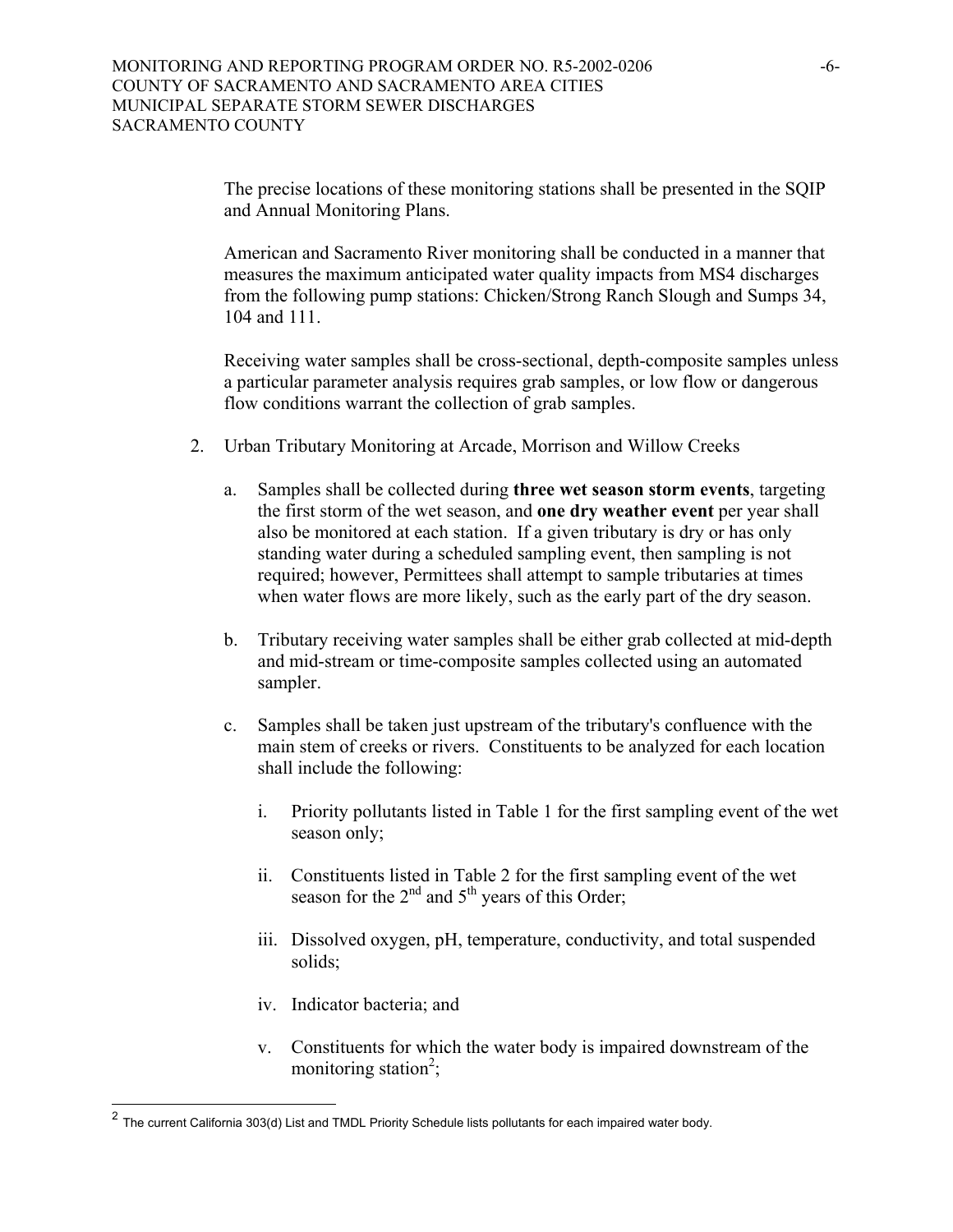#### C. **Urban Discharge Monitoring**

Consistent with the established urban discharge monitoring program, the Permittees shall monitor urban discharges from the following monitoring stations: Strong Ranch Slough, Sump 104 and Sump 111. Monitoring shall alternate on a schedule of two years of monitoring with the following year off. For each monitoring year, samples shall be collected during **three wet season storm events**, targeting the first storm of the wet season, and from **two dry season events** for each monitoring station. Any storm event monitoring missed because of a lack of rain shall be made up the following event or year.

Whenever possible, urban discharge monitoring events shall be conducted during the same storm event, or on the same day for dry season monitoring, as receiving water monitoring events.

Samples shall be flow-weighted composites collected for the duration of the storm, with a maximum composite period of 24 hours. Because of the inherent difficulty in fully capturing an entire storm event, the Permittees shall report the portion of the storm event "captured" or during which samples were collected. Samples may be collected manually or automatically.

#### D. **Water Column Toxicity Monitoring**

The Permittees shall analyze samples to evaluate the extent and causes of toxicity in receiving waters, and to provide information to support identification of practices that eliminate sources of toxicity or remove them to the MEP.

The Permittees shall conduct short-term chronic toxicity testing at each downstream receiving water monitoring station during the second of the five fiscal years (July 1 of the current year to June 30 of the following year) of this Order. Toxicity testing shall include (1) analysis of samples from **two wet season storm events**, targeting the first storm of the wet season, **and two dry season events** from each receiving water monitoring station; and (2) analysis of at least the following two freshwater test species for each storm event: Fathead minnow (*Pimephales promelas*) and water flea (*Ceriodaphnia dubia*). If new toxicants are discovered in the first toxicity testing, the Permittees will perform additional toxicity tests as directed by the Executive Officer.

If toxicity is detected in a sample, a dilution series shall be initiated (0.5x steps) ranging from the undiluted sample (or the highest concentration that can be tested within the limitations of the test methods or sample type) to less than or equal to six percent of the sample. Further, if toxicity is detected at a given monitoring station, the Permittees will continue conducting toxicity testing and TIEs until the nature and cause(s) of the toxicity are defined.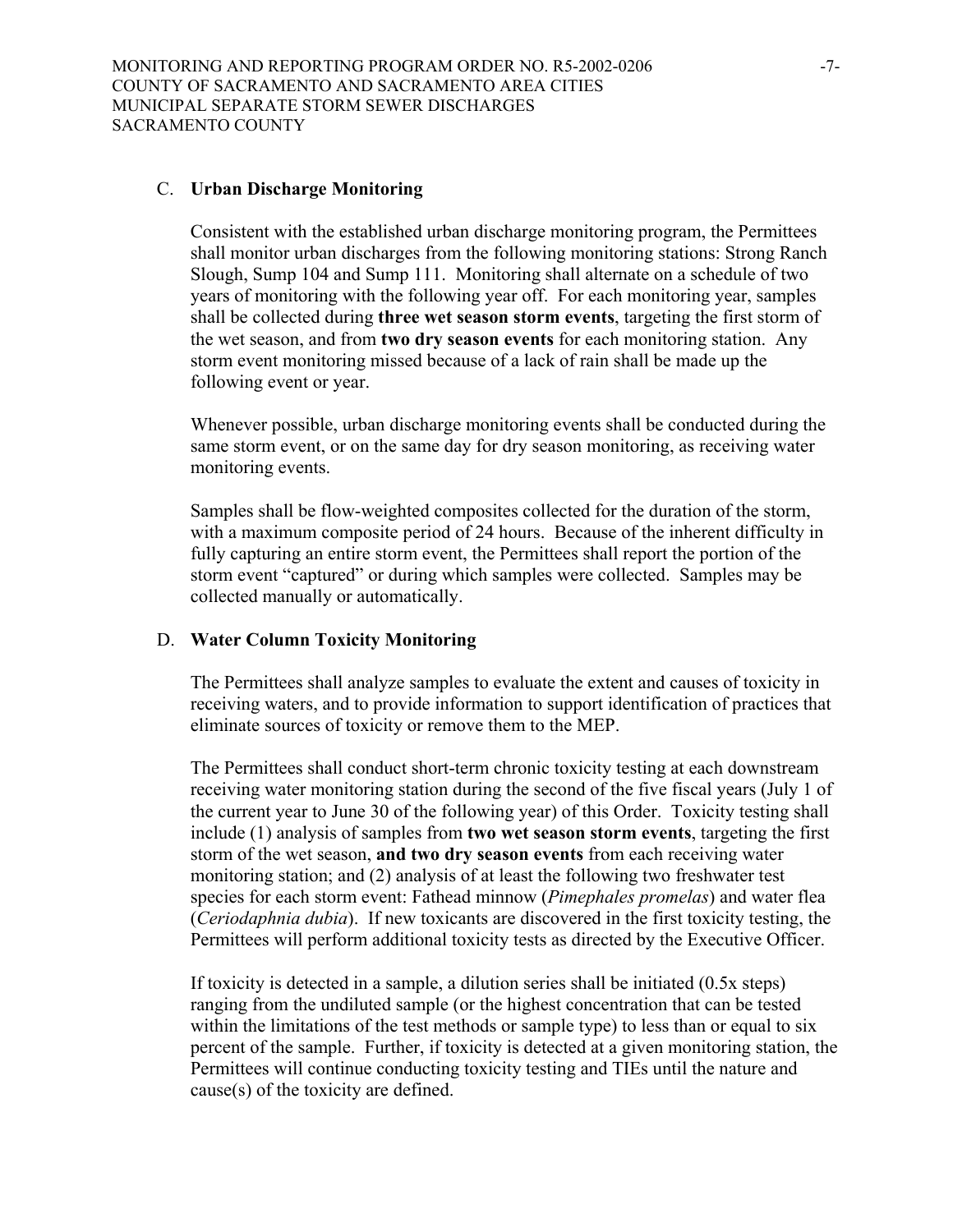1. Toxicity Identification Evaluations (TIE)

The Permittees shall begin a Phase I TIE immediately on all samples that are substantially toxic to either test species. $3$  Alternatively, the Permittees may employ directed TIE methods in parallel to the toxicity testing (e.g., PBO addition) instead of a Phase I TIE when there are strong indications as to the cause(s) of toxicity.

- 2. Toxicity Reduction Evaluations (TRE)
	- a. When the same pollutant or class of pollutants is identified through the TIE process as causing at least 50 percent of the toxic responses in at least three samples at a sampling location, a TRE shall be performed for that identified toxic pollutant. The TRE shall include all reasonable steps to identify the source(s) of toxicity and discuss appropriate BMPs to eliminate the causes of toxicity. Once the source of toxicity and appropriate BMPs are identified, the Permittees shall submit the TRE to the Executive Officer for approval.

At a minimum, the TRE shall include a discussion of the following items:

- i. The potential sources of pollutant(s) causing toxicity;
- ii. A list of Permittees having jurisdiction over sources of pollutant(s) causing toxicity;
- iii. Recommended BMPs to reduce the pollutant(s) causing toxicity;
- iv. Proposed changes to the SQIP to reduce the pollutant(s) causing toxicity; and
- v. Suggested follow-up monitoring to demonstrate that toxicity has been removed.
- b. The Permittees do not need to prepare a TRE if the identified pollutant is already being addressed in the Permittees' Target Pollutant Reduction Process and/or through the Pollutant Control Strategy. If this is the case, the toxicity found shall be noted and addressed through on-going implementation of that Pollutant Control Strategy.

l

<span id="page-58-0"></span><sup>&</sup>lt;sup>3</sup> Substantial toxicity means the amount of toxicity necessary to successfully conduct a Phase I TIE. Toxic Units are calculated by dividing 100 by the calculated median test response value (e.g., LC50 or EC50). For example, a LC50 of 50% sample equals 2 Toxic Units. Ceriodaphnia TIEs require at least 50% mortality in undiluted sample (1 Toxic Unit) at any time during the 7-day duration of the initial chronic bioassay (SCCWRP).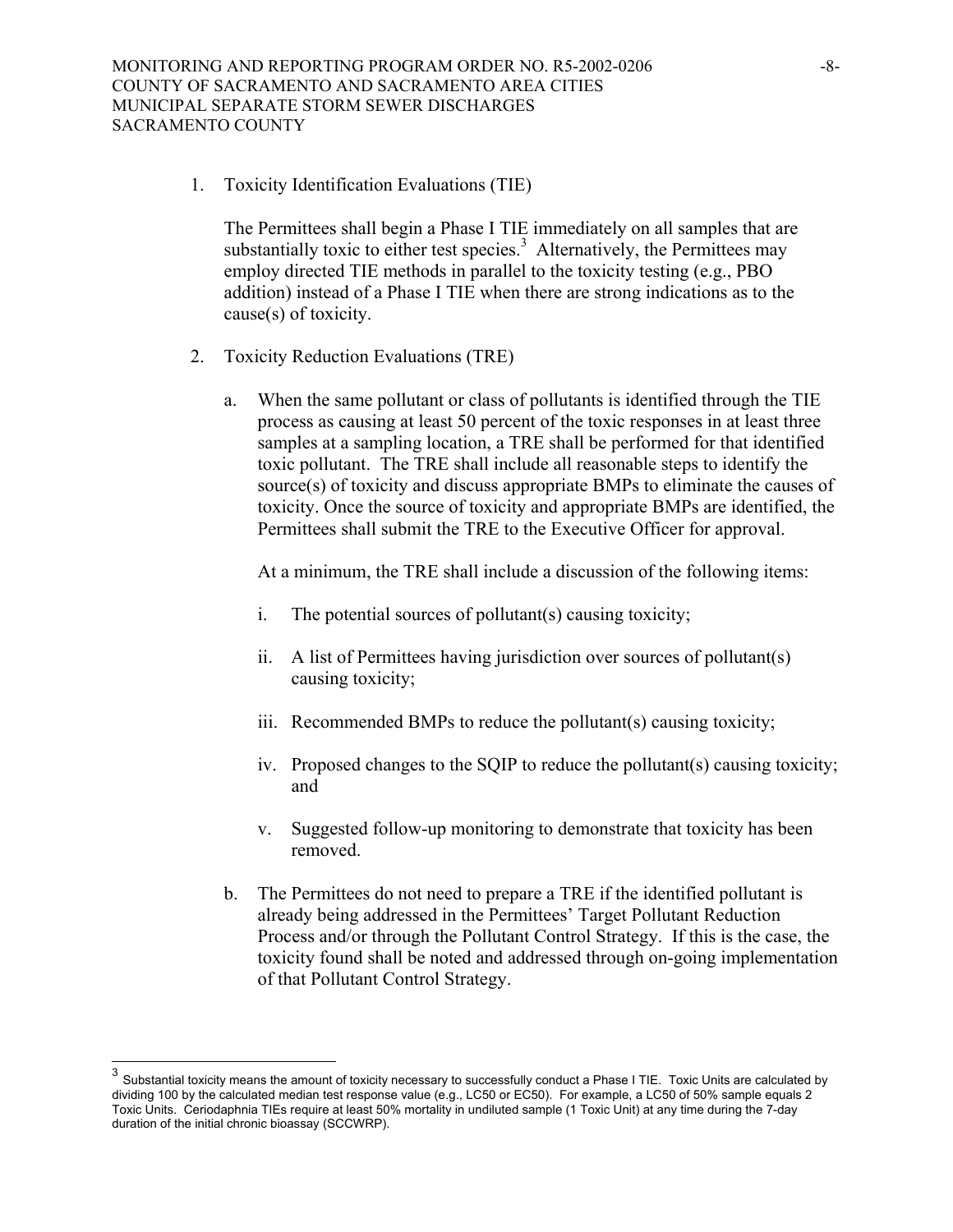- c. If TRE implementation for a specific pollutant coincides with Total Maximum Daily Load (TMDL) implementation for that pollutant, the efforts may be coordinated.
- d. Upon approval by the Executive Officer, the Permittees(s) having jurisdiction over sources causing or contributing to toxicity shall implement the recommended BMPs and take all reasonable steps necessary to eliminate toxicity.
- e. The Permittees shall develop a maximum of two TREs per year. If applicable, the Permittees may use the same TRE for the same toxic pollutant or pollutant class in different watersheds or basins. The TRE process shall be coordinated with TMDL development and implementation to avoid overlap.
- f. The Permittees shall report on the development, implementation, and results for each TRE in the Annual Reports, beginning the year following the identification of each pollutant or pollutant class causing toxicity.

#### E. **Additional Pesticide Monitoring**

In addition to the pesticide monitoring associated with receiving water and urban discharge monitoring, the Permittees shall do the following:

- 1. Monitor trends in the levels of diazinon and chlorpyrifos in 303(d) listed waters within the Permittees' jurisdictions (in addition to receiving waters identified in Section B, Elder Creek, Elk Grove Creek, and Natomas East Main Drain will be monitored);
- 2. Monitor for diazinon and chlorpyrifos in Morrison Creek prior to its entry into high density residential/commercial areas;
- 3. Sampling must take place, at a minimum, in one storm event during the dormant spray application season, one storm event following the dormant spray application season, and once during the dry season. The Permittees shall conduct this additional pesticide monitoring for a minimum of one complete program year. Additional pesticide monitoring may be discontinued if the Permittees can demonstrate through an evaluation of all the pesticide monitoring conducted as part of the storm water discharge, receiving water, and this additional pesticide monitoring that the receiving water and discharge monitoring results are representative of the additional four water bodies. The Permittees shall submit such an evaluation and formal request to Regional Board staff for the reduction or discontinuation of additional pesticide monitoring;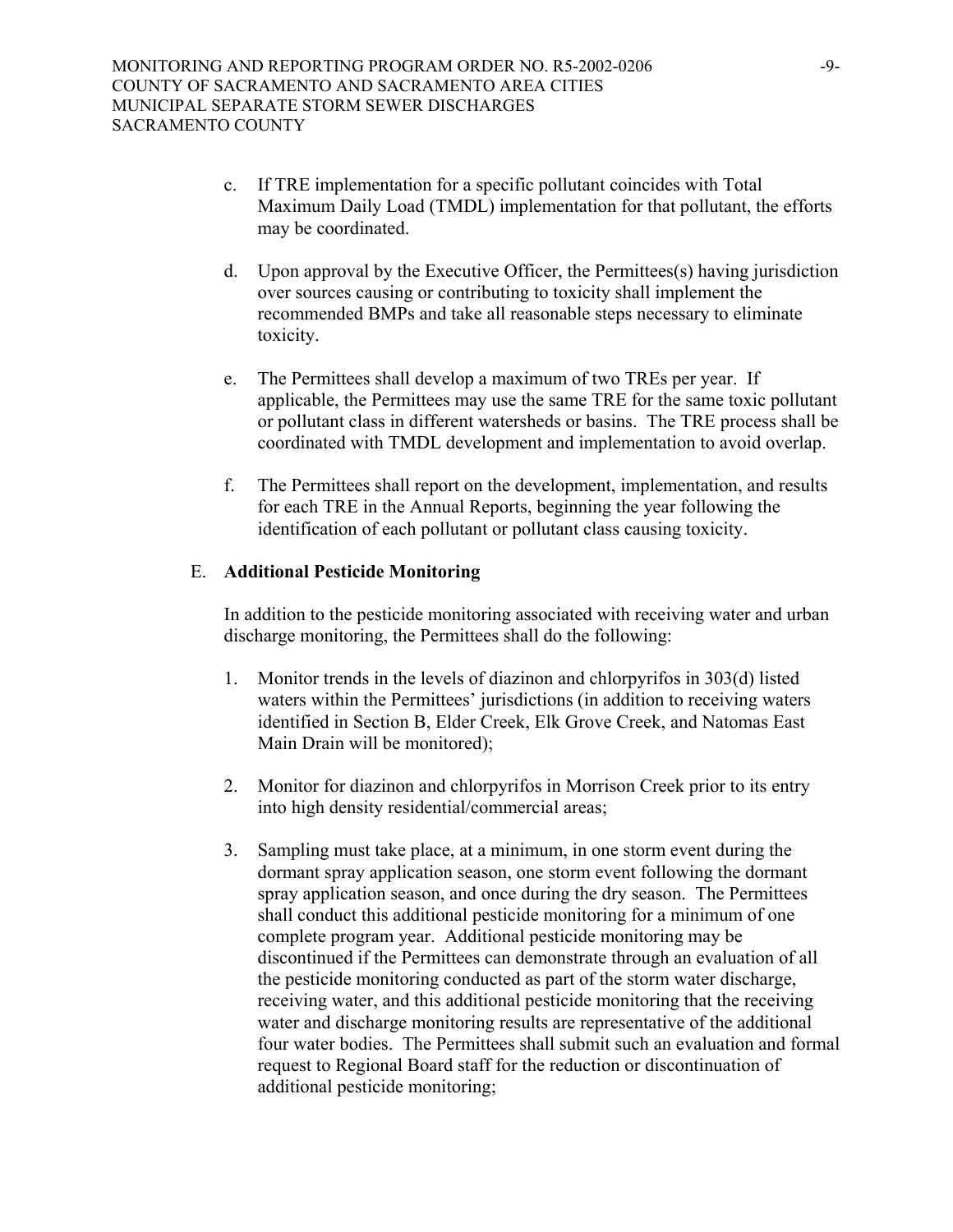- 4. Monitor diazinon and chlorpyrifos in rainwater at one site within and one site outside of the Sacramento urban area, beginning in the second year of this Order. This monitoring shall be done during five wet season storm events (if possible) per year and shall only be required if it can be performed in conjunction with other rainwater monitoring to be performed by others outside of Sacramento County (e.g., Regional Board or U.S. Geological Survey). The Permittees may request that rainwater monitoring be discontinued or reduced after the third year of this Order. The Permittees shall submit an evaluation and formal request to Regional Board staff for the reduction or discontinuation of rainwater monitoring. Discontinuation of monitoring may be granted if diazinon and chlorpyrifos are not found in rainwater or if diazinon and chlorpyrifos in urban streams are below receiving water limitations.
- 5. Should the Regional Board determine that a Diazinon and Chlorpyrifos Mitigation Program is required per the Order, the Permittees shall prepare a diazinon and chlorpyrifos monitoring and surveillance plan as part of that mitigation strategy to identify and quantify the remaining urban sources of diazinon and chlorpyrifos. This monitoring and surveillance may be based on known remaining uses of diazinon and chlorpyrifos in the Sacramento urban area; and
- 6. The Permittees shall provide an assessment of the relative contribution of urban storm water runoff to diazinon and chlorpyrifos levels in waters within its jurisdiction that are identified as a toxic hot spot (per Section 13394 of California Water Code) or are on the Federal Clean Water Act (CWA) 303(d) list. This assessment should take into account the contribution of the sources outside of the urban area (including contributions via atmospheric transport). This assessment should include a determination as to whether urban storm water runoff continues to contribute to the maintenance of a toxic hot spot or to the non-attainment of water quality standards in CWA 303(d) listed water bodies. The results of this assessment shall be reported in the **1 October 2005 Annual Report**. Updates to the initial assessment results shall be conducted as needed as part of subsequent Annual Reports unless the Regional Board determines that diazinon and chlorpyrifos in urban storm water runoff no longer causes or contributes to the maintenance of a toxic hot spot or non-attainment of water quality standards in CWA 303(d) listed water bodies.

The monitoring required above may be conducted in collaboration with the Regional Board and/or the Department of Pesticide Regulation.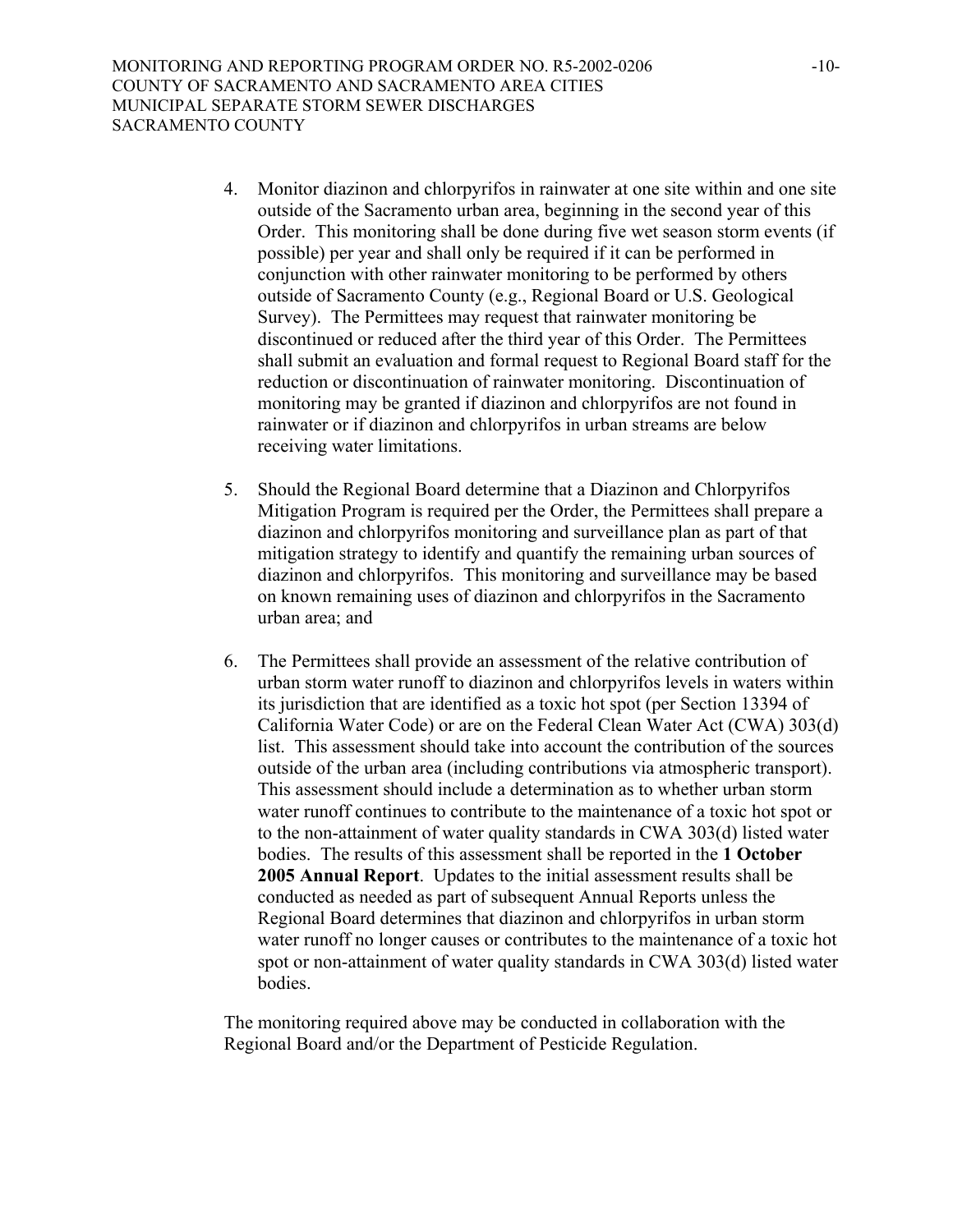#### F. **Bioassessment**

 $\overline{\phantom{a}}$ 

The Permittees shall participate and coordinate with the Surface Water Ambient Monitoring Program (SWAMP) being developed by the State Water Resources Control Board (State Board). The SWAMP has begun work on a statewide effort to determine how to identify reference sites with the goal of Index of Biological Integrity (IBI) development.

The purpose of this requirement is to detect biological trends in receiving waters and to collect data for the development of an IBI. The ultimate goals of bioassessment are to assess the biological integrity of receiving waters, to detect biological responses to pollution, and to identify probable causes of impairment not detected by chemical and physical water quality analysis.

- 1. The Permittees shall participate in and coordinate with the SWAMP to identify the most appropriate locations for bioassessment stations within Sacramento County's urbanized areas.
- 2. The Permittees shall submit a bioassessment monitoring plan by **1 September 2003**. Monitoring shall begin as soon as practicable after approval of the monitoring plan and stations by the Executive Officer. A minimum of three replicate samples shall be collected at each station during each sampling event.
- 3. The Permittees shall develop Standard Operation Procedures (SOPs) for the bioassessment monitoring program that describe all procedures and responsible parties. The SOPs must contain step-by-step field, laboratory, data entry, and QA/QC procedures. A copy of the SOPs shall be made available to the Executive Officer upon request.
- 4. Field sampling must conform to the SOPs established for the California Stream Bioassessment Procedure  $(CSBP)^4$  when appropriate. For sampling of aquatic environments where the CSBP is not appropriate (e.g., an estuary or unwadable stream), the California Department of Fish and Game (DFG) and the Executive Officer shall be consulted in order to determine the most appropriate protocol to be implemented. Field crews shall be trained on aspects of the protocol and appropriate safety issues. Field data and sample Chain-of-Custody (COC) forms shall be examined for completion and errors by the field crews, the Permittees, and the receiving laboratory. These forms shall be made available to DFG or the Executive Officer upon request.

<span id="page-61-0"></span><sup>4</sup> California Stream Bioassessment Procedure (Protocol Brief for Biological and Physical/Habitat Assessment in Wadable Streams), California Department of Fish and Game - Aquatic Bioassessment Laboratory, May 1999. Located at www.dfg.ca.gov/cabw/protocols.html.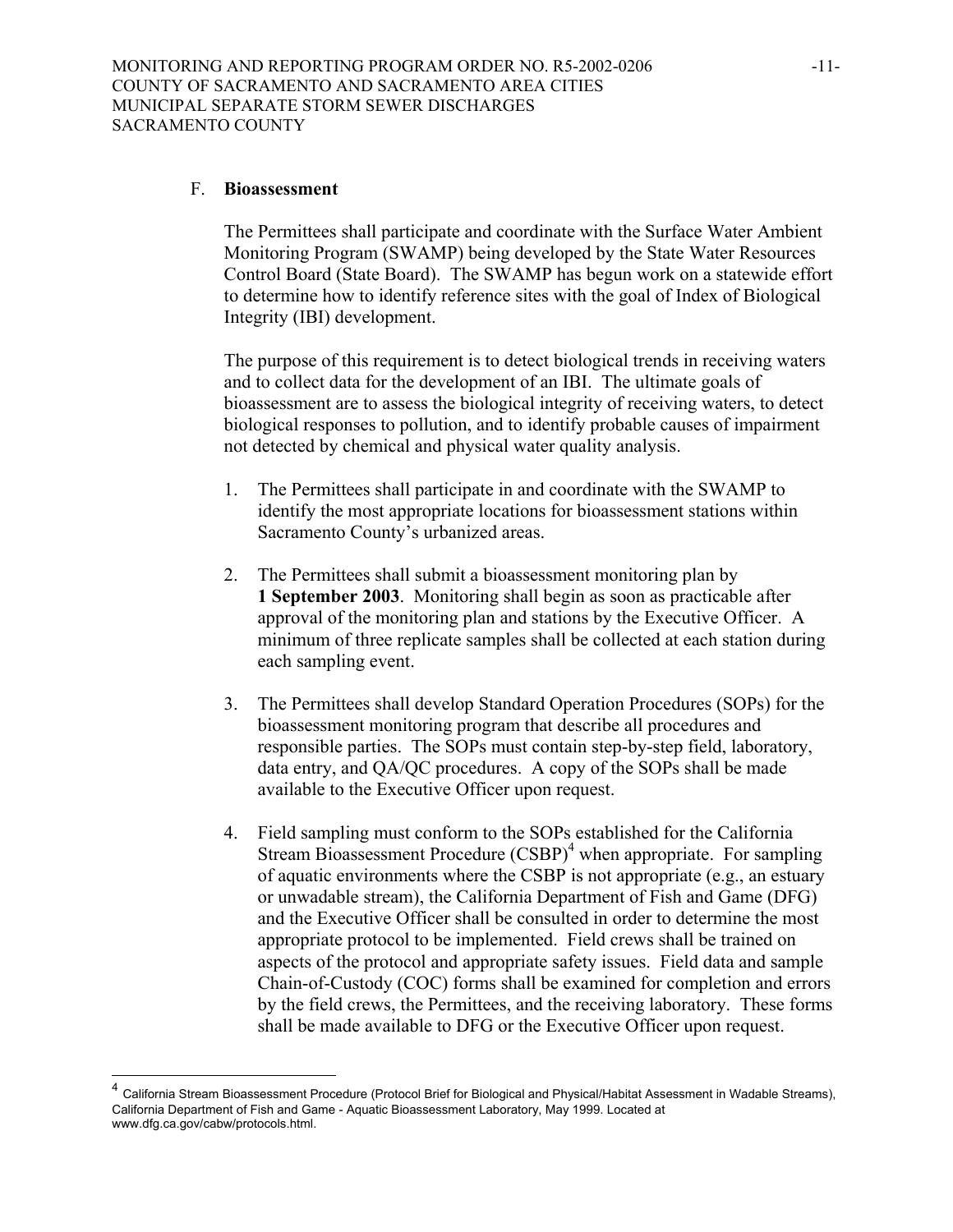- 5. Field sampling events shall be (1) planned at random intervals, and (2) performed by personnel (i.e., consultants, Permittee employees, or citizen volunteers) properly trained in field and quality assurance procedures, and CSBP methods.
- 6. A professional environmental laboratory shall perform all laboratory, quality assurance, and analytical procedures. Taxonomic identification laboratories shall process the biological samples; this usually consists of sub-sampling organisms, enumerating and identifying taxonomic groups and entering the information into an electronic format. There should be intra-laboratory QA/QC results for sub-sampling, taxonomic validation and corrective actions. Biological laboratories should also maintain reference collections, vouchered specimens (the Permittees can request return of their sample voucher collections) and remnant collections. Biological laboratories shall participate in an inter-laboratory (external) taxonomic validation program at a recommended level of 20 percent for the first two years of the program. If there are no substantial QA/QC problems, the level of external validation may be decreased to 10 percent in the third year of monitoring upon approval by the Executive Officer. External QA/QC should be arranged through the DFG's Aquatic Bioassessment Laboratory in Rancho Cordova.
- 7. The following results and information shall be included in each Annual Report beginning with the **1 October 2004** Annual Report:
	- a. All physical, chemical and biological data collected in the assessment;
	- b. Photographs and GPS locations of all stations;
	- c. Documentation of quality assurance and control procedures;
	- d. Analysis that shall include calculation of the metrics used in the CSBP;
	- e. Comparison of mean biological and habitat assessment metric values between stations and year-to-year trends;
	- f. Electronic data formatted to the DFG Aquatic Bioassessment Laboratory for inclusion in the Statewide Access Bioassessment Database; and
	- g. Copies of all QA/AC documents from laboratories.

### III. **SPECIAL STUDIES**

A. Water Quality Detention Basin Effectiveness Study

The Permittees previously completed a multi-year study to assess the effectiveness of a local dry extended detention basin (Brown Road Basin on Strawberry Creek). The Permittees shall submit by **1 September 2003** a work plan to similarly assess the pollutant removal performance of a representative wet water quality detention basin.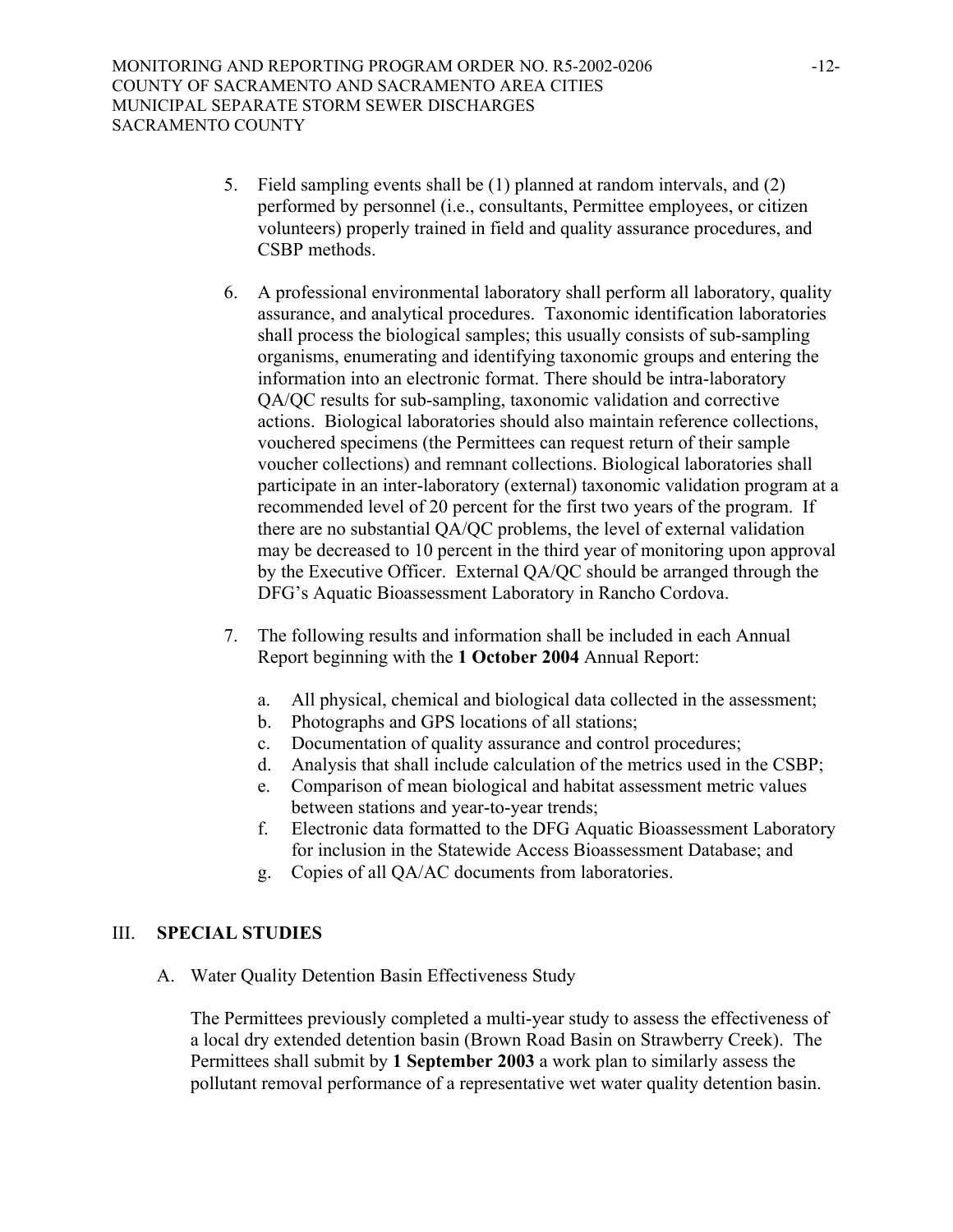The County shall continue its multi-year study of sediment quality for several water quality detention basins.

B. Erosion Potential Study

The Permittees have implemented development standards that include control of peak runoff rates, velocities, volumes, and durations of flow. The primary objective is flood control, but there may also be water quality benefits, depending on the area and/or project. In conjunction with the preparation of the Development Standards Plan, the Permittees shall review the existing standards and determine if modifications are needed to better address downstream erosion impacts. This work will include a representative field investigation to determine whether or not the existing standards are protective of downstream creek stability and habitat<sup>[5](#page-63-0)</sup>. The Permittees shall submit this report by **1 December 2004**.

C. Dry Weather Flow Study

The Permittees shall conduct a study evaluating the feasibility of routing dry weather urban runoff discharges from collection sumps (e.g., Sumps 34, 104, 111 and Chicken Ranch Slough) into the sanitary and/or combined sewer systems. The report shall include discussions of technical issues, any jurisdictional or legal issues, a cost-benefit analysis, and any recommendations for further action. The report shall be submitted with the **1 October 2006** Annual Report.

D. Structural BMP Effectiveness Studies

The Permittees shall continue the investigation of structural control measures (BMPs) in an effort to require manufacturers to produce adequate field test data to verify their claims of product performance. The study shall be updated biannually and results shall determine which BMPs are acceptable for more widespread use in the Sacramento region.

Concurrently, the Permittees shall continue to work with manufacturers of structural BMPs to encourage, support and/or cost-share on local studies to evaluate the effectiveness of selected BMPs. The objectives of these studies shall include the following:

- 1. Monitor the reduction of pollutants of concern in site runoff. Monitoring shall be continued until the effectiveness of the BMP is determined;
- 2. Evaluate the requirements and costs for installation and maintenance cost of the BMP; and

<span id="page-63-0"></span> $\overline{\phantom{a}}$ <sup>5</sup> Order No. R5-2002-0206 (under "Development Standards") requires the development of numerical criteria for peak flow control in natural drainage systems.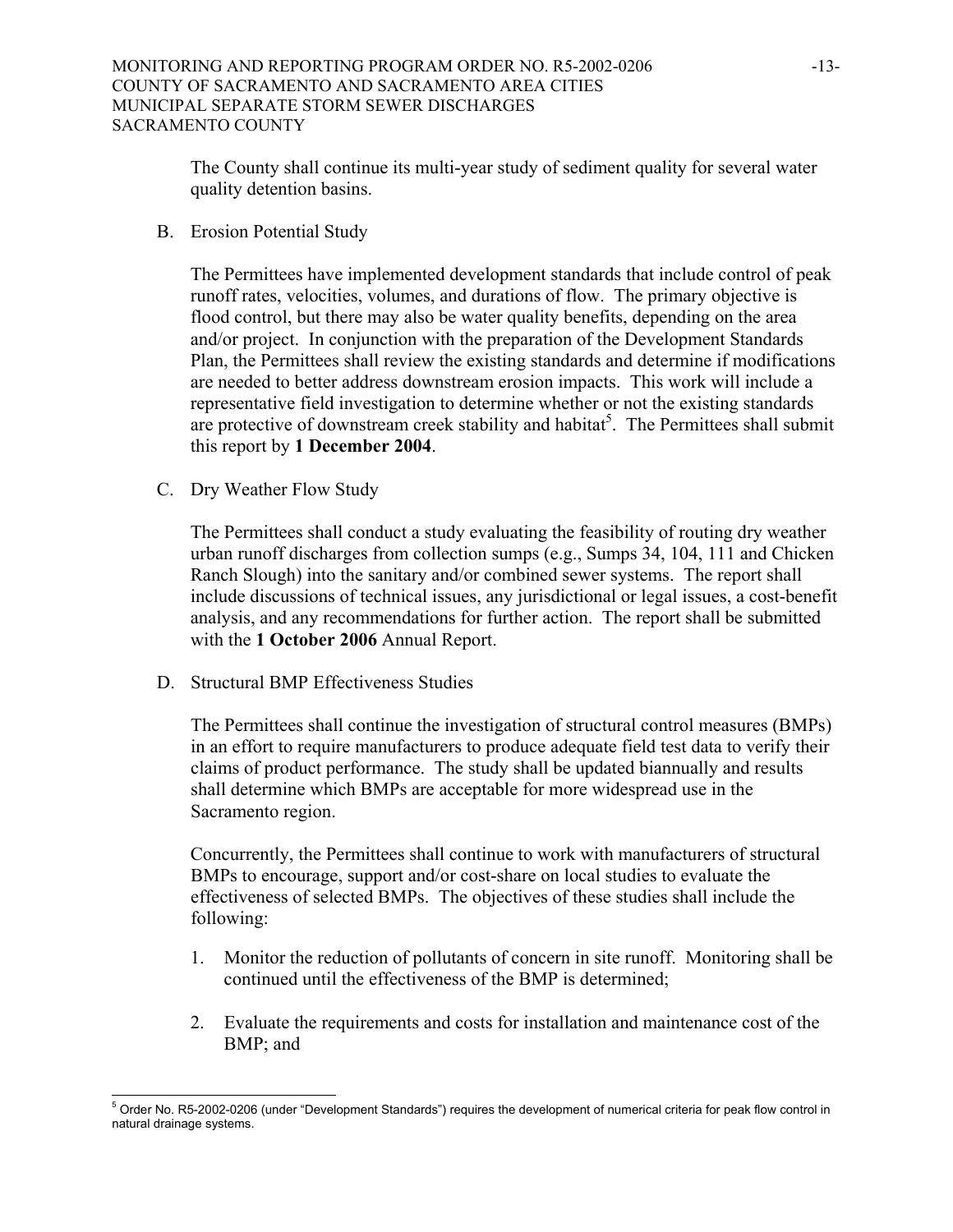3. Develop recommendations for more widespread use of the BMP in the Sacramento region.

## IV. **STANDARD MONITORING PROVISIONS**

All monitoring activities shall meet the following requirements:

A. Monitoring and Records [40 CFR 122.41(j)(1)]

Samples and measurements taken for the purpose of monitoring shall be representative of the monitored activity.

B. Monitoring and Records [40 CFR 122.41(j)(2)] [California Water Code §13383(a)]

The Permittees shall retain records of all monitoring information, including all calibration and maintenance of monitoring instrumentation, copies of all reports required by this Order, and records of all data used to complete the Report of Waste Discharge and application for this Order, for a period of at least five (5) years from the date of the sample, measurement, report, or application. This period may be extended by request of the Regional Board or USEPA at any time and shall be extended during the course of any unresolved litigation regarding this discharge.

- C. Monitoring and Records [40 CFR 122.41(j)(3)]. Records of monitoring information shall include:
	- 1. Date, location, and time of sampling or measurements;
	- 2. Individual(s) who performed the sampling or measurements;
	- 3. Date analyses were performed;
	- 4. Individual(s) who performed the analyses;
	- 5. The analytical techniques or methods used; and
	- 6. Results of such analyses.
- D. Monitoring and Records [40 CFR 122.41(j)(4)]

All sampling, sample preservation, and analyses must be conducted according to test procedures under 40 CFR Part 136, unless other test procedures have been specified in this Order.

E. Monitoring and Records  $[40 \text{ CFR } 122.41(i)(5)]$ 

The CWA provides that any person who falsifies, tampers with, or knowingly renders inaccurate any monitoring device or method required to be maintained under this Order shall, upon conviction, be punished by a fine of not more than \$10,000, or by imprisonment for not more than two years, or both. If a conviction of a person is for a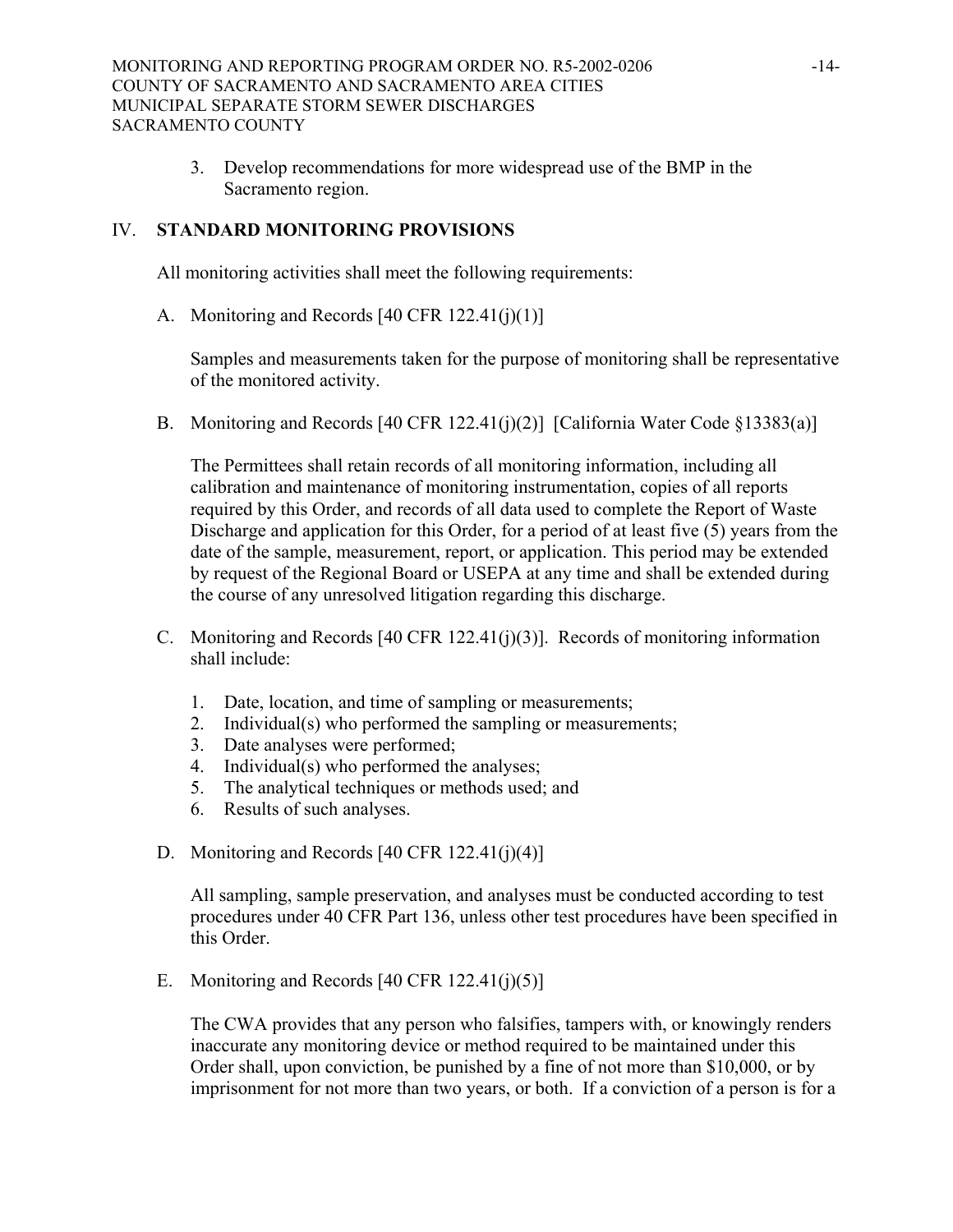violation committed after a first conviction of such person under this paragraph, punishment is a fine of not more than \$20,000 per day of violation, or by both.

- F. All chemical, bacteriological, and toxicity analyses shall be conducted at a laboratory certified for such analyses by an appropriate governmental regulatory agency.
- G. For priority toxic pollutants that are identified in the CTR (65 Fed. Reg. 31682), the MLs published in Appendix 4 of the Policy for Implementation of Toxics Standards for Inland Surface Waters, Enclosed Bays, and Estuaries of California - 2000 (SIP) shall be used for all analyses, unless otherwise specified. For pollutants not contained in Appendix 4 of the SIP, the test method and method detection limit (MDL) listed in Table 1 shall be used for all analyses, and the ML for these parameters shall be lower than or equal to the lowest applicable water quality criteria from the Basin Plan.
- H. The Monitoring Report shall specify the analytical method used, the MDL and the ML for each pollutant. For the purpose of reporting compliance with numerical limitations, performance goals, and receiving water limitations, analytical data shall be reported with one of the following methods, as appropriate:
	- 1. An actual numeric value for sample results greater than or equal to the ML;
	- 2. "Not-detected (ND)" for sample results less than the laboratory's MDL with the MDL indicated for the analytical method used; or
	- 3. "Detected, but Not Quantified (DNQ)" if results are greater than or equal to the laboratory's MDL but less than the ML. The estimated chemical concentration of the sample shall also be reported. This is the concentration that results from the confirmed detection of the substance by the analytical method below the ML value.
- I. For priority toxic pollutants, if the Permittees can demonstrate that a particular ML is not attainable, in accordance with procedures set forth in 40 CFR 136, the lowest quantifiable concentration of the lowest calibration standard analyzed by a specific analytical procedure (assuming that all the method-specified sample weights, volumes, and processing steps have been followed) may be used instead of the ML listed in Appendix 4 of the SIP. The Permittees must submit documentation from the laboratory to the Executive Officer for approval prior to raising the ML for any constituent.
- J. Monitoring Reports [40 CFR 122.41(1)(4)(ii)]

If the Permittees monitor any pollutant more frequently than required by the permit using test procedures approved under 40 CFR part 136, unless otherwise specified in this Order, the results of this monitoring shall be included in the calculation and reporting of the data submitted in the Annual Report.